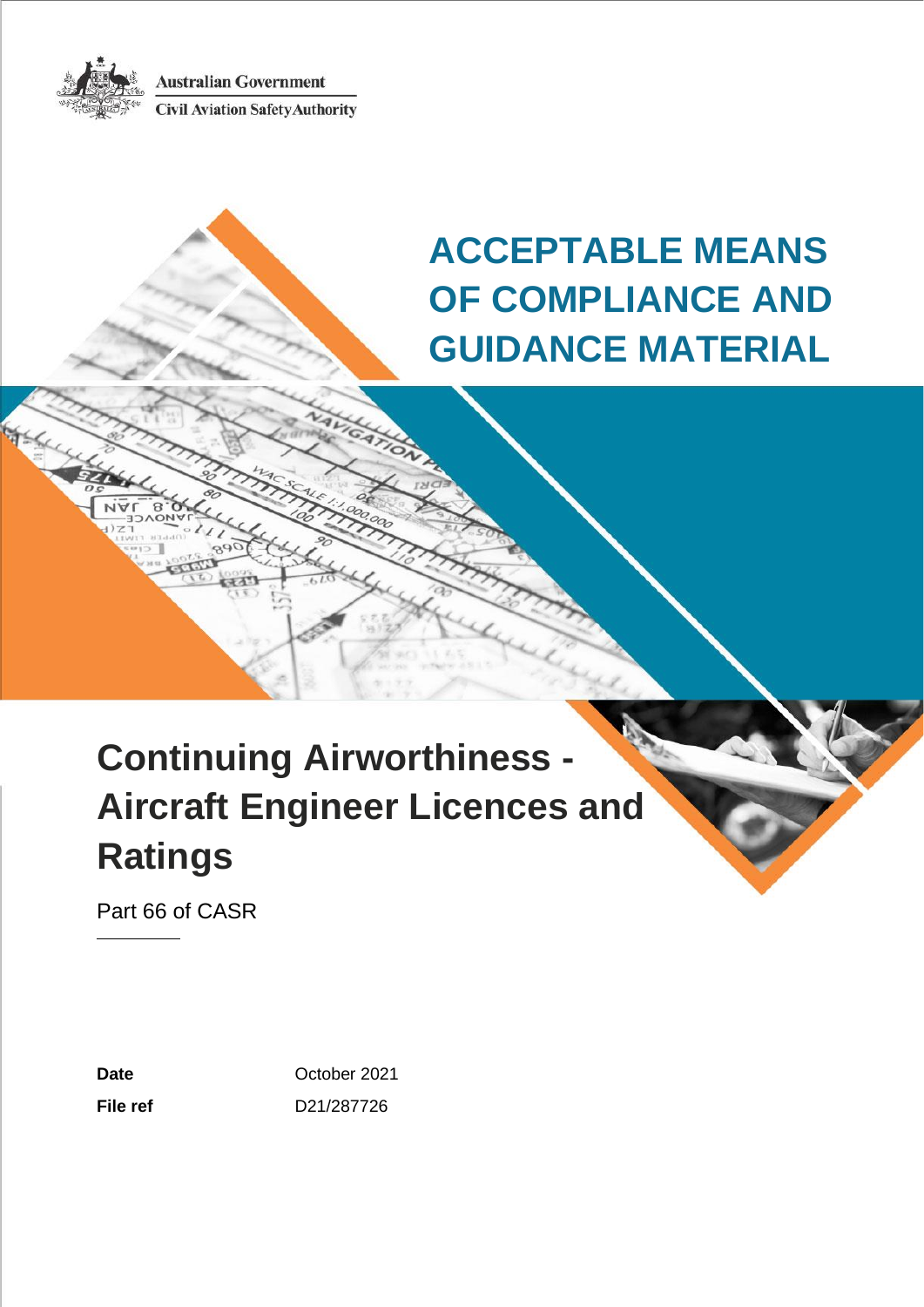*An Acceptable Means of Compliance (AMC) explains how one or more requirements of the Civil Aviation Safety Regulations 1998 (CASR) for the issue of a certificate, licence, approval or other authorisation, can be met by an individual or organisation applying to Civil Aviation Safety Authority (CASA) for the authorisation.*

*Applicants are not required to comply with an AMC but if they do, CASA will issue the authorisation to which the AMC relates.*

*Individuals and operators may, on their own initiative, propose other ways of meeting the requirements of the CASR; however, any such proposal will be subject to separate assessment by CASA to determine whether the authorisation can be issued.*

*Guidance Material (GM) provides explanations and amplification of a CASR's policy intention, rather than a means of complying with it. GM should be read in conjunction with the applicable CASR and AMCs. GM is identified by grey shaded text.*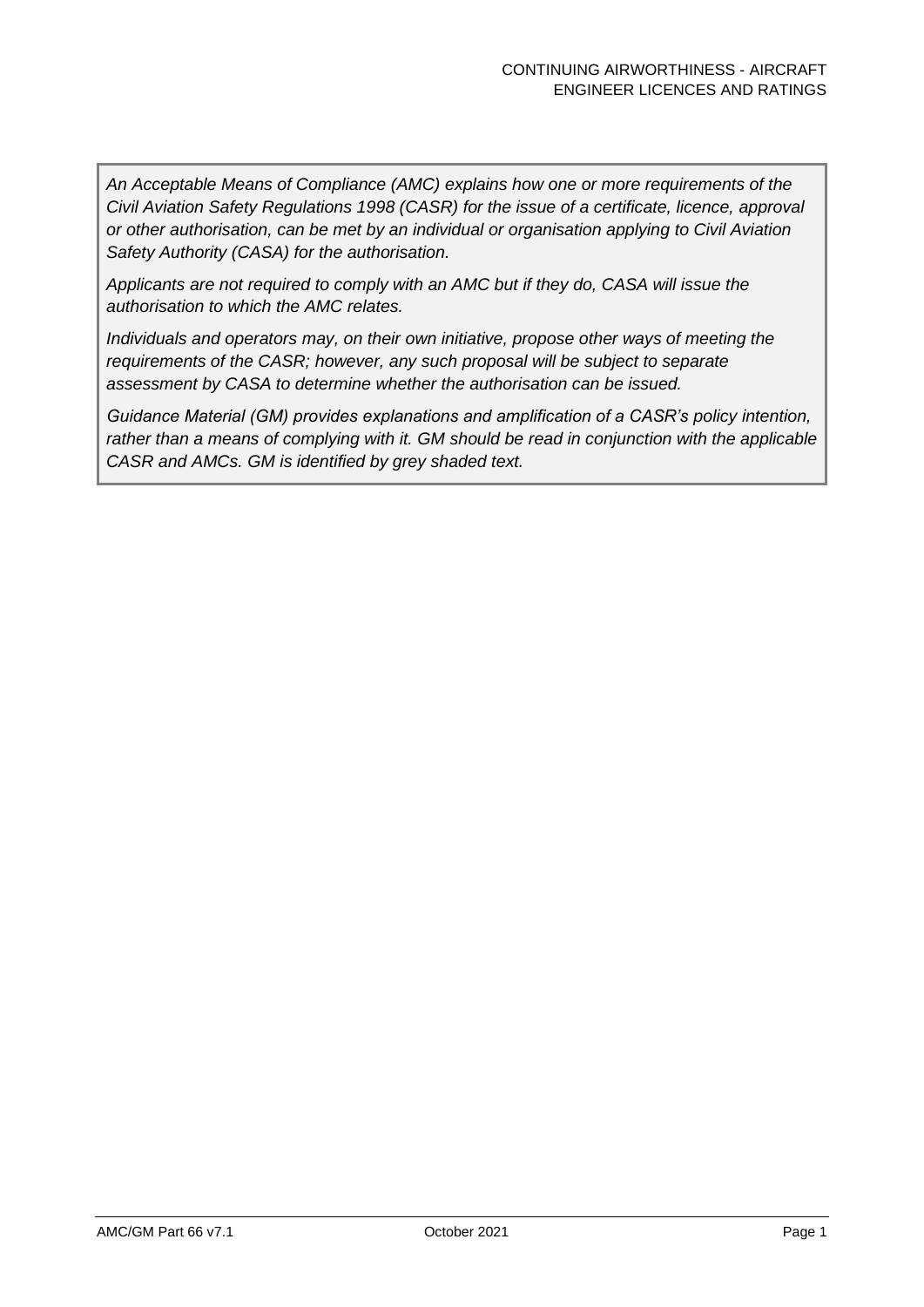# **Contents**

| 1            | Reference material |            | 8                                                                                   |    |
|--------------|--------------------|------------|-------------------------------------------------------------------------------------|----|
|              | 1.1                | Acronyms   |                                                                                     | 8  |
|              | 1.2                | References |                                                                                     | 9  |
| $\mathbf{2}$ |                    |            | Dictionary Part 3 Definitions for Parts 42, 66, 145 and 147 and their transitionals | 11 |
| 3            | Part 66 of CASR    |            |                                                                                     | 13 |
| 4            |                    |            | Part 66 Manual of Standards (MOS)                                                   | 18 |
|              | <b>Appendix A</b>  |            | <b>Fuel tank safety training</b>                                                    | 35 |
|              | <b>Appendix B</b>  |            | <b>Practical element of type training</b>                                           | 38 |
|              | <b>Appendix C</b>  |            | Practical element of type training CASA assessment of SOE -                         |    |
|              |                    |            | practical hours requirement                                                         | 44 |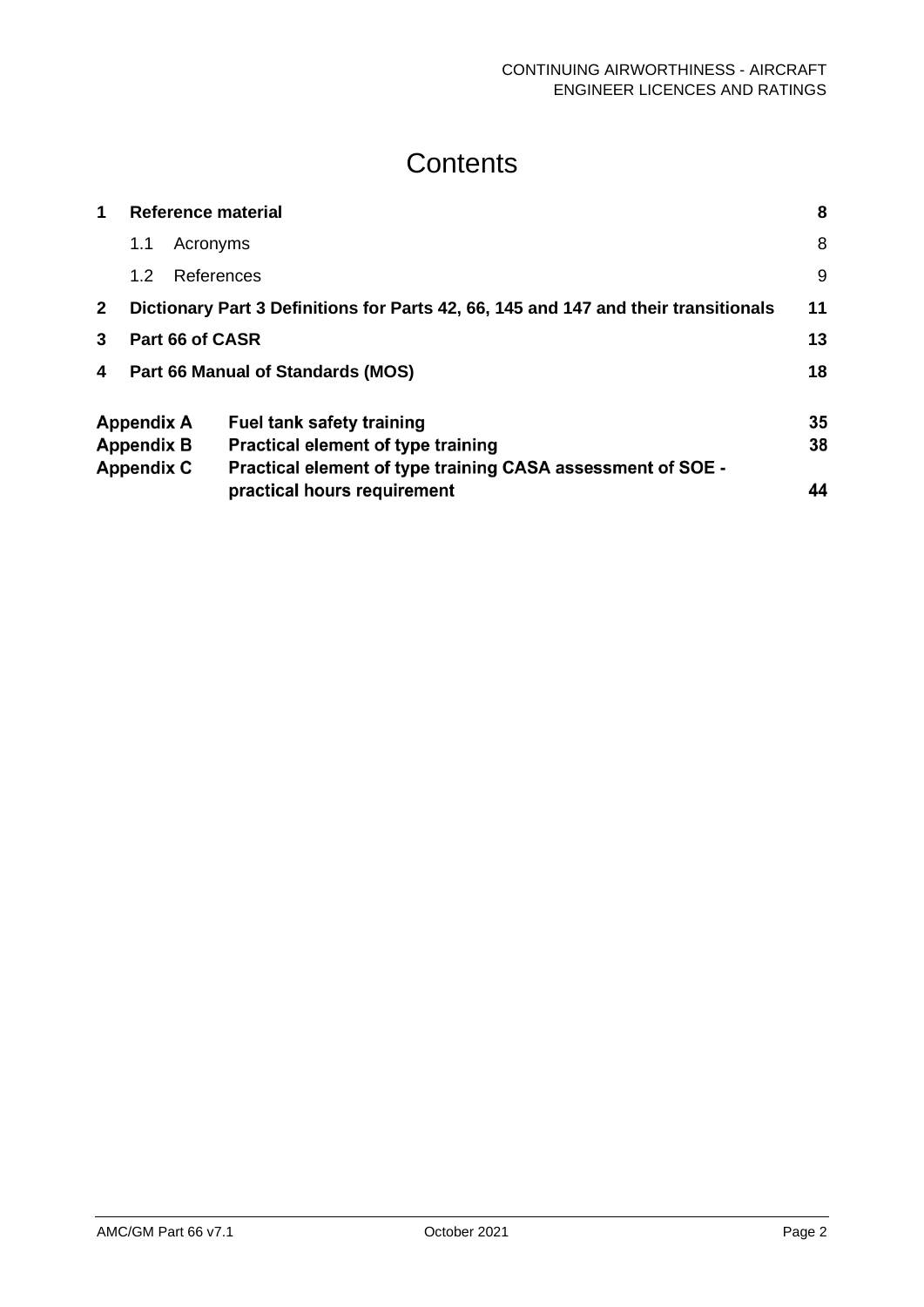# **Status**

This version of the AMC and GM is approved by the Branch Manager, Airworthiness and Engineering.

**Note:** Changes made in the current version are annotated with change bars.

| <b>Version</b> | <b>Date</b>      | <b>Details</b>                                                                                                                                                                                                                                                                                                                                                                                                                                                                                                                                                                                                                                                                                                                                                                                                                                                                                                                                                                                                                                                                                                                                                                                                                                                                                                                                                                                                                                                                                                                      |
|----------------|------------------|-------------------------------------------------------------------------------------------------------------------------------------------------------------------------------------------------------------------------------------------------------------------------------------------------------------------------------------------------------------------------------------------------------------------------------------------------------------------------------------------------------------------------------------------------------------------------------------------------------------------------------------------------------------------------------------------------------------------------------------------------------------------------------------------------------------------------------------------------------------------------------------------------------------------------------------------------------------------------------------------------------------------------------------------------------------------------------------------------------------------------------------------------------------------------------------------------------------------------------------------------------------------------------------------------------------------------------------------------------------------------------------------------------------------------------------------------------------------------------------------------------------------------------------|
| V7.1           | October 2021     | Addition of the following two new AMC to regulation 66.025 of CASR,<br>applicable to licence applicants who elect to use the self-study training<br>pathway:<br>• AMC 2 $66.025$ (3) (b) - Grant of Licence<br>o how to demonstrate compliance with English language proficiency<br>requirements.<br>• AMC $66.025(3)(c)$ – Grant of Licence<br>o how to demonstrate compliance with understanding a licensed<br>aircraft maintenance engineer's role, in airworthiness management<br>requirement.<br>Addition of the following new GM to section 66.A.30 of the Part 66 Manual<br>of Standards (MOS):<br>• GM 66.A.30 (a) - Basic practical experience requirements<br>o Information about what training CASA will accept from a licence<br>applicant as being "relevant training as a skilled worker in a<br>technical trade".<br>Minor editorial amendments to the following:<br>• AMC $66.A.25(e)$<br>• AMC 66.A.30 (a), and<br>• AMC 66.A.30 (eb).                                                                                                                                                                                                                                                                                                                                                                                                                                                                                                                                                                             |
| V7.0           | <b>July 2021</b> | Addition of AMC to the following sections of the 66 MOS, that provides<br>clarity to licence applicants (including applicants who will utilise the Part 66<br>self-study training pathway), on the meaning of specific terminology used<br>in the provisions relevant to applications:<br>• AMC 66.A.25 (e) - Basic knowledge and competency requirements<br>o Information about CASA recognised (EASA compliant) Part 66<br>textbooks.<br>• AMC 66.A.30 (a) – Basic practical experience requirements<br>$\circ$ For category A, B1 and B2 licence applicants – information about<br>what CASA considers is 'relevant technical training'.<br>$\circ$ For category A, B1 and B2 licence applicants – information about<br>what CASA considers is 'relevant training' as a skilled worker in a<br>technical trade.<br>o For category C licence applicants - information about what CASA<br>considers is 'a representative selection of tasks'.<br>• AMC 66.A.30 (c) – Basic practical experience requirements<br>$\circ$ For applications to add a category or subcategory to an existing<br>licence - information about what CASA considers is 'a<br>representative cross-section of maintenance tasks'.<br>• AMC 66.A.30 (e) $-$ Basic practical experience requirements<br>$\circ$ For applications for a licence – information about what CASA<br>considers is 'recent experience'.<br>• AMC 66.A.30 (ea) - Basic practical experience requirements<br>$\circ$ For applications to add a category or subcategory to an existing |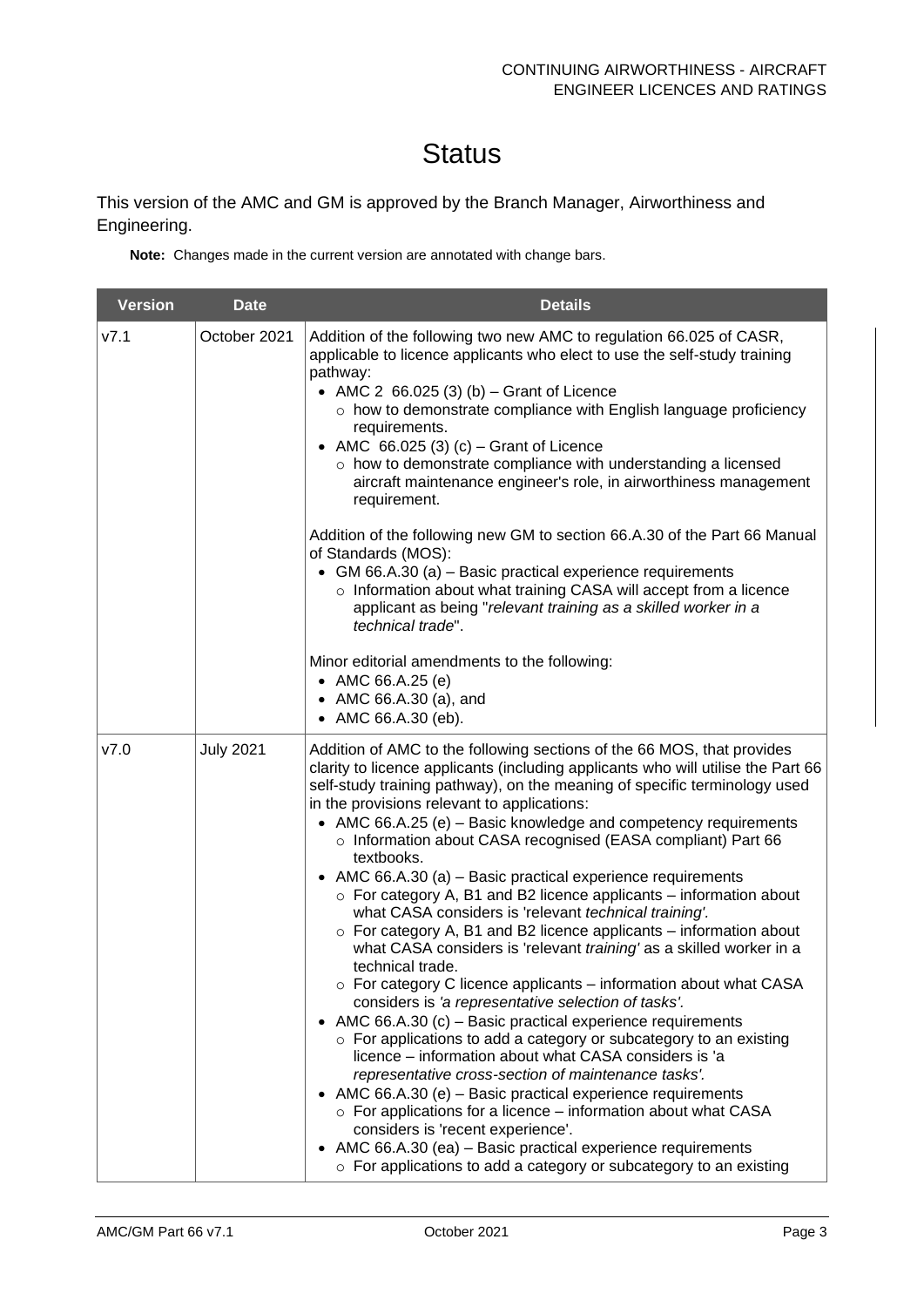| <b>Version</b> | <b>Date</b> | <b>Details</b>                                                                                                                                                                                                                                                                                                                                                                                                                                                                                                                                                                                                                                                                                                                                                         |
|----------------|-------------|------------------------------------------------------------------------------------------------------------------------------------------------------------------------------------------------------------------------------------------------------------------------------------------------------------------------------------------------------------------------------------------------------------------------------------------------------------------------------------------------------------------------------------------------------------------------------------------------------------------------------------------------------------------------------------------------------------------------------------------------------------------------|
|                |             | licence - information about what CASA considers is 'recent<br>experience'.                                                                                                                                                                                                                                                                                                                                                                                                                                                                                                                                                                                                                                                                                             |
| v6.4           | Jun 2017    | Appendix II - Practical element of type training:<br>• Clarify the percentage requirement of OJT tasks when removing<br>exclusions from an aircraft type rating.                                                                                                                                                                                                                                                                                                                                                                                                                                                                                                                                                                                                       |
| v6.3           | Nov 2016    | • Amendment to AMC 2 for CASR 66.120 (2) – Requirement for recent<br>qualification or experience<br>• MOS GM 66.A.20 (a) – Privileges for category B1 – removal of some<br>inaccurate information previously provided for updating/transferring of<br>software data<br>• MOS GM 66.A.20 (a) - Privileges, addition of some 'core licence'<br>privileges for the category B1 licence in-line with recent Part 66 MOS<br>amendment<br>Addition of guidance under MOS GM 66.A.23 - Requalification<br>requirements to assist individuals in meeting the currency/<br>requalification requirements of their LAME licence.                                                                                                                                                  |
| v6.2           | Feb 2016    | • AMC CASR 66.025 – Grant of a Licence – clarify the minimum testing<br>score requirement for the Test of English for International<br>Communication Secure Program (TOEIC Secure Program/Public<br>Testing Centre) "Reading test"; one of the tests used to measure the<br>everyday English skills of people working in an international<br>environment.<br>• MOS GM 66.A.20 (a) – Privileges – provide an explanation of<br>core licence privileges for both the B1 and B2 licence, a term<br>sometimes used when describing LAME licence privileges.<br>• MOS GM 66.A.45 (c) - Type/task training and ratings - amend<br>information in-line with recent Part 66 MOS amendment.                                                                                     |
| v6.1           | Aug 2015    | • MOS GM 66.A.20 (a) – Privileges for category $B1$ – amend the Note<br>and information in the paragraph that details "exclusions applied to a<br>category B1 licence and/or type rating and their applicability to<br>category A tasks", to clarify a category A licence is a separate<br>endorsement on a licence and not a separate licence document.<br>• Appendix II - Practical element of type training:<br>o Information on gaining a "first unrestricted type rating".<br>o Addition of Attachment 1 to Appendix II containing Tables outlining<br>the SOE hours requirements (applicable to AMC4 - CASA<br>assessment of SOE) for a category B1 licence holder for removal of<br>E1, E4 & E5 exclusions from an aircraft type rating and/or B1.1<br>licence. |
| v6.0           | Jun 2015    | MOS GM 66.A.20 (a) - Privileges for category B1 - additional<br>guidance provided for updating/transferring of software data and<br>specialist test equipment.<br>Appendix II - Practical element of type training<br>• Addition of guidance material (GM) to assist industry in setting up an<br>approved OJT program.<br>• Changes to the percentage requirements for OJT tasks within a Part<br>145 AMO's/Part 147 MTO's OJT journal. OJT tasks need to be<br>completed by an applicant seeking an initial or additional aircraft type<br>rating or for removal of exclusions from an aircraft type rating. OJT<br>tasks are designated as being mandatory or additional. MPL review of<br>the licence applications that include OJT tasks has confirmed that the   |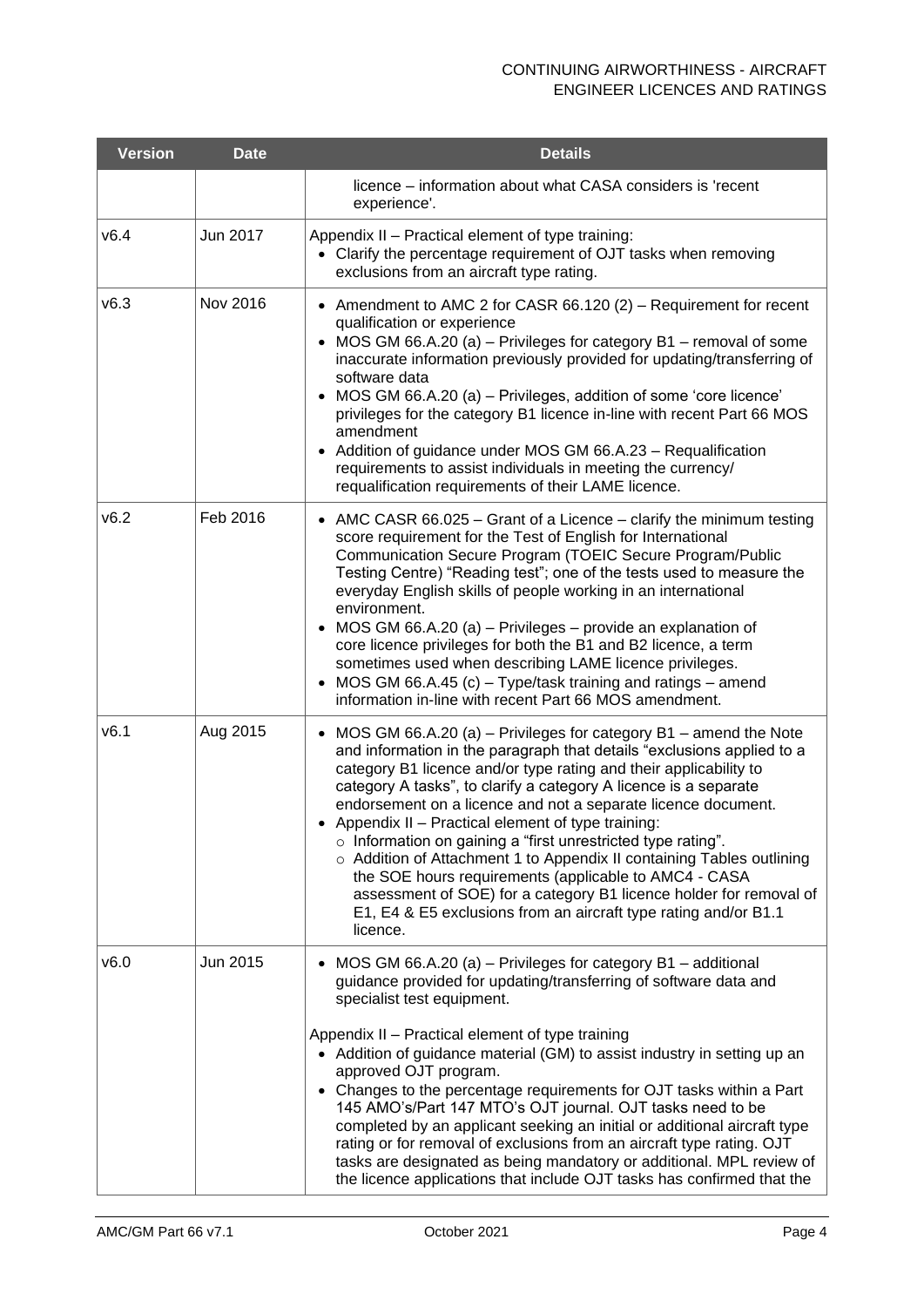| <b>Version</b>   | <b>Date</b> | <b>Details</b>                                                                                                                                                                                                                                                                                                                                                                                                                                                                                                                                                                                                                                                                                                                                                                                                                                                                                                                                                                                                                                                                                                                                                                                                                                                                                                                                                                                                                                                                                                                                                                                                                                                                 |
|------------------|-------------|--------------------------------------------------------------------------------------------------------------------------------------------------------------------------------------------------------------------------------------------------------------------------------------------------------------------------------------------------------------------------------------------------------------------------------------------------------------------------------------------------------------------------------------------------------------------------------------------------------------------------------------------------------------------------------------------------------------------------------------------------------------------------------------------------------------------------------------------------------------------------------------------------------------------------------------------------------------------------------------------------------------------------------------------------------------------------------------------------------------------------------------------------------------------------------------------------------------------------------------------------------------------------------------------------------------------------------------------------------------------------------------------------------------------------------------------------------------------------------------------------------------------------------------------------------------------------------------------------------------------------------------------------------------------------------|
|                  |             | 'practical element' requirements of aircraft type rating training will be<br>better served by these OJT settings. The changes are:<br>For gaining a first type rating - either B1 or B2<br>$\circ$ if PCT is utilised – increase from 10% to 25% of the additional tasks<br>in OJT journal<br>o if POC is utilised - decrease from 33% to 25% of the additional<br>tasks in OJT journal<br>$\circ$ if OJT alone is utilised – clarification that 100% of mandatory tasks<br>are required plus 25% of the additional tasks in OJT journal.<br>• For gaining a second type rating in category already held<br>$\circ$ if OJT alone is utilised – clarification that 100% of OJT journal<br>mandatory tasks are required.<br>• For gaining a first type rating but in alternate category<br>$\circ$ practical experience requirement met if PCT is utilised if the rating<br>sought is held in the existing category<br>$\circ$ if POC is utilised – decrease from 33% to 25% of the additional<br>tasks in OJT journal.<br>$\circ$ If OJT alone is utilised – increase from 50% of mandatory tasks to<br>100%, plus 25% of the additional tasks in OJT journal.<br>Note: OJT tasks can be accomplished within existing service familiarisations<br>requirements for PCT.                                                                                                                                                                                                                                                                                                                                                                                                         |
| v5.2             | Nov 2014    | MOS GM 66.A.21 - Transitional privileges - clarification of avionics<br>system privileges for B1 category licence holders.                                                                                                                                                                                                                                                                                                                                                                                                                                                                                                                                                                                                                                                                                                                                                                                                                                                                                                                                                                                                                                                                                                                                                                                                                                                                                                                                                                                                                                                                                                                                                     |
| v5.1             | Oct 2014    | Addition of guidance about appropriate levels of supervision for the<br>varying levels of knowledge, experience and skill those personnel being<br>supervised will have.                                                                                                                                                                                                                                                                                                                                                                                                                                                                                                                                                                                                                                                                                                                                                                                                                                                                                                                                                                                                                                                                                                                                                                                                                                                                                                                                                                                                                                                                                                       |
| V <sub>5.0</sub> | Jul 2014    | • Provide introductory text for $66.120(2)$ – Requirement for recent<br>qualification or experience.<br>• Addition of AMC 2 for CASR 66.120 (2) - Requirement for recent<br>qualification or experience.<br>• Addition of AMC 3 for CASR 66.120 (2) - Requirement for recent<br>qualification or experience.<br>MOS GM 66.A.20 (a) $-$ Privileges for category B1 $-$ replacement of the<br>definition of avionics line replaceable unit (LRU) with a reference to its<br>definition under paragraph 66.5 (b) of the Part 66 Manual of<br>Standards.<br>MOS GM 66.A.20 (a) - Privileges for category B1 - clarification that<br>use of data loaders for updating/transferring software data (whether<br>portable or on board) is treated as an avionics LRU.<br>• MOS GM 66.A.20 (a) – Privileges for category $B1$ – guidance on what<br>is regarded as specialised test equipment.<br>• MOS GM 66.A.20 (a) – Privileges for category $B1$ – guidance on<br>exclusions applied to a category B1 licence and/or type rating and<br>their applicability to the list of category A licence tasks the B1 can do<br>on type.<br>• MOS GM 66.A.21 - Transitional Privileges - transitional privileges<br>remain in place but are now found in Table 2.<br>MOS AMC 2 66.A.23 - Requalification requirements - list of methods<br>as acceptable AMC for carrying out maintenance for 100 days for<br>LAMEs seeking requalification of their LAME licence.<br>• MOS GM 66.A.45 (c) – Type/task training and ratings – guidance for<br>B2 LAMEs seeking an avionics rating for an aircraft type that is similar<br>to the aircraft type for which they already hold an avionics rating. |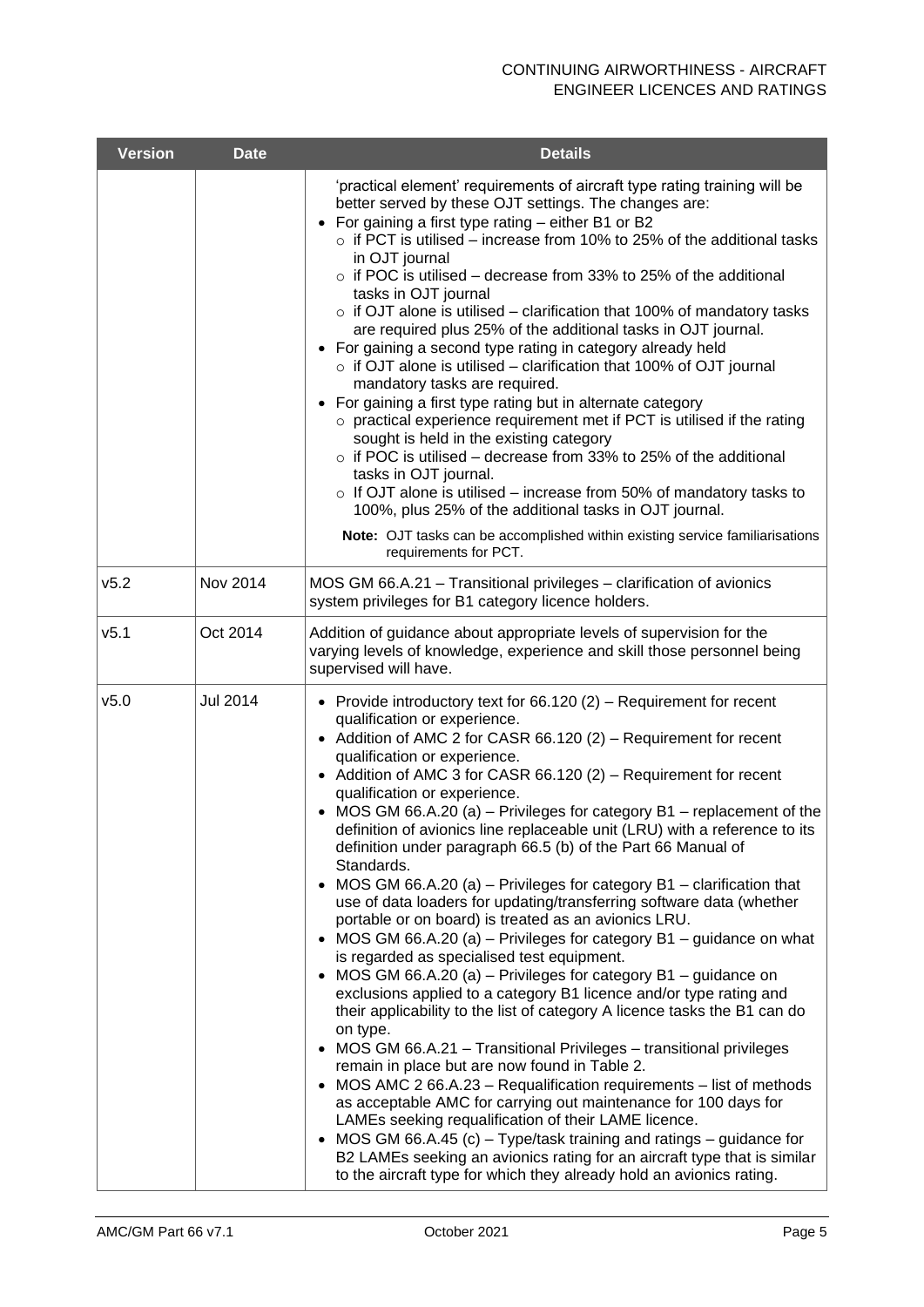| <b>Version</b> | <b>Date</b>     | <b>Details</b>                                                                                                                                                                                                                                                                                                                                                                                                                                                                                                                                                                                                                                                                                                                                                                                                                                                                                                                                                                                                                                                                                                                                                                                                                                                                                                                                                                                                                                                                                                                                                                                                                                                                                                                                                                                                                                                                                                                                                                                                                                                                                                                                                                                                                                                                                                                                                                                                                                                                                                                                                                         |
|----------------|-----------------|----------------------------------------------------------------------------------------------------------------------------------------------------------------------------------------------------------------------------------------------------------------------------------------------------------------------------------------------------------------------------------------------------------------------------------------------------------------------------------------------------------------------------------------------------------------------------------------------------------------------------------------------------------------------------------------------------------------------------------------------------------------------------------------------------------------------------------------------------------------------------------------------------------------------------------------------------------------------------------------------------------------------------------------------------------------------------------------------------------------------------------------------------------------------------------------------------------------------------------------------------------------------------------------------------------------------------------------------------------------------------------------------------------------------------------------------------------------------------------------------------------------------------------------------------------------------------------------------------------------------------------------------------------------------------------------------------------------------------------------------------------------------------------------------------------------------------------------------------------------------------------------------------------------------------------------------------------------------------------------------------------------------------------------------------------------------------------------------------------------------------------------------------------------------------------------------------------------------------------------------------------------------------------------------------------------------------------------------------------------------------------------------------------------------------------------------------------------------------------------------------------------------------------------------------------------------------------------|
|                |                 | • MOS GM 66.A.45 (i) – Type/task training and ratings – guidance for<br>LAMEs seeking their first aircraft type rating in an alternate licence<br>category/subcategory.                                                                                                                                                                                                                                                                                                                                                                                                                                                                                                                                                                                                                                                                                                                                                                                                                                                                                                                                                                                                                                                                                                                                                                                                                                                                                                                                                                                                                                                                                                                                                                                                                                                                                                                                                                                                                                                                                                                                                                                                                                                                                                                                                                                                                                                                                                                                                                                                                |
| v4.0           | <b>Jul 2013</b> | • Removal of acronyms from the acronym list relevant to the 'practical<br>on-course task list' and the 'aircraft type practical experience and OJT<br>list of tasks' information previously contained in Appendix II and now<br>transferred into AC 66-07.<br>• GM CASR 66.025 - Grant of licence - guidance about medically<br>significant conditions considered to be safety relevant to consider on a<br>licence application.<br>• GM CASR 66.120 (2) - Requirement for recent qualification or<br>experience; information to Licensed Aircraft Maintenance Engineers<br>(LAMEs) for recording of evidence of their recent work experience.<br>• Addition of a paragraph at MOS 66.A.20 - Privileges; explaining<br>CASA's LAME licence conversion methodology.<br>• B1 avionics privileges clarification.<br>• Further clarification of 'defect rectification' requiring the use of test<br>equipment.<br>• MOS AMC 66.A.20 (a) – Privileges – clarification that replacement of<br>an avionics LRU includes replacement of wire looms between<br>components within the system.<br>• Further clarification of a 'simple test'.<br>• MOS AMC 66.A.20 (a) - Privileges - guidance on diesel engine<br>privilege for category B1.2 and B1.4 licence holders.<br>• MOS AMC 66.A.20 (a) - Privileges - guidance for B2 licence practical<br>experience requirement for category A tasks.<br>• MOS AMC 1 for 66.A.23 - Requalification requirement - (Part 147<br>MTO Report).<br>• Amendment to headings for MOS AMC 66.A.30 and MOS GM 66.A.30<br>to reflect the amendment made to that heading for section 66.A.30 in<br>the Part 66 MOS.<br>• MOS GM 66.A.30 (c) - Practical maintenance experience - guidance<br>on the use of simulated maintenance for gaining practical maintenance<br>experience.<br>• MOS GM 66.A.50 & 66.A.55 - guidance to location of POC & OJT<br>information.<br>• Addition in the policy at Appendix II for first type rating and second<br>rating in alternate category, mention of the requirement for mandatory<br>tasks from POC and OJT task lists if OJT alone is to be utilised.<br>• Appendix II; Details of the elements of POC and OJT for aircraft type<br>rating training with reference to AC 66-07 for additional information.<br>• Addition of AMC 4 at Appendix II for the Practical element of type<br>training - CASA assessment of SOE.<br>• Removal of the 'practical on-course task list' and the 'aircraft type<br>practical experience and OJT list of tasks' information contained in<br>Appendix II for transfer into AC 66-07. |
| V3.0           | Aug 2012        | • Inclusion of information about the B2 having category A privileges.<br>• More detail about the use of OJT journals.<br>• Guidance about licence privilege/scope conversion.<br>• Guidance about electrical subsystems.<br>• Guidance about composite indicators.<br>• Extra guidance about avionic Line Replaceable Units - particularly<br>software loading by B1 licence holders.                                                                                                                                                                                                                                                                                                                                                                                                                                                                                                                                                                                                                                                                                                                                                                                                                                                                                                                                                                                                                                                                                                                                                                                                                                                                                                                                                                                                                                                                                                                                                                                                                                                                                                                                                                                                                                                                                                                                                                                                                                                                                                                                                                                                  |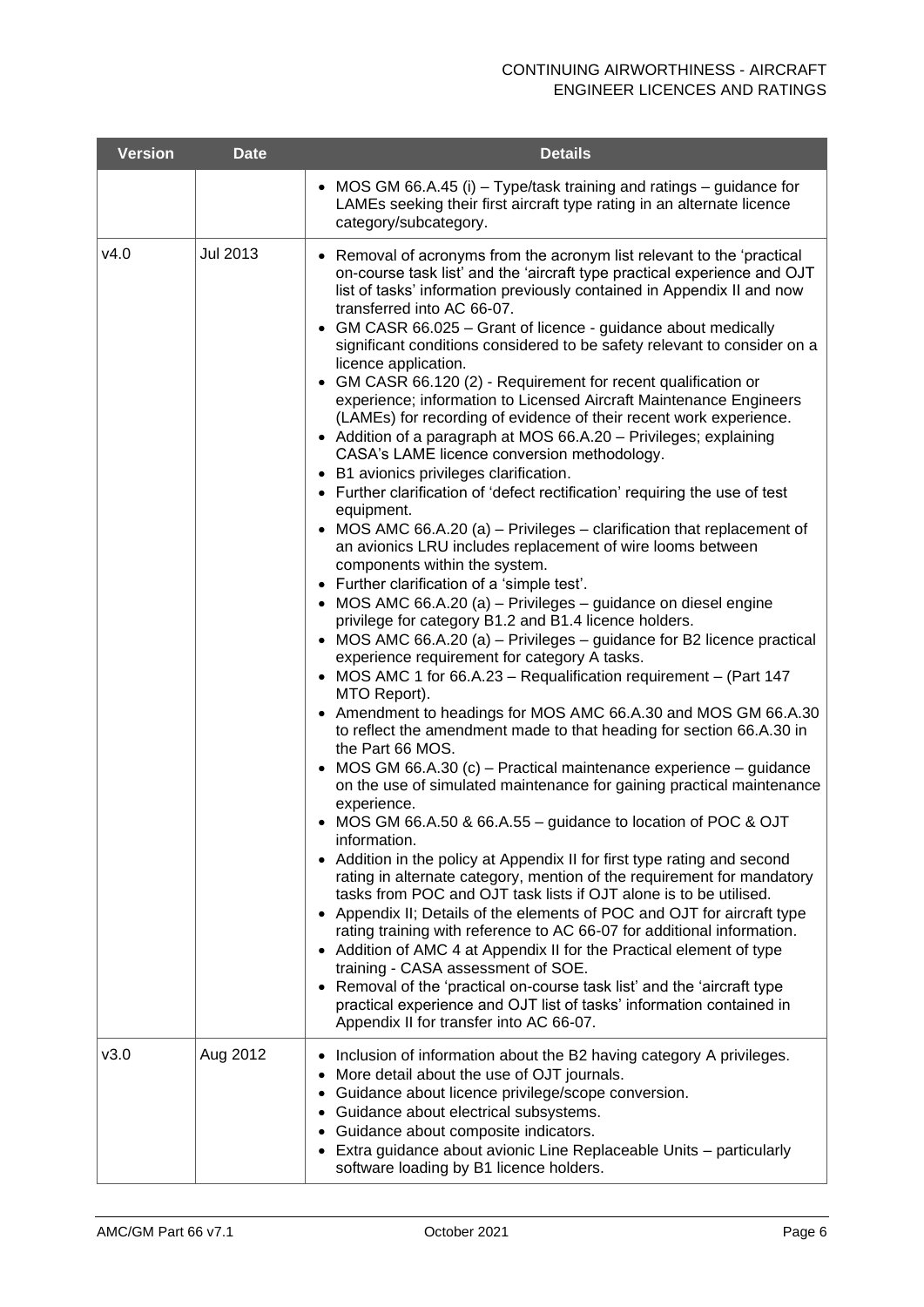| <b>Version</b>   | <b>Date</b> | <b>Details</b>                                                                                                                                                                                                                                                                                                                                                                                                                                                                                                                                                                                                                                     |
|------------------|-------------|----------------------------------------------------------------------------------------------------------------------------------------------------------------------------------------------------------------------------------------------------------------------------------------------------------------------------------------------------------------------------------------------------------------------------------------------------------------------------------------------------------------------------------------------------------------------------------------------------------------------------------------------------|
|                  |             | • Cross-referencing corrections.                                                                                                                                                                                                                                                                                                                                                                                                                                                                                                                                                                                                                   |
| V <sub>2.1</sub> | Apr 2012    | • MOS GM 66.A.20 Table 1 - guidance and clarification on who is more<br>appropriate to provide the maintenance certification for the<br>maintenance of an electrical subsystem of a mechanical system.<br>• Outline the similar structure for maintenance certification privileges for<br>an electrical subsystem of a mechanical system under the old<br>regulation 31 of the Civil Aviation Regulations 1988 (CAR).<br>• Highlight the transitional privileges of MOS 66.A.20 Table 1 for<br>previous holders of CAR 31 airframe and engine category licences,<br>(and those who qualify for such licences under the transition<br>regulations). |
| v2.0             | Feb 2012    | • PCT, Practical on course and OJT information updated with CASA<br>practical experience reduction policy.<br>• MOS GM 66.A.20 (a) – Privileges - provision of CASA policy in regard<br>to the external test equipment that may be utilised during a Simple<br>Test of an Avionic LRU.                                                                                                                                                                                                                                                                                                                                                             |
| v1.2             | Dec 2011    | • Page 16 incorrectly stated that the Civil Aviation Safety Regulations<br>1998 (CASR) 42 definitions provided a definition of supervision. The<br>guidance was corrected to state that supervision is actually defined in<br>Clause 30 of Part 3 of the CASR dictionary.<br>• The OJT task list was reordered so that task areas did not fall across<br>pages.                                                                                                                                                                                                                                                                                    |
| v1.1             | Nov 2011    | • Duplicated entry for Information Systems page 14/15 removed.<br>• Reference to ticked items in table changed to checked (on page 13).<br>• MOS GM 66.A.45 (d), (e) and (f) – additional guidance re rating<br>training for alternate avionics fits.                                                                                                                                                                                                                                                                                                                                                                                              |
| v1.0             | Oct 2011    | MOS GM 66.A.20 (a) - Privileges - more guidance on avionics LRU<br>provided.                                                                                                                                                                                                                                                                                                                                                                                                                                                                                                                                                                       |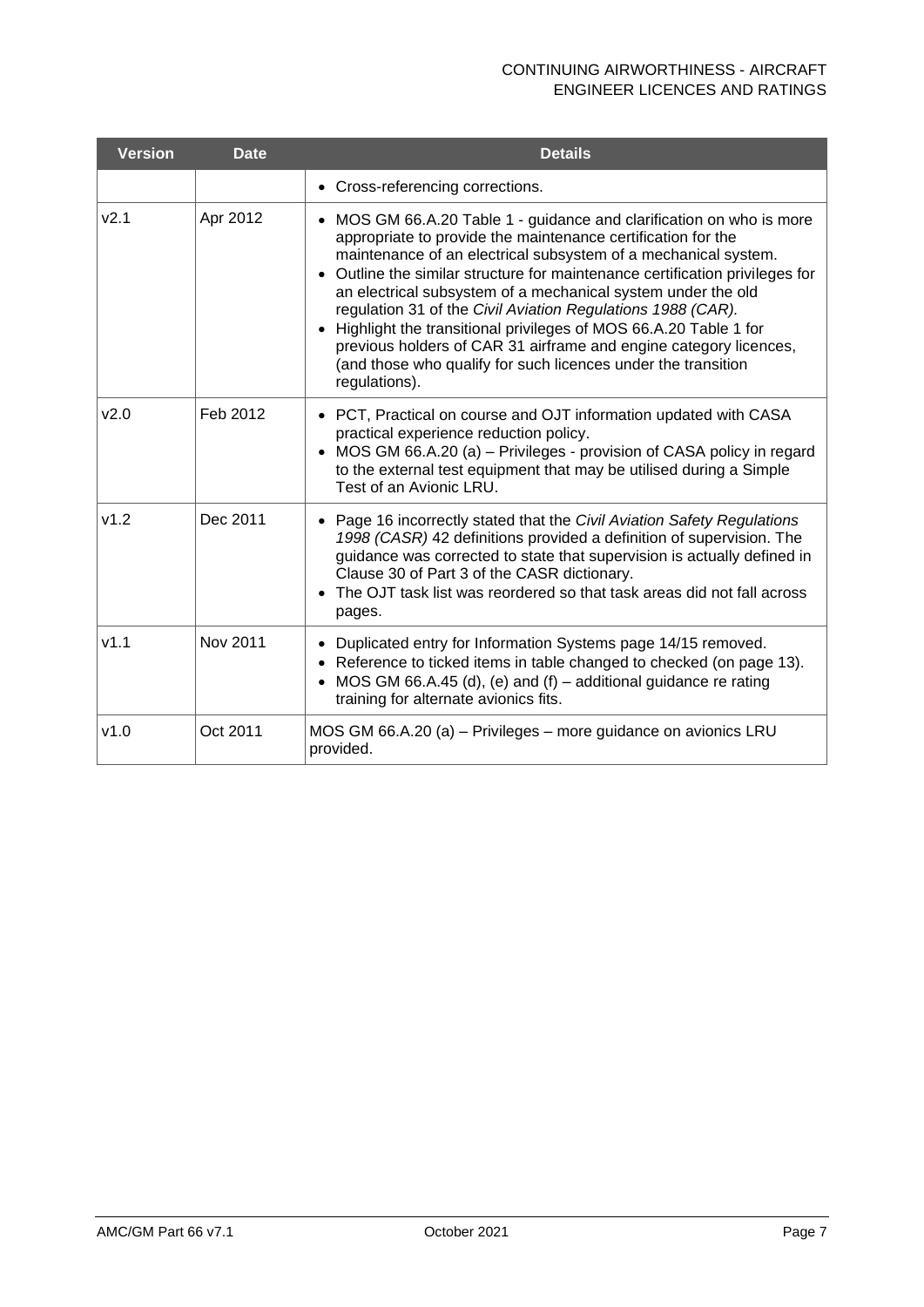# <span id="page-8-0"></span>**1 Reference material**

## <span id="page-8-1"></span>**1.1 Acronyms**

The acronyms and abbreviations used in this AMC and GM are listed in the table below.

| Acronym      | <b>Description</b>                                       |
|--------------|----------------------------------------------------------|
| ALI          | Airworthiness Limitations Items                          |
| <b>AMC</b>   | Acceptable Means of Compliance                           |
| AME          | Aircraft Maintenance Engineer                            |
| <b>ATA</b>   | Air Transport Association                                |
| <b>BITE</b>  | <b>Built In Test Equipment</b>                           |
| CAO          | <b>Civil Aviation Order</b>                              |
| CAR          | <b>Civil Aviation Regulations 1988</b>                   |
| <b>CASA</b>  | Civil Aviation Safety Authority                          |
| <b>CASR</b>  | Civil Aviation Safety Regulations 1998                   |
| <b>CBT</b>   | <b>Computer Based Training</b>                           |
| <b>CDCCL</b> | <b>Critical Design Configuration Control Limitations</b> |
| <b>CFR</b>   | Code of Federal Regulation (of the USA)                  |
| <b>CRS</b>   | Certificate of Release to Service                        |
| <b>EASA</b>  | European Aviation Safety Agency                          |
| <b>FAA</b>   | Federal Aviation Administration (of the USA)             |
| <b>FAR</b>   | Federal Aviation Regulation (of the USA)                 |
| FH           | <b>Flight Hours</b>                                      |
| <b>FRS</b>   | <b>Flammability Reduction Systems</b>                    |
| <b>FTS</b>   | <b>Fuel Tank System</b>                                  |
| <b>GM</b>    | <b>Guidance Material</b>                                 |
| <b>JAA</b>   | Joint Aviation Authorities (European equivalent of FAA)  |
| <b>LAME</b>  | Licensed Aircraft Maintenance Engineer                   |
| LRU          | Line Replaceable Unit (avionic)                          |
| <b>MEL</b>   | Minimum Equipment List                                   |
| <b>MLG</b>   | Main Landing Gear                                        |
| <b>MOS</b>   | <b>Manual of Standards</b>                               |
| <b>MTO</b>   | Maintenance Training Organisation                        |
| <b>OJT</b>   | On-the-job Training                                      |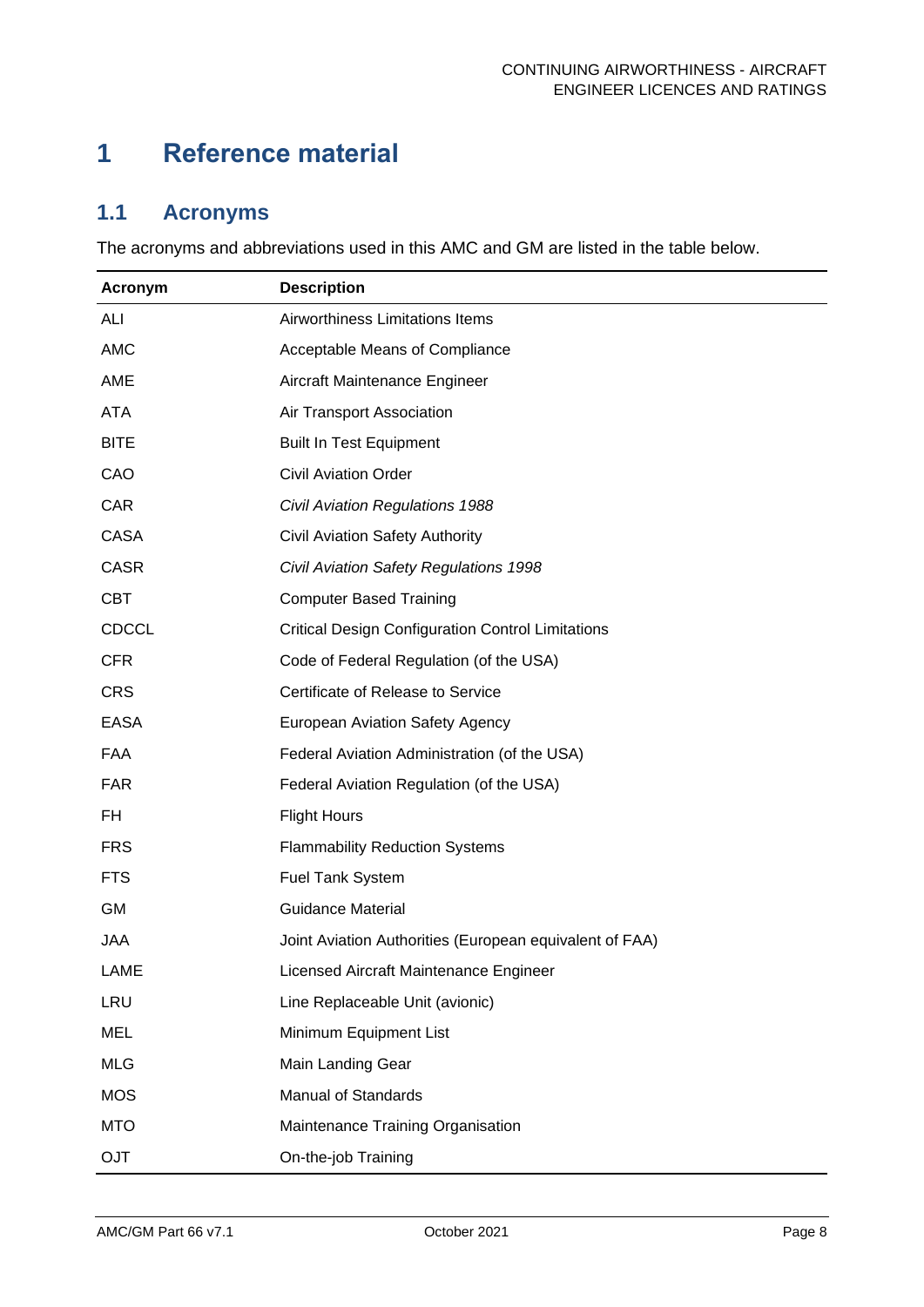| Acronym          | <b>Description</b>                                        |
|------------------|-----------------------------------------------------------|
| <b>PCT</b>       | <b>Practical Consolidation Training</b>                   |
| <b>POC</b>       | <b>Practical on Course</b>                                |
| <b>PW</b>        | Pratt & Whitney                                           |
| <b>SB</b>        | Service Bulletin                                          |
| <b>SFARs</b>     | Special Federal Aviation Regulations (of the USA)         |
| <b>SOE</b>       | Schedule of Experience                                    |
| <b>STC</b>       | <b>Supplementary Type Certificate</b>                     |
| <b>TOEFL IBT</b> | Test of English as a Foreign Language Internet Based Test |
| <b>TOEFL PB</b>  | Test of English as a Foreign Language Paper Based         |
| <b>TOEIC</b>     | Test of English for International Communication           |

## <span id="page-9-0"></span>**1.2 References**

#### **Regulations**

Regulations and other legislation are available on the Federal Register of Legislation website <https://www.legislation.gov.au/>

Civil Aviation Orders are available on the CASA websit[e https://www.casa.gov.au/rules-and-regulations/landing](https://www.casa.gov.au/rules-and-regulations/landing-page/current-rules)[page/current-rules](https://www.casa.gov.au/rules-and-regulations/landing-page/current-rules)

| <b>Document</b>                      | Title                                                                                           |
|--------------------------------------|-------------------------------------------------------------------------------------------------|
| Civil Aviation<br>Regulations        | Civil Aviation Regulations 1988 (CAR)                                                           |
| Civil Aviation Safety<br>Regulations | Civil Aviation Safety Regulations 1998 (CASR)                                                   |
| Civil Aviation Order<br>(CAO 100.90) | Administration and procedure - aircraft maintenance engineer licences -<br>general requirements |
| Part 66 of CASR                      | Continuing airworthiness—aircraft engineer licences and ratings                                 |
| Part 66 MOS                          | Part 66 Manual of Standards                                                                     |
| Part 145 of CASR                     | Continuing airworthiness — Part 145 approved maintenance organisations                          |
| Part 145 MOS                         | Part 145 Manual of Standards                                                                    |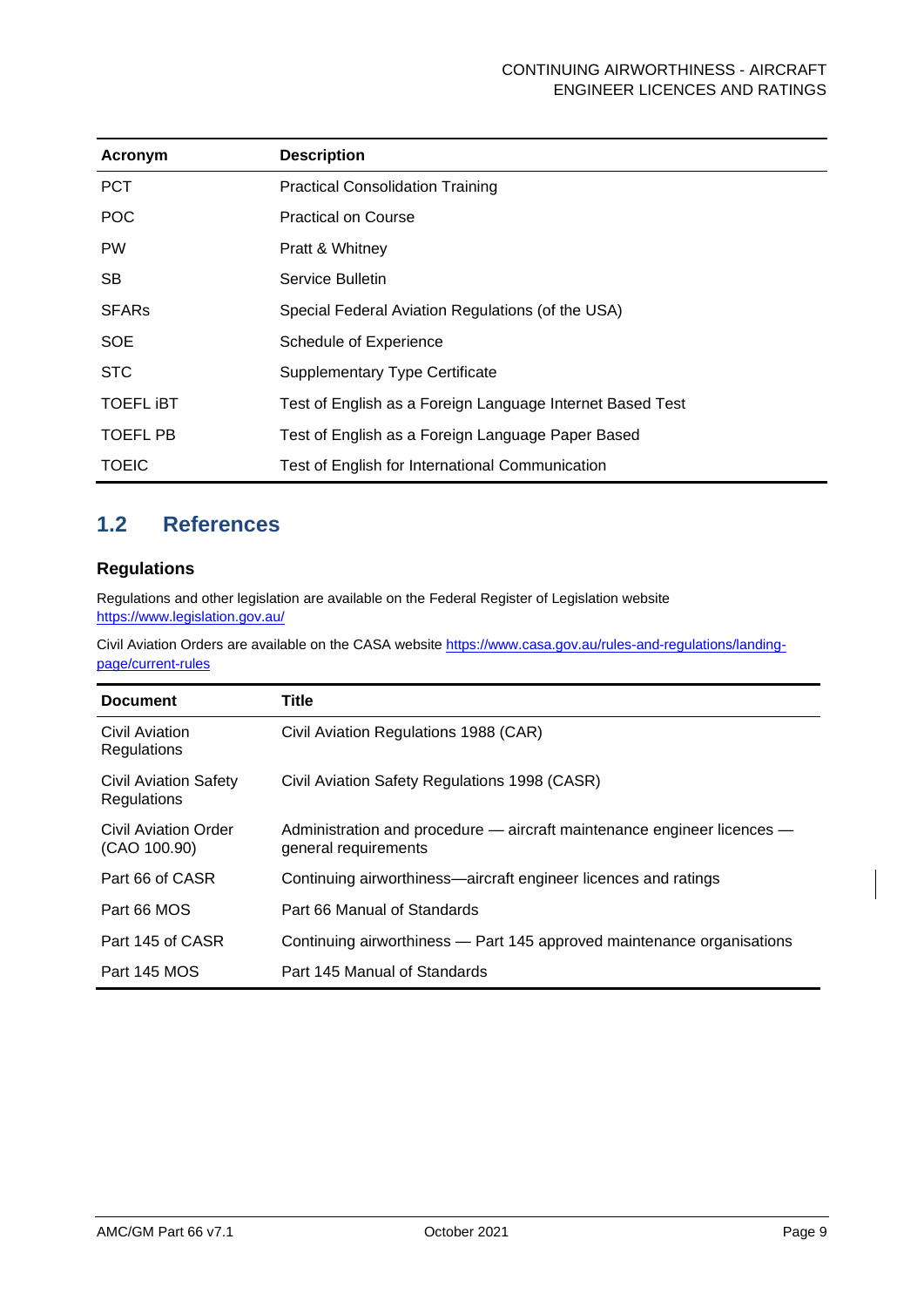#### **Advisory material**

CASA's advisory circulars are available at<http://www.casa.gov.au/AC>

CASA's Civil Aviation Advisory Publications are available at<http://www.casa.gov.au/CAAP>

| <b>Document</b> | Title                                                                                            |
|-----------------|--------------------------------------------------------------------------------------------------|
| AC 66-07        | Practical training options for aircraft type training and recording of recent<br>work experience |
| AC 66-08        | Part 66 aircraft engineer licences - privileges                                                  |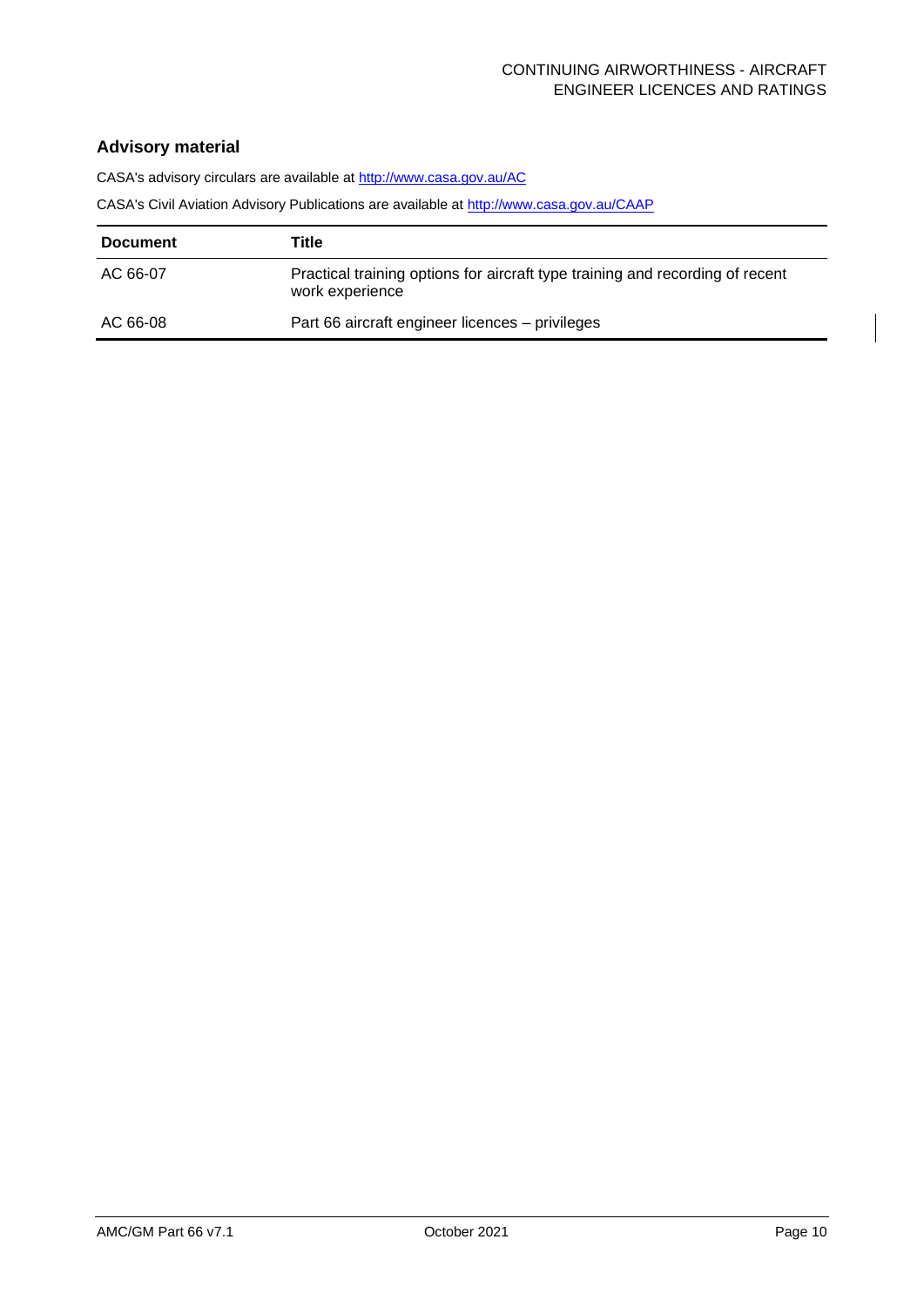# <span id="page-11-0"></span>**2 Dictionary Part 3 Definitions for Parts 42, 66, 145 and 147 and their transitionals**

Clause 30 of Part 3 of the Civil Aviation Safety Regulations 1998 (CASR) Dictionary provides the meaning of supervising:

*A person (the supervisor) is supervising the carrying out of maintenance done by another person if the supervisor:* 

*(a) is physically present at the place that the maintenance is being carried out; and* 

*(b) is observing the maintenance being carried out to the extent necessary to enable the supervisor to form an opinion as to whether the maintenance is being carried out properly; and* 

*(c) is available to give advice to, and answer questions about the maintenance from, the person carrying it out.*

#### **GM on meaning of supervision**

The meaning of supervision of maintenance has 3 components, relating to: physical presence where the maintenance is being carried out; observation of the actual maintenance; and availability to give advice to the person carrying out the maintenance.

Physical presence where the maintenance is being carried out means the supervisor must be present in the same geographical place/location as where the work is being done. This does not mean the supervisor necessarily needs to be in the same specific work area. The supervisor could, for example, be in another work area of the maintenance facility, or in another facility or hangar on the same aerodrome. The supervisor must be available to give advice to the person carrying out the maintenance.

Actual physical observation of the maintenance by the supervisor is required "to the extent necessary to enable the supervisor to form an opinion as to whether the maintenance is being carried out properly". This means that the level of observation, and the resulting opportunity for the supervisor to intervene, is variable and can take into account the current competence, knowledge, skill sets and maturity of the aircraft maintainer being supervised.

An apprentice/new AME will necessarily work under direct/close supervision and the supervisor would be expected to attentively watch the work being performed. The supervisor would be expected to make sure the apprentice is aware of and is conducting themselves such that they are safe from hazards, undertaking the maintenance correctly, using the correct tools, following the appropriate instructions for continued airworthiness.

As the aircraft maintainer gains experience the Licensed Aircraft Maintenance Engineer (LAME) would only need to intervene in the conduct of maintenance on a more occasional basis and supervision could become more general. The aircraft maintainer working under supervision would have more scope to work without intervention.

As the time in the workplace increases a higher level of technical ability will be enabled via the collective knowledge and experience being applied to the aircraft maintenance requirements. Whilst the level of technical ability will vary between individuals there will come a stage where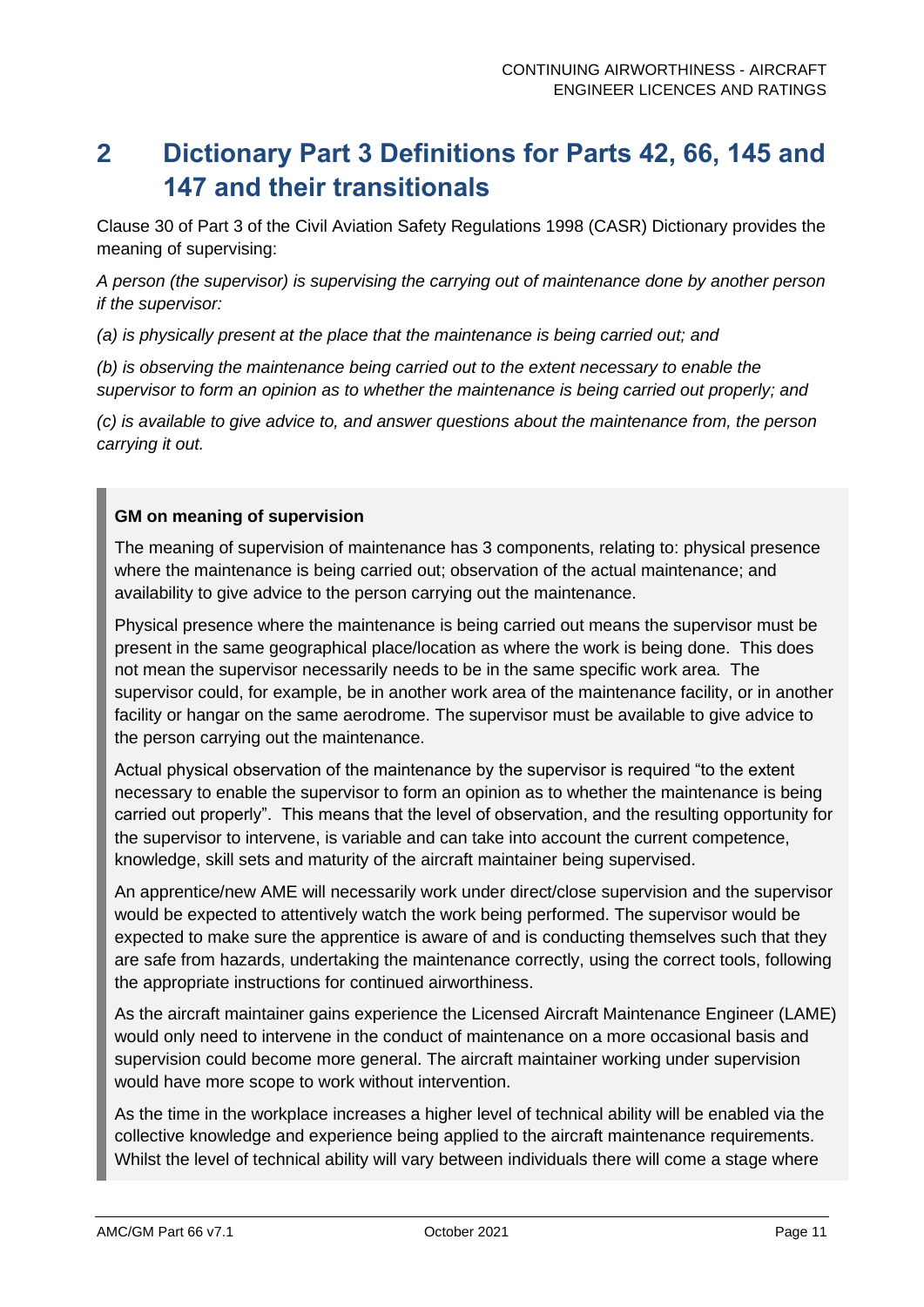the competence of the aircraft maintainer will be such that the supervising LAME will no longer have to intervene to correct the conduct of the maintenance. The aircraft maintainer at this level of competence could carry out the aircraft maintenance without the need to ask questions about how the maintenance is carried out. The broadly supervising LAME would need to check the work at the end of the maintenance task or at a stage of maintenance that will be hidden from observation if that specific task is completed, to ensure the work has been performed correctly and in compliance with the instructions for continued airworthiness.

In all cases the supervisor is still required to be available and present to the extent necessary to ensure the safe performance of the maintenance.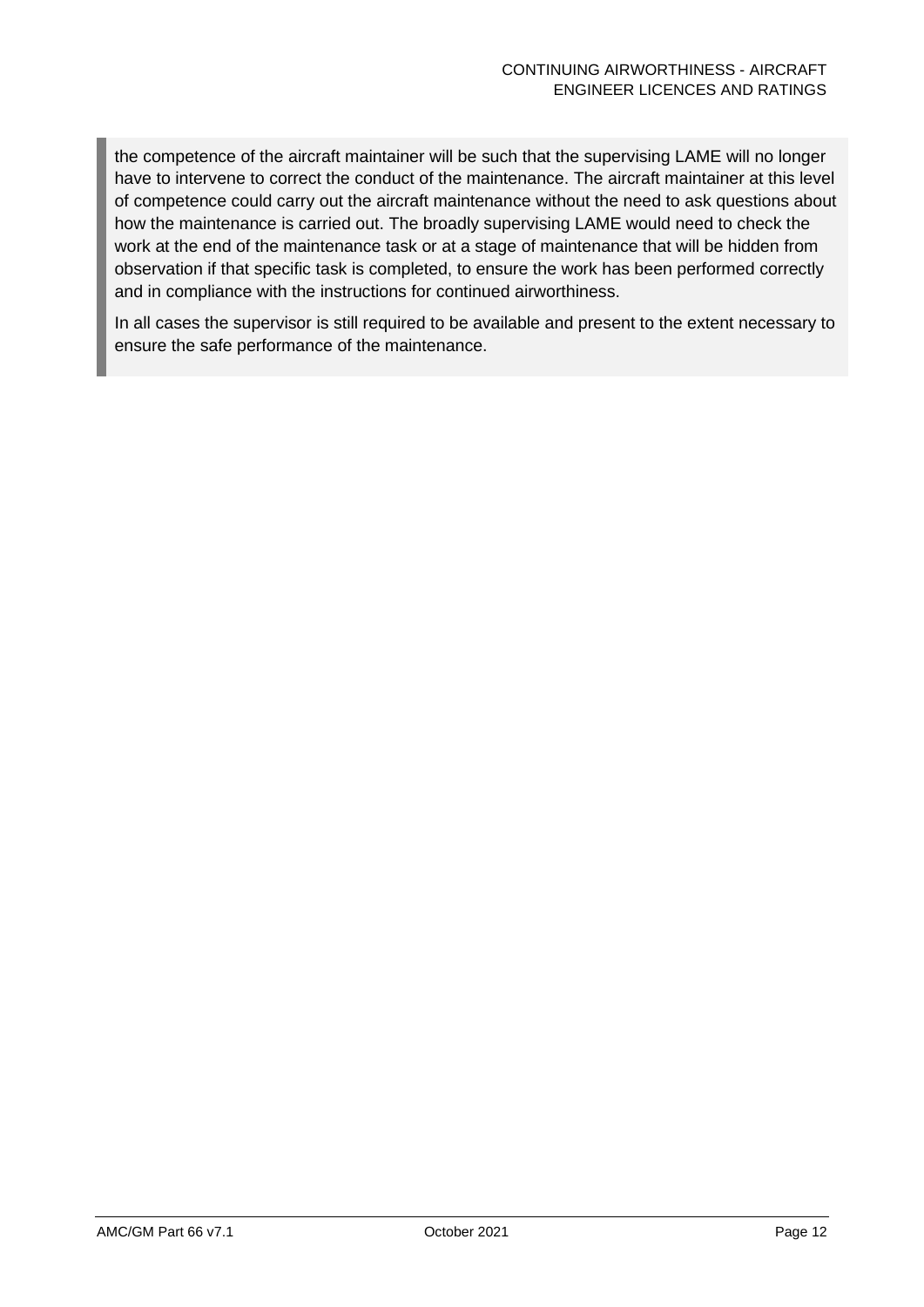## <span id="page-13-0"></span>**3 Part 66 of CASR**

#### **AMC 1 66.025 (3) (b) – Grant of Licence**

An AMC, for the purpose of demonstrating paragraph 66.025 (3) (b) of [CASR](https://www.legislation.gov.au/Series/F1998B00220) English language proficiency requirements, is achievement of the benchmark represented by the following, at and reported by a Part 147 Maintenance Training Organisation (MTO) approved to do so:

International English Language Testing System with an overall grade of six on condition no single test area has a score of less than six on either the academic or general training module:

- Test of English as a Foreign Language Internet Based Test (TOEFL iBT) score of 78;
- Test of English as a Foreign Language Paper Based (TOEFL PB) score of 547; and
- Test of English for International Communication Secure Program (TOEIC Secure Program/Public Testing Centre) score of Listening 350; Reading 330; Speaking 160 and Writing 160.

#### **AMC 2 66.025 (3) (b) – Grant of Licence**

For a licence applicant who elects to use the Part 66 self-study training pathway, an AMC for the purpose of demonstrating paragraph 66.025 (3) (b) of  $CASR$  — English language proficiency sufficient to safely exercise licence privileges, is the successful completion by the applicant of the Part 66 basic knowledge module multi-choice exams (all of which are provided in English), and completion of the essay exam questions (which require answers to be written in English) relevant to the category or subcategory of licence they wish to obtain.

- **Note:** The answer to an essay question is expected to follow a 'report' style that presents a logical progression from introduction to conclusion. The essay will be marked for content and overall presentation. Content will account for 60% of the marks, while the overall presentation will account for the remaining 40%.
	- Content the answer must cover the key points addressed by the question
	- Presentation the answer must demonstrate correct use of English language, and be legible, coherent and logical. The 40 marks comprise 10 marks each on:
		- Legibility, readability, tidiness
		- Clarity, Grammar, Padding, Repetition
		- Style, Essay or report, not listed answer
		- Coherent, Logical answer

#### **AMC 66.025 (3) (c) – Grant of Licence**

For a licence applicant who elects to use the Part 66 self-study training pathway, an AMC for the purpose of demonstrating paragraph 66.025 (3) (c) of [CASR](https://www.legislation.gov.au/Series/F1998B00220) — understanding a licensed aircraft maintenance engineer's role, in airworthiness management requirement, is the successful completion by the applicant, of the Part 66 basic knowledge *Module 10 — Aviation Legislation* exam, to the level of knowledge applicable to the category or subcategory of licence they wish to obtain.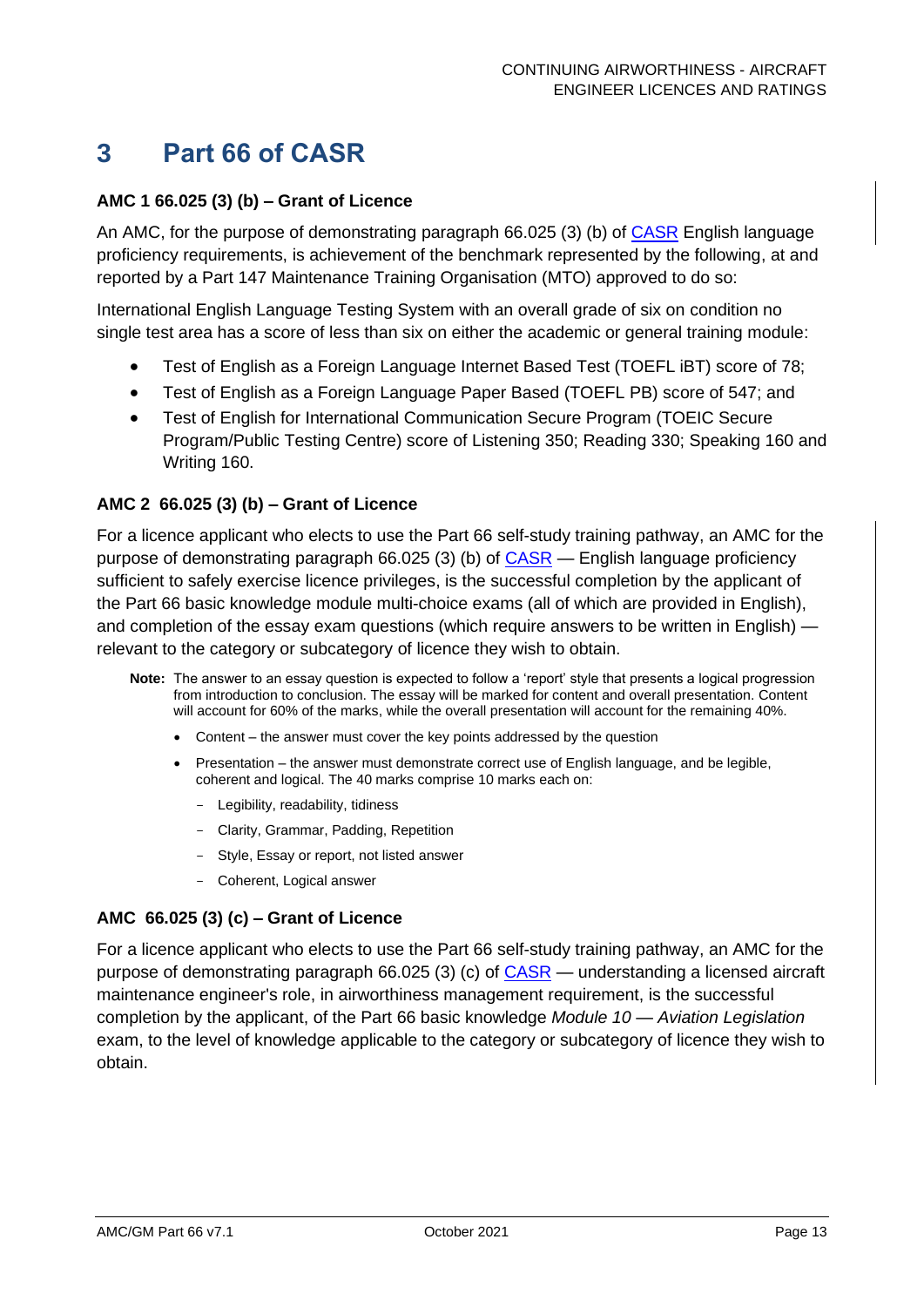#### **GM 66.025 – Grant of Licence**

An applicant for a maintenance certification licence must be able to read, write and converse in English to a level that CASA is satisfied is sufficient to enable the applicant to safely exercise the privileges of the licence applied for.

The level of knowledge would be such that the licence holder is able to:

- read and understand the instructions and technical manuals in use within the organisation;
- make written technical entries and any maintenance documentation entries, which can be understood by those with whom they are normally required to communicate;
- read and understand the maintenance organisation procedures; and
- communicate at such a level as to prevent any misunderstanding when exercising certification privileges.

#### **GM 66.025 – Grant of Licence**

If an applicant for a Part 66 aircraft engineer licence has at the time of application a *medically significant condition* that they consider to be safety-relevant, the applicant must under paragraph 66.020 (2) (e) of the [CASR,](https://www.legislation.gov.au/Series/F1998B00220) specify the medical condition to CASA on the approved licence application form.

A *medically significant* condition includes:

- a. any of the following (no matter how minor):
	- i. any illness or injury;
	- ii. any bodily infirmity, defect or incapacity;
	- iii. any mental infirmity, defect or incapacity;
	- iv. any sequela of an illness, injury, infirmity, defect or incapacity mentioned in subparagraph (i), (ii) or (iii); and
- b. any abnormal psychological state; and
- c. drug addiction and drug dependence; and
- d. for a woman pregnancy and the physiological and psychological consequences of pregnancy or of termination of pregnancy.

Safety-relevant is defined at regulation 67.015 of the [CASR](https://www.legislation.gov.au/Series/F1998B00220) and means: a medically significant condition is safety-relevant if it reduces, or is likely to reduce, the ability of someone who has it to exercise a privilege conferred or to be conferred, or to perform a duty imposed or to be imposed, by a licence that he or she holds or has applied for.

For example: if an applicant for a category B2 avionics licence knowingly suffers from colour blindness and decides that their ability to perform their work may be affected by this condition, they would be obliged to consult with a medical practitioner and declare that condition, together with a report from the medical practitioner that describes the condition, to CASA at the time of licence application.

#### **AMC 66.120 (2) – Requirement for recent qualification or experience - introduction**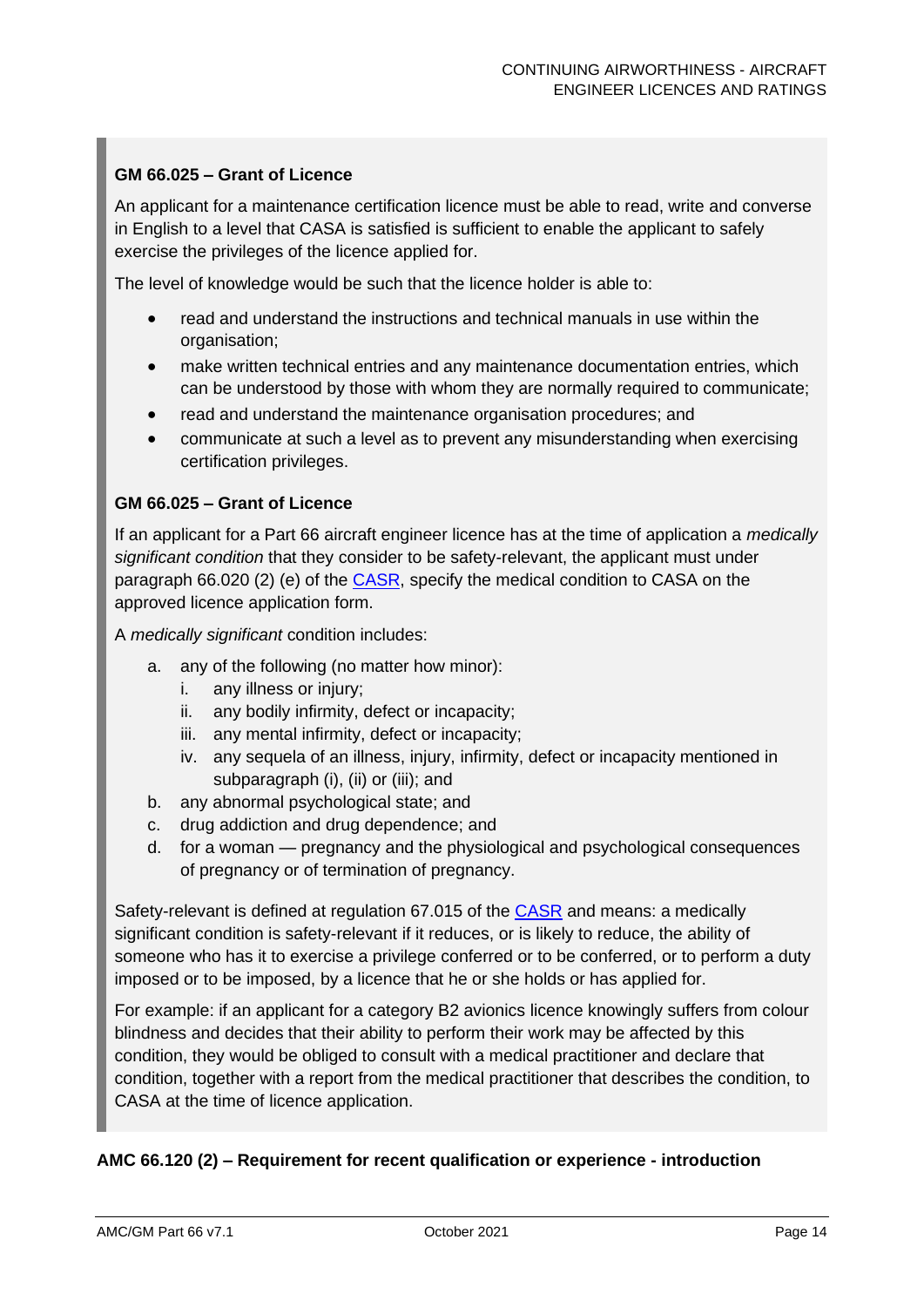A licensed aircraft maintenance engineer may perform maintenance certification or issue a certificate of release to service at a particular time only if; in the 2 years immediately before that time; they were granted their licence, or had at least 6 months experience of exercising the privileges mentioned in the Part 66 Manual of Standards (MOS) for the licence, or for a rating endorsed on the licence; or met a requalification requirement for the licence.

For a category A, B1 or B2 licence holder, the performance of either maintenance certifications or issue of certificates of release to service under any of the licences or aircraft type ratings they hold, is exercising the privileges mentioned in the Part 66 MOS. For a category C licence holder the issue of certificates of release to service under any of the licences or aircraft type ratings held, is exercising the privileges mentioned in the Part 66 MOS.

#### **AMC 66.120 (2) – Requirement for recent qualification or experience**

An AMC, for the purpose of demonstrating regulation 66.120 of [CASR](https://www.legislation.gov.au/Series/F1998B00220) currency requirements is to be engaged in aircraft maintenance within an approved maintenance organisation for a period of six months, either continuously within the same organisation or split up into different blocks, within the same or in different organisations.

**Note:** If an individual has only partially met the requirements of regulation 66.120 of CASR and has (for example) five months experience in the previous 1 year 11 months, then it is only necessary to make up the remaining portion of the experience requirement.

#### **AMC 66.120 (2) – Requirement for recent qualification or experience**

An AMC for the purpose of demonstrating regulation 66.120 of [CASR](https://www.legislation.gov.au/Series/F1998B00220) currency requirements for a shift worker, is to apply a workplace 'norm' of engagement in aircraft maintenance to the total hours actually spent being engaged in aircraft maintenance.

Example: A person in a business day's employment scenario i.e. a Monday to Friday 7.5 – 8 hour working day; would realistically experience 5.5 to 7.5 hours of time engaged in maintenance.

#### **Minimum hours calculation**

Out of the 182.5 days of a six month period it is realistic to expect 100 days being spent in the workplace. Using 5.5 hours per day (as a minimum) over 100 days, the minimum hours engaged in aircraft maintenance in a six month period approximates to 550 hours. The same workplace 'norm' expectation can be used to cover situations where an individual has multiple employees, intermittent contract work or short work shifts.

#### Shift pattern examples

The number of days on shift required to satisfy the minimum requirement of 550 hours in any consecutive 24 month period could further be reduced, depending on the duration of the shift pattern worked by an individual.

Below (as a guide, using approximately 70% of hrs per shift engaged in aircraft maintenance) are some examples of common shift patterns and the approximate number of days on shift engaged in aircraft maintenance that would be required by an individual to meet the minimum 550 hours within a 24 month period.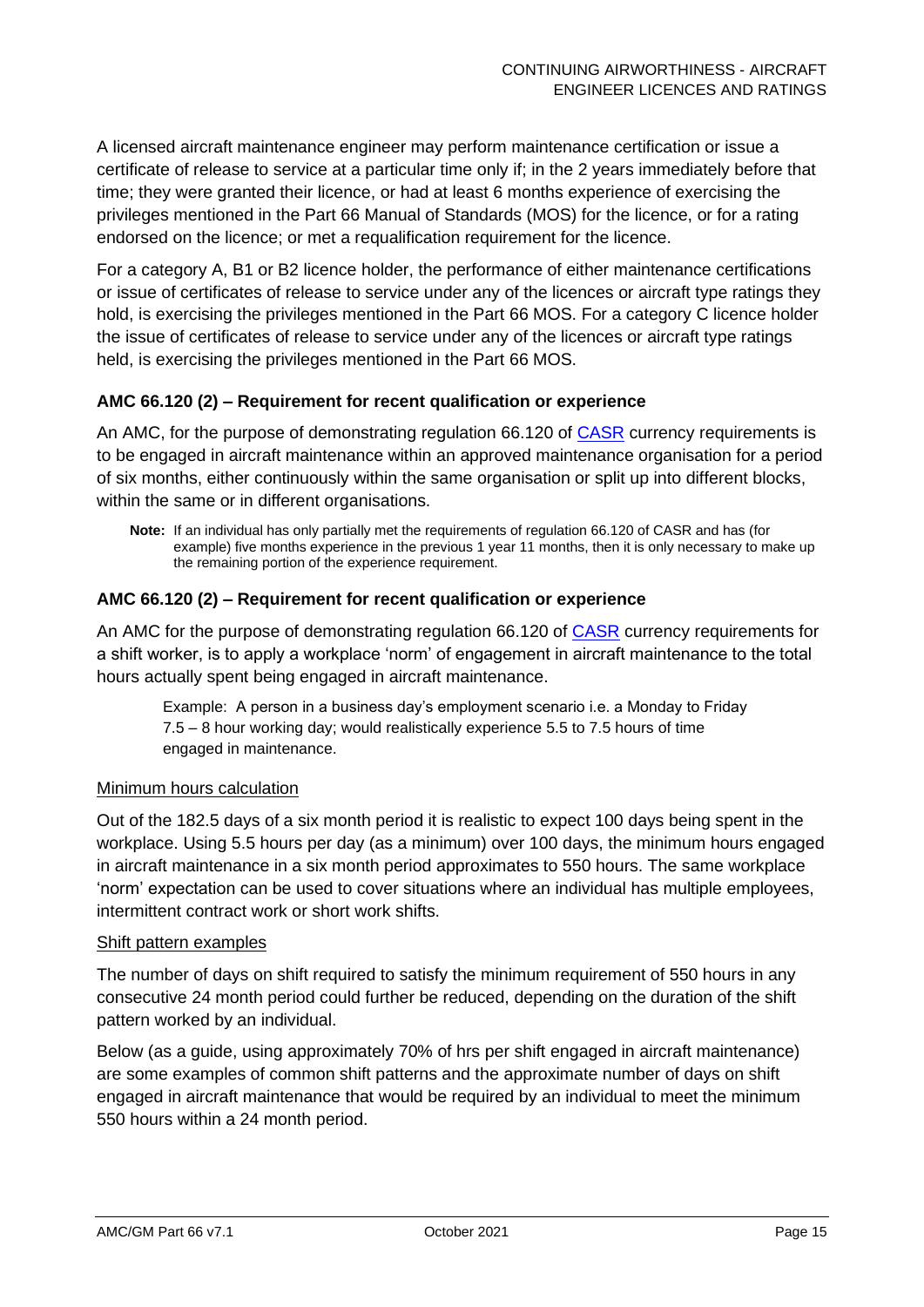| <b>Shift duration</b> | Days on shift |
|-----------------------|---------------|
| ∣12 hour shift        | 65 days       |
| 11 hour shift         | 70 days       |
| ∣10 hour shift        | 75 days       |

**Note:** The above examples will not be representative of all work situations; an organisation or individual may use other percentages of hrs per shift engaged in aircraft maintenance that reflect their actual work situation.

#### **66.120 (2) – Requirement for recent qualification or experience**

An AMC for the purpose of demonstrating the regulation 66.120 of [CASR](https://www.legislation.gov.au/Series/F1998B00220) requirement for recent qualification or experience can include business records of evidence of carrying out maintenance of the kind that would be covered by the privileges of any licence held, for not less than a total of 100 days by any of the following examples:

- a record of carrying out aircraft maintenance and signing for completion of that maintenance as an aircraft maintenance engineer (AME); or
- a summary list of aircraft maintenance work carried out as an AME (not signing as an AME); or
- a SOE record of 100 days of maintenance; or
- a Log of Industrial Experience; or
- a list of aircraft and servicing that was required (business records for a small AMO) combined with evidence that the individual was employed by the AMO during the periods covered by the business records.

#### **GM 66.120 (2) – Requirement for recent qualification or experience**

The LAME needs to ensure that he/she keeps accurate records of experience to show an employer, customer or a CASA aviation safety regulator that they comply with the recency requirements of this subpart.

The experience can be documented manually in an individual log book, or electronically in a spreadsheet. The record should contain the following data:

- date;
- aircraft type;
- aircraft identification i.e. registration;
- ATA chapter (optional);
- operation performed i.e. 100 FH check, MLG wheel change, engine oil check and complement, SB embodiment, trouble shooting, structural repair, STC embodiment;
- type of maintenance i.e. base, line;
- type of activity i.e. perform, supervise, release; and
- category used A, B1, B2 or C.

#### **GM 66.120 (2) – Requirement for recent qualification or experience**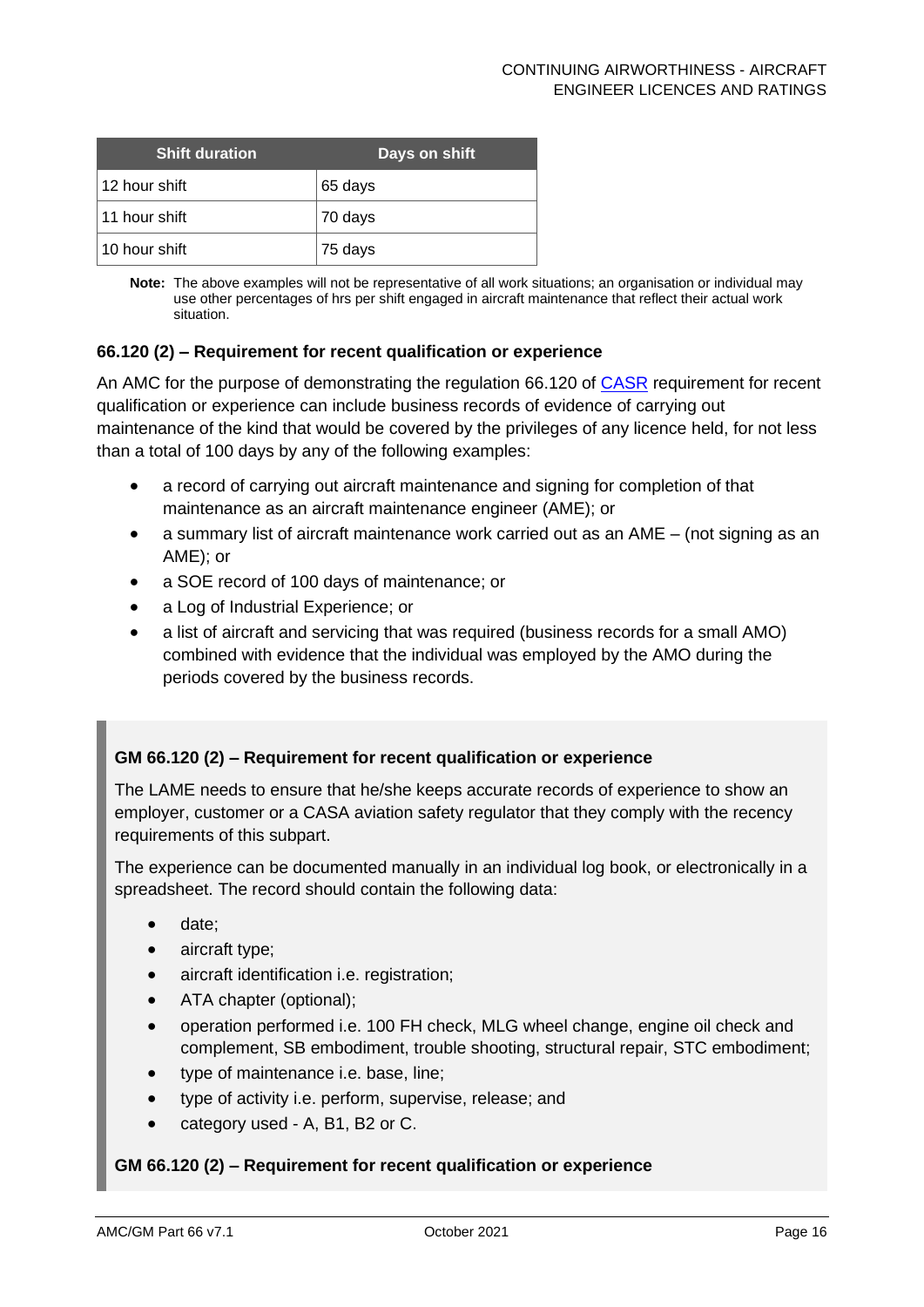#### The recording of evidence of recent work experience

An aircraft maintenance engineer licence holder should keep a record of recent maintenance tasks performed as evidence of their recent work experience. This record of completed maintenance tasks could be entered into a logbook and countersigned by a relevant supervisor and retained by the licence holder as evidence of recently exercising the privileges of their licence. A CASA - SOE or a workplace – '*Recent Work Experience Record*' worksheet can be utilised for the logging of recent work experience.

Additional information for the recording of recent work experience can be found in the CASA Advisory Circular (AC) [AC 66-07 Practical training options for aircraft type training and](https://www.casa.gov.au/files/066c07pdf)  [recording of recent work experience,](https://www.casa.gov.au/files/066c07pdf) with an example of a '*Recent Work Experience Record*' worksheet provided at Appendix C to that AC, which may be printed off and used by an individual LAME to record evidence of their OJT experience or maintenance tasks performed.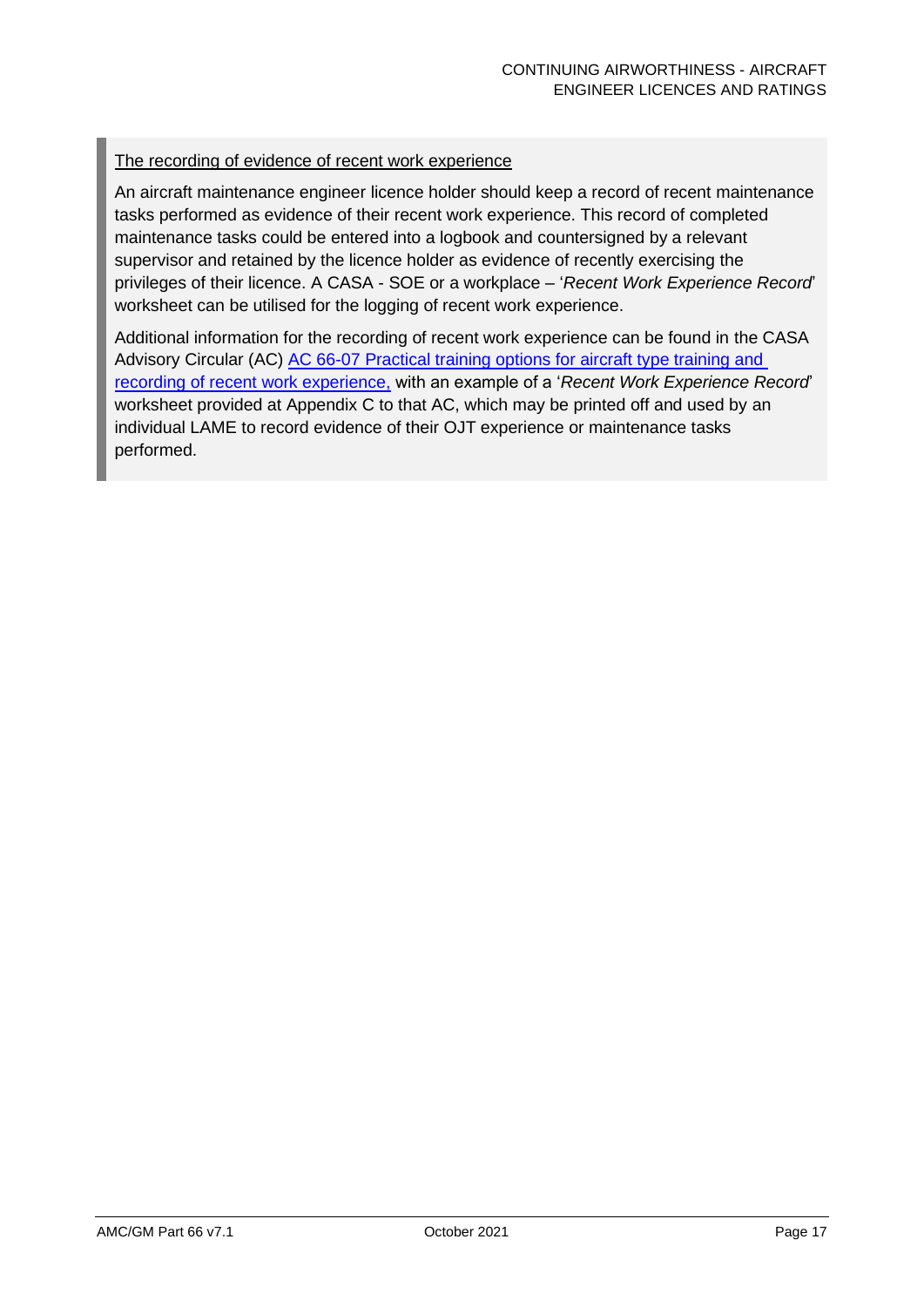# <span id="page-18-0"></span>**4 Part 66 Manual of Standards (MOS)**

#### **AMC 66.A.20 (a) – Privileges Category B2**

An AMC, for a category B2 licence holder, for the purpose of satisfying the 6 months requirement of documented practical experience for category A maintenance tasks outlined under subparagraph 145.A.35 (o) 2. of the [Part 145 MOS,](https://www.legislation.gov.au/Details/F2015C00263) would be met if the B2 licence holder previously held a Line Maintenance Authority (LMA) issued by CASA that covered category A maintenance tasks for a particular type of aircraft type and had actively been carrying out and certifying for the maintenance of those tasks, the LMA could be used as an AMC for the issue of the category A licence authorisation by the Part 145 AMO.

#### **GM 66.A.20 (a) – Privileges**

CASA's licence conversion methodology worked on the basis of determining which of the current regulation 31 of the Civil Aviation Regulations 1988 (CAR) licence privileges (at the time) would be granted as category/subcategory B or aircraft type rating privilege. CASA also stated that existing regulation 31 of CAR privilege, at the time of conversion or subsequently qualified for, would be granted as privilege in the new Part 66 of CASR system. The caveat on that undertaking was that the existing privilege needed to be a legal privilege scope. There have been examples of request for exclusion removal/privilege grant where there has been no legal basis for the request; but rather, a mistaken interpretation of what was a legal privilege under the previous regulation 31 of CAR system.

The following titles shown against each category designator below are intended to provide a readily understandable indication of the job function:

- Category A: Line maintenance certifying mechanic.
- Category B1: Maintenance certifying engineer mechanical.
- Category B2: Maintenance certifying engineer avionic.
- Category C: Base maintenance certifying engineer.

Individual aircraft maintenance licence holders are not restricted to a single category. Provided that each qualification requirement is satisfied, any combination of categories may be granted.

#### **GM 66.A.20 (a) – Privileges**

#### Category A

Tasks permitted by subparagraphs 66.A.20 (a) (1) and (2) of the [Part 66 MOS u](https://www.legislation.gov.au/Details/F2016C00461)nder the category A certification authorisation, as part of minor scheduled maintenance or simple defect rectification, are as specified in Part 145 of [CASR](https://www.legislation.gov.au/Series/F1998B00220) and agreed by CASA. Subparagraph 3 (p) (Minimum Equipment List (MEL) item), of Appendix II of the Part 145 [MOS,](https://www.legislation.gov.au/Details/F2015C00263) is only for minor maintenance MEL tasks. Applications to CASA seeking the addition of simple task MEL for listing as a Part 145 AMC would be assessed against the teaching depth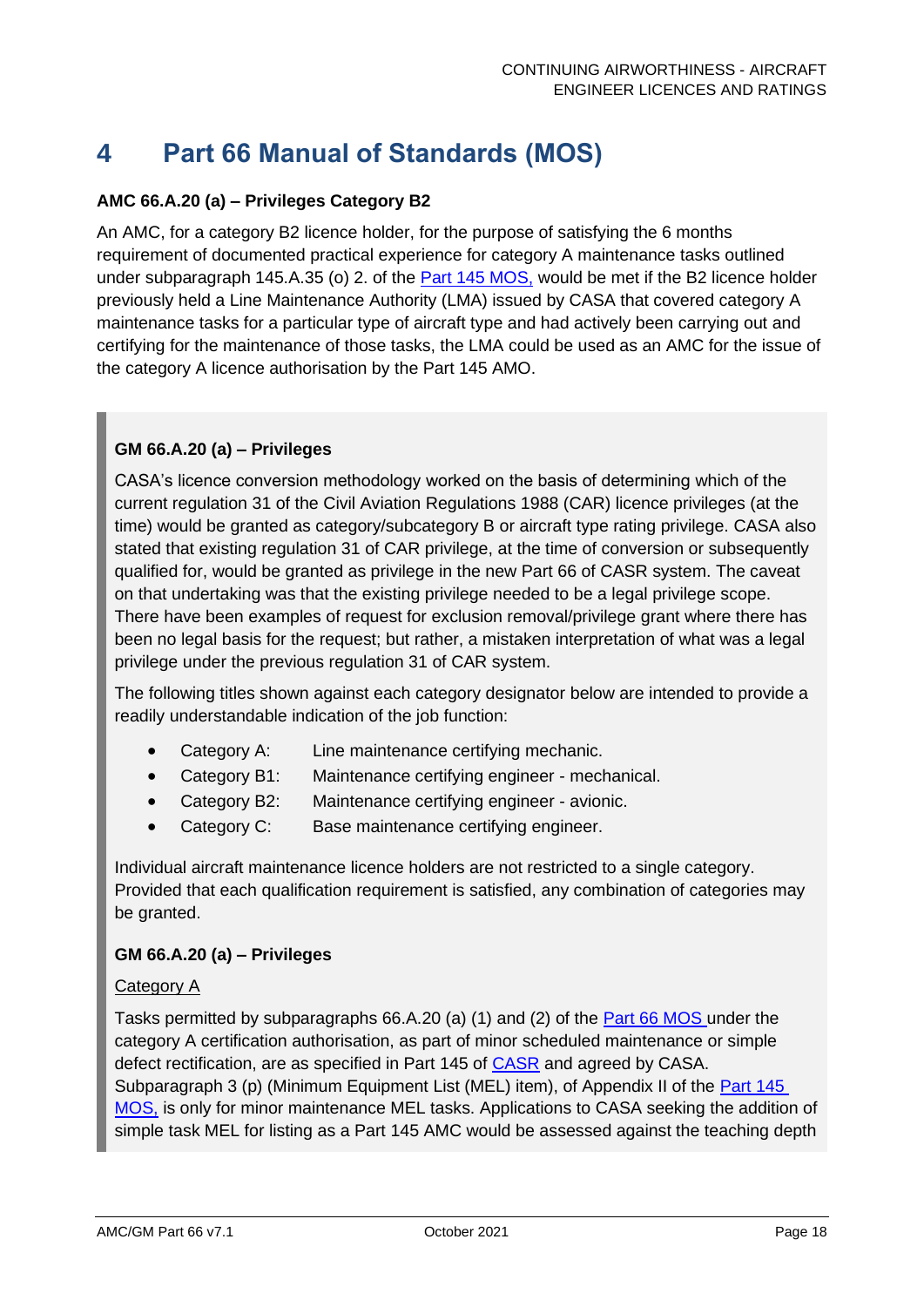and scope for the category A. The subject modules, levels of knowledge and competencies for the category A can be seen at Appendices I, III and IV of the [Part 66 MOS.](https://www.legislation.gov.au/Details/F2016C00461)

For the purposes of category A, minor scheduled line maintenance means any minor check, up to, but not including the A check where functional tests can be carried out by the aircrew to ensure system serviceability. In the case of an aircraft type not controlled by a maintenance programme based upon the A/B/C/D check principle, minor scheduled line maintenance means any minor check up to and including the weekly check or equivalent.

#### Category B1

The category B1 licence includes category A avionics tasks. Such avionics tasks may form part of the scheduled inspections or checks up to and including a weekly check (pre-flight, transit, overnight) and MEL implementation (as per Appendix II of the [Part 145 MOS\).](https://www.legislation.gov.au/Details/F2015C00263)

#### Core licence privileges

When describing the privileges of a B1 licence the term "*core licence privileges*" may sometimes be used. The term means the licence category privileges prescribed under subparagraph 66.A.20 (a) 4 of the [Part 66 MOS](https://www.legislation.gov.au/Details/F2016C00461) for a B1.1, B1.2, B1.3 or B1.4 licence. Whilst the privileges of the licence are provision of maintenance certification and issue of a certificate of release to service (CRS), in this instance the term has been used generically to describe core licence scope.

For each of the B1 subcategories, these core licence privileges cover the following:

- maintenance on aircraft structural, powerplant, mechanical and electrical systems
- replacement of avionic LRU (in accordance with 66.A.20 (a) 4 (ii) (B)) unless the licence is endorsed with the E6 — excluding avionics LRU exclusion
- updating software in an avionic system (in accordance with 66.A.20 (a) 4 (ii) (BA))
- category A licence tasks (in accordance with 66.A.20 (a) 4 (ii) (C))
- functional checks of avionic systems that can be conducted as a simple test
- troubleshooting of avionics systems that can be conducted as a simple test
- daily or manufacturers' equivalent inspection (refer to 66.A.20 (a) 4 (ii) (F)
- scheduled routine inspection of fibre-reinforced plastic composite structures (refer to 66.A.20 (a) 4 (ii) (G)
- inspection using an NDT method (refer to 66.A.20 (a) 4 (ii) (H).

Further, B1 licence core privileges on aircraft structural, poweplant, mechanical and electrical systems are provided by Table 1 of section 66.A.20 of the [Part 66 MOS](https://www.legislation.gov.au/Details/F2016C00461) which designates aircraft systems (and ATA chapter reference) as one of those systems. The table also has a column called Conditions or Limitations, and these are presented as either positive or negative licence conditions as described in the following examples taken from the Table:

- in ATA21 the B2 has a condition that provides the inclusion of mechanical scope for pressurisation control systems i.e. [positive licence condition]
- in ATA25 the B1 has a condition that provides all of ATA25 except ELT & underwater locating beacon = [limitation or negative licence condition]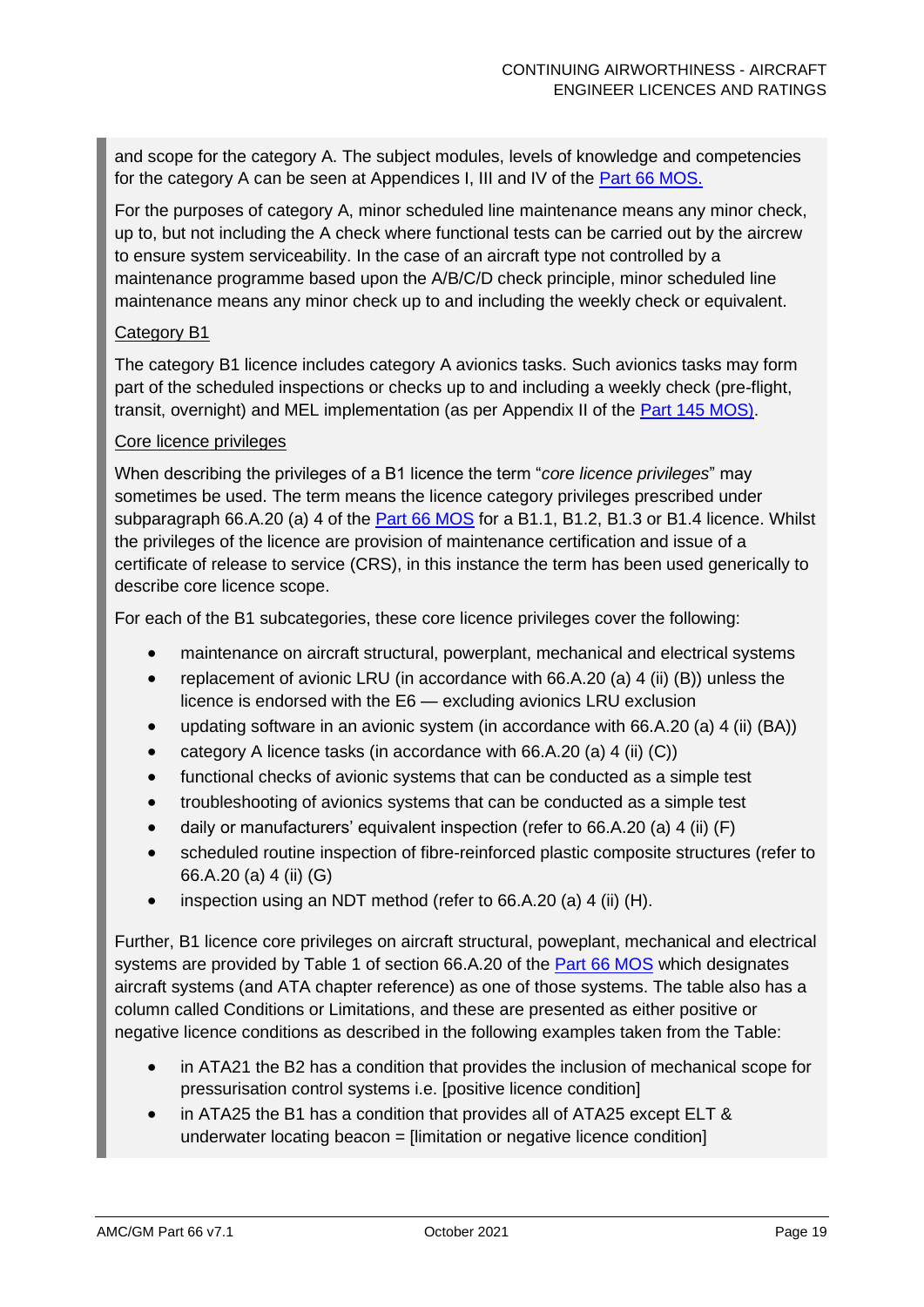- in ATA27 the B1 has a condition that limits him/her to mechanical aspects and the B2 is limited to avionics aspects
- in ATA34 the B2 has full scope (as this system is designated as an avionics B2 system) and the B1 has a condition that limits him/her to compass swings, if endorsed on the licence = [so, both a positive and negative licence condition]
- in ATA35 the B1 has the system (as this system is designated as a mechanical B1 system) and so does the B2 if they were converted from having an instrument licence in the old CAR 31 licence scheme = [a positive condition but limited to those who were converted from the old scheme where it was within airframe scope]
- in ATA51 the closing of cowlings and refitment of quick access inspection panels is a positive condition for the B2
- in ATA61 the B1.1 licence holder has propeller system included but only if they have completed the relevant training.

To summarise, the core licence privileges are the privileges listed under subparagraph 66.A.20 (a) 4 read in combination with Table 1 and subject to the last column of the Table which sets limits or provides conditions which may be positive or negative.

#### Avionic Line Replaceable Unit (LRU)

The category B1 licence also permits replacement of an avionic Line Replaceable Unit (LRU) providing the serviceability of the system can be established by a simple self-test facility, other on-board test systems/equipment or by simple ramp test equipment that requires no special training. Special test equipment training is other than that received during category or aircraft type training. Defect rectification which requires the use of test equipment which does not provide a simple go/no-go decision - cannot be certified.

An avionic LRU means an aircraft avionic part which satisfies all of the requirements for an avionics LRU as defined in section 66.5 of the [Part 66 MOS.](https://www.legislation.gov.au/Details/F2016C00461)

Replacement of an avionics LRU includes replacement of wiring sections or looms (considered to be a unit) that are supplied prefabricated and terminated between components in an avionics system. The level of testing required for the systems connected via the loom cannot exceed the troubleshooting methods outlined in the approved maintenance data or the methods that describe a simple test.

The process of updating/transferring software data, using data loaders (whether portable or on board), is treated as an Avionic LRU replacement as long as LRU replacement serviceability can be established by using a simple test. Software transfer is not to be treated as an LRU replacement if the software installation does not have a discrete test outcome/result or if affected systems serviceability cannot be verified.

If the software requires operator variation/customisation or is to be managed by instructions for continued airworthiness that require interpretation and application of avionics knowledge (ie other than following maintenance instructions that are a set of steps) then the software update/transfer cannot be treated as an avionic LRU.

Although EASA has defined a simple test in terms of the number of steps taken to accomplish a task – CASA has not adopted this methodology. A 'simple test' means a test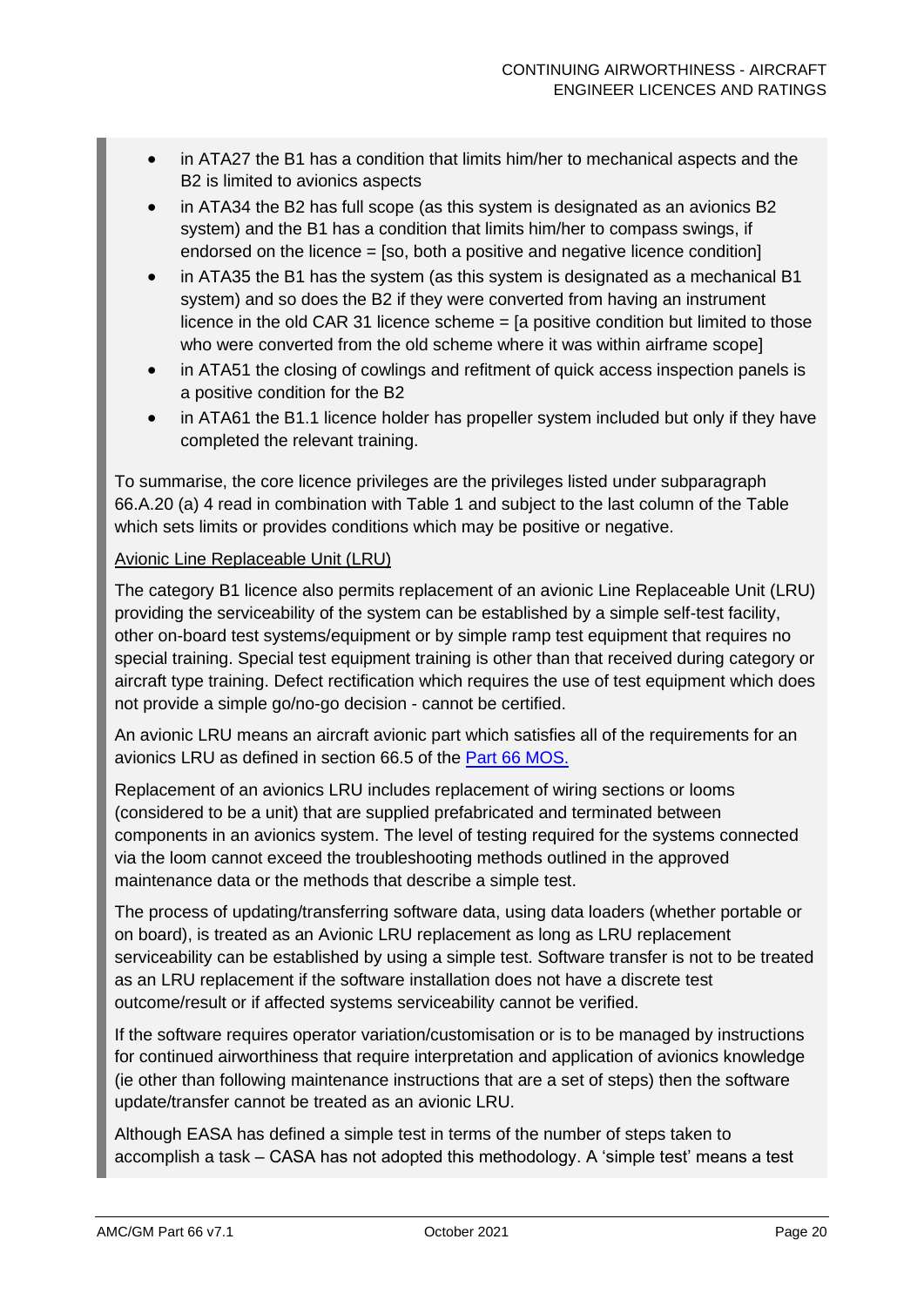described in approved maintenance data that meets all of the criteria defined in Section 66.5 of the [Part 66 MOS.](http://www.comlaw.gov.au/Series/F1998B00220) If a Avionic LRU is replaced that requires more than one BITE test because it interfaces with several systems, as long as the outcome of each test is a unique go-no go indication or parameter with no need for interpretation of the test results, it still remains a simple test. A simple test can also involve Avionic LRU's that have BITE testing that requires additional input (for example moving a switch/pushing a button/selecting a lever) whilst following the steps in the test procedure. As long as the outcome of the test is a pass or fail it does not matter that a variety of steps were taken to establish serviceability.

A B1 licence holder has the simple test privilege for establishing avionic system serviceability i.e. a simple test may be carried out even if an Avionic LRU change has not been made.

#### Specialised test equipment

Equipment covered during category training and thus treated as standard (non-specialist) test equipment includes:

- for a  $B1$ :
	- − multimeters
	- − pressure gauges
- for a  $B2$ :
	- − multimeters
	- − pressure gauges
	- − pitot static tester
	- − altimeter tester
	- − TCAS test box
	- − ILS test box.

If an aircraft has been type rated and use of the test equipment is covered and practiced in the syllabus for the practical type training; the test equipment is not treated as specialist test equipment. Test equipment now typically taught on modern type courses includes data loading, fibre optic testing post joint repair and use of central maintenance computers.

Where use of a generic brand of test equipment has been taught, the principles of the generic brand means the person may apply those principles to the use of other brands of test equipment.

There will be instances where there is new or novel test equipment that will be initially treated as specialist test equipment, but through subsequent general use of the equipment and increased knowledge will mean that the test equipment will no longer be treated as specialist test equipment.

It should be noted that some test equipment may also have a level of automation in the test equipment, i.e. some equipment may contain automatic test features which meet the criteria of a simple test.

There will also be equipment that will never be found to be other than specialist test equipment. Such equipment relies on the underlying knowledge that level three training provides in the category or type training courses, e.g. a transponder tester that requires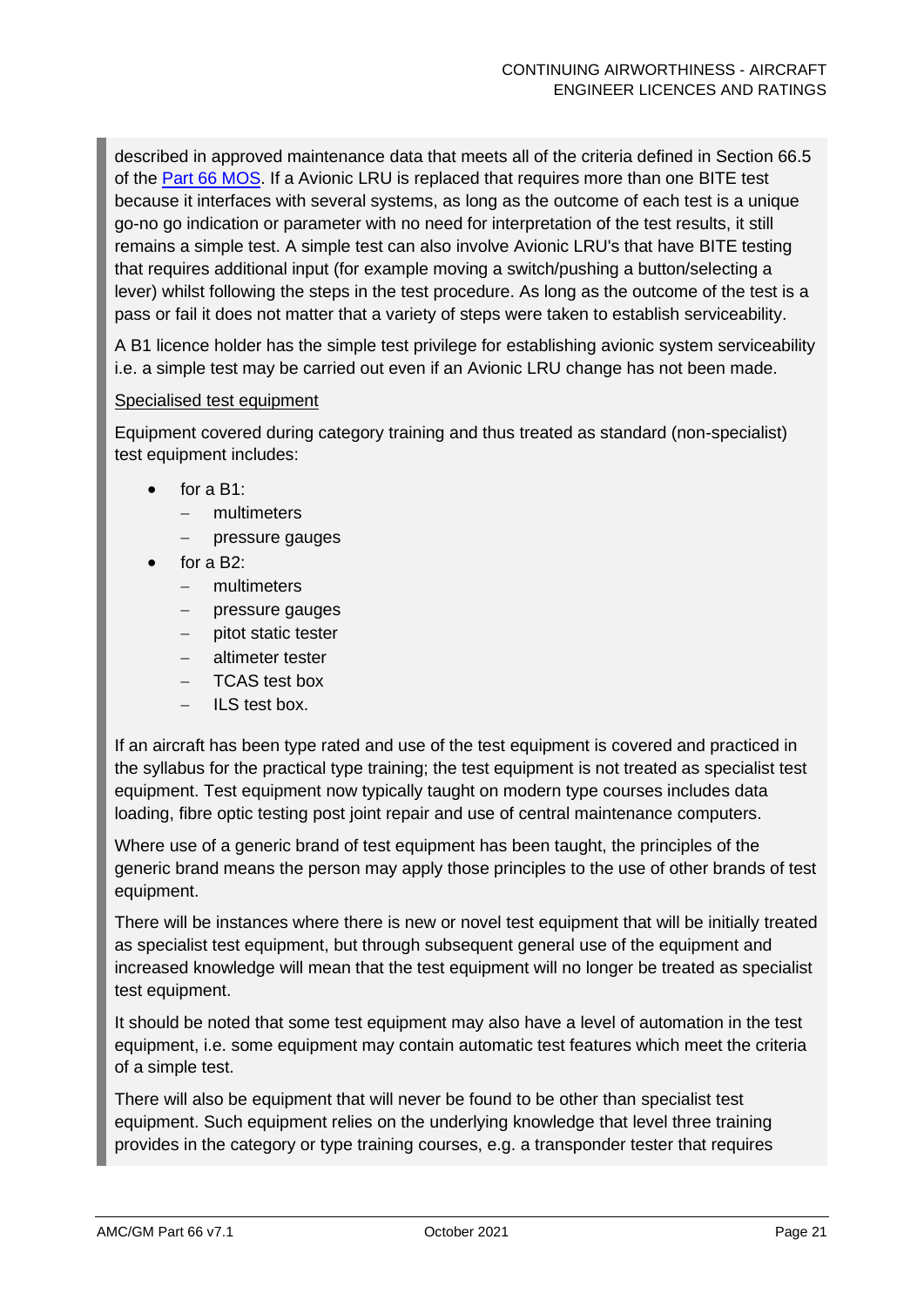knowledge of radio waves, radio interference, correct coding and interpretation of a range of results.

#### Subcategory B1.2 — diesel engines

Subparagraph 66.A.20 (a) 4 of the [Part 66 MOS](https://www.legislation.gov.au/Details/F2016C00461) outlines the privileges for a person who holds a category B1 licence endorsed with a subcategory of that licence. The holder of a subcategory B1.2 or B1.4 licence may provide a maintenance certification for diesel piston engine maintenance, as the basic knowledge requirement for qualification for the licence includes fundamental knowledge of the operating principles of 2 stroke, 4 stroke, otto and diesel piston engines, as outlined under Module 16 – Piston engines of Part 2 of Appendix I of the [Part 66 MOS.](https://www.legislation.gov.au/Details/F2016C00461)

Although the competencies to maintain diesel engines are covered prior to the issue of a category B1.2 or B1.4 licence, holders of licences that were converted at transition from CAR 31 to Part 66 may not have held these competencies. This transition conversion policy recognised that the majority of the knowledge, skill and experience required for diesel engines are similar to that of piston engines powered by other aviation fuel. If a LAME does not believe they have enough knowledge, skill or experience for diesel engine technology prior to certifying for maintenance of diesel engines, these LAMEs should gain the competencies relevant to the diesel engine.

Prior to the introduction of Part 66 these competencies were gained by the successful completion of acceptable manufacturer's training courses.

Whilst manufacturer's training courses are acceptable for the relevant aircraft engines other training may be available that is also suitable. If there is any uncertainty as to whether training will be satisfactory above, verification should be sought from the Maintenance Personnel licensing section of the Industry Permissions Division within CASA as to its suitability prior to attending.

Exclusions applied to a category B1 licence and/or type rating and their applicability to the list of category A licence tasks the B1 can do on type.

A category B1 licence holder, licenced on a particular aircraft type may also hold a category A licence. Both licences may cover the same aircraft.

Under sub-sub-subparagraph 66.A.20 (a) 4 (ii) (C) of the **Part 66 MOS** an individual who holds a B1 licence with a particular aircraft type rating has the included privilege to perform maintenance certification for the category A licence tasks mentioned in Appendix II of the [Part 145 MOS](https://www.legislation.gov.au/Details/F2015C00263) for the aircraft type rating/or ratings held.

If an exclusion is applied to the B1 licence category e.g. E4 - excluding electrical subsystems of mechanical, powerplant or structural systems, that exclusion also carries over to the aircraft type rating. As the category A tasks are a privilege under the rating endorsed on the B1 licence, any exclusion applied to the rating would also apply to the category A tasks. If the exclusion is removed from the licence category, it still applies to the rating (and the category A tasks privilege) until removed from the rating. Removal of the exclusion from the rating requires completion of exclusion removal training on the particular aircraft type for the particular aircraft system.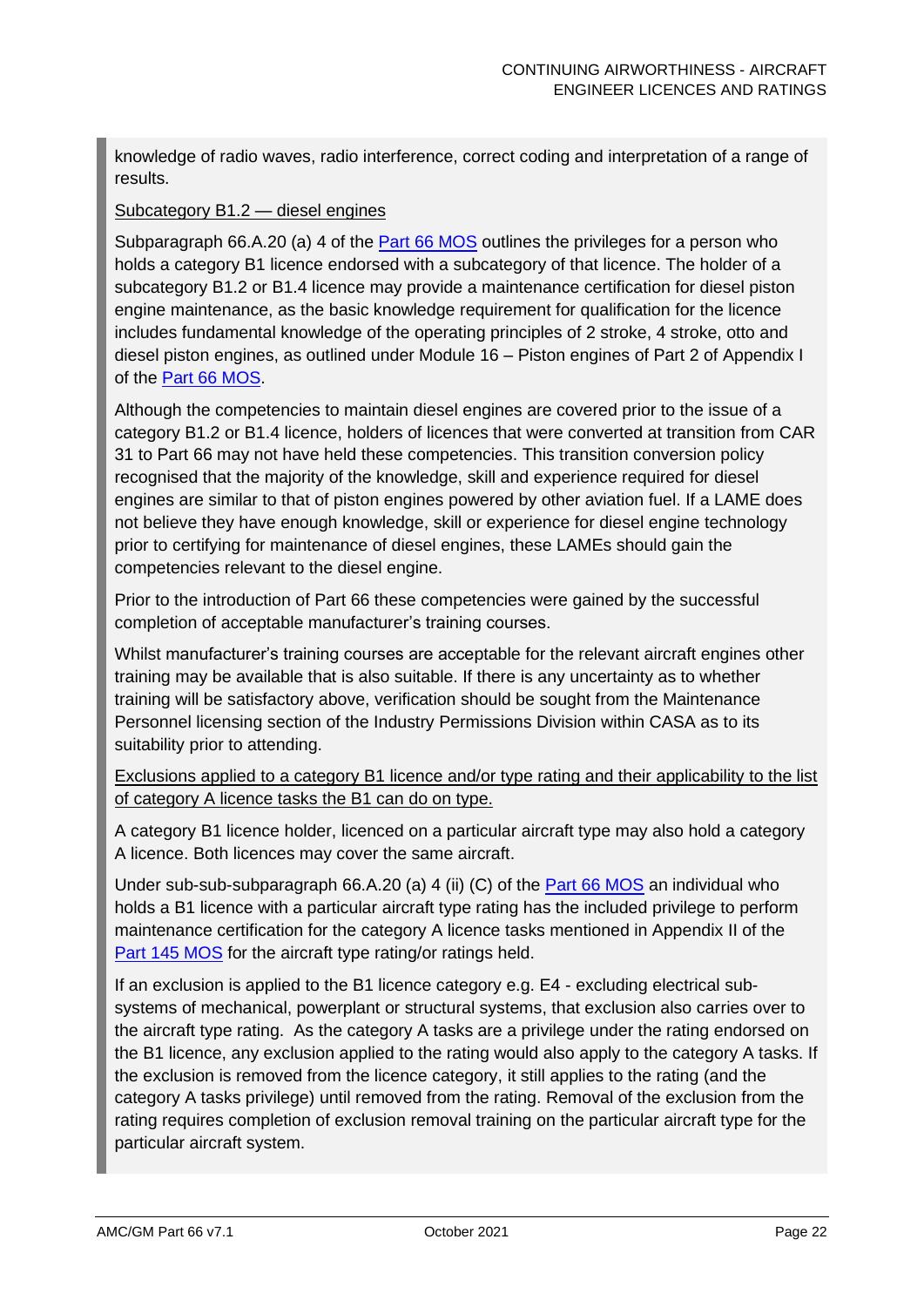The B1 licensed individual mentioned in the example above who holds a separate category A licence for that same aircraft type; could certify for category A tasks in the electrical subsystems of mechanical, powerplant or structural systems under the privileges of that category A licence (if type and task trained and authorised by the AMO for such category A tasks).

**Note:** A category A licence is a separate endorsement on a licence document, (i.e. another licence endorsement that may / or may not be held by the holder of a B1 licence).

This category A licence applies to any aircraft type that the individual may be type and tasked trained on and authorised by the AMO, and the licence would have no exclusions. However, for the category A licence tasks that an individual has privileges for under their B1 licence, maintenance of these tasks may only be carried out to the aircraft type rating or ratings endorsed on the licence and is restricted by any exclusions that may exist on that aircraft type rating(s).

#### Category B2

If a category B2 licence holder, licenced on a particular aircraft type has been type and task trained by a Part 145 AMO, then the category B2 licence holder may provide maintenance certifications and CRS for category A maintenance.

As outlined under subparagraph 145.A.35 (o) 2. of the [Part 145 MOS,](https://www.legislation.gov.au/Details/F2015C00263) a category B2 licence holder, after being task trained for the relevant category A maintenance tasks by the Part 145 AMO, requires 6 months of documented practical experience covering the aircraft type and scope of the tasks for which the authorisation is to be issued, prior to being authorised by the Part 145 AMO.

#### Composite Indicators Maintenance Privileges

A question that may arise is due to the fact that avionics personnel have an exclusion annotated on the licence for radio or instrument aspect of an avionics system. This has the potential to cause confusion when a composite indicator displays information from both the instrument and radio systems. Despite the exclusion the B2 licence holder can maintain the composite indicator with the exclusion indicating who should have been involved in the maintenance in the first case, i.e. a B2 LAME with an exclusion for radio aspects of avionics systems would not be able to provide maintenance certifications and CRS for a radio generated system fault, unless the fault could be managed/corrected at the avionic LRU level of maintenance.

#### Core licence privileges

When describing the privileges of a B2 licence the term "core licence privileges" may sometimes be used. The term means the licence category privileges prescribed under subparagraph 66.A.20 (a) 6 of the [Part 66 MOS](https://www.legislation.gov.au/Details/F2016C00461) for a B2 licence. Whilst the privileges of the licence are provision of maintenance certification and CRS, in this instance the term has been used generically to describe core licence scope.

For the B2 category licence, these core licence privileges cover the following:

- maintenance on aircraft avionics and electrical systems
- maintenance on instrument and electrical subsystems of structural, powerplant and mechanical systems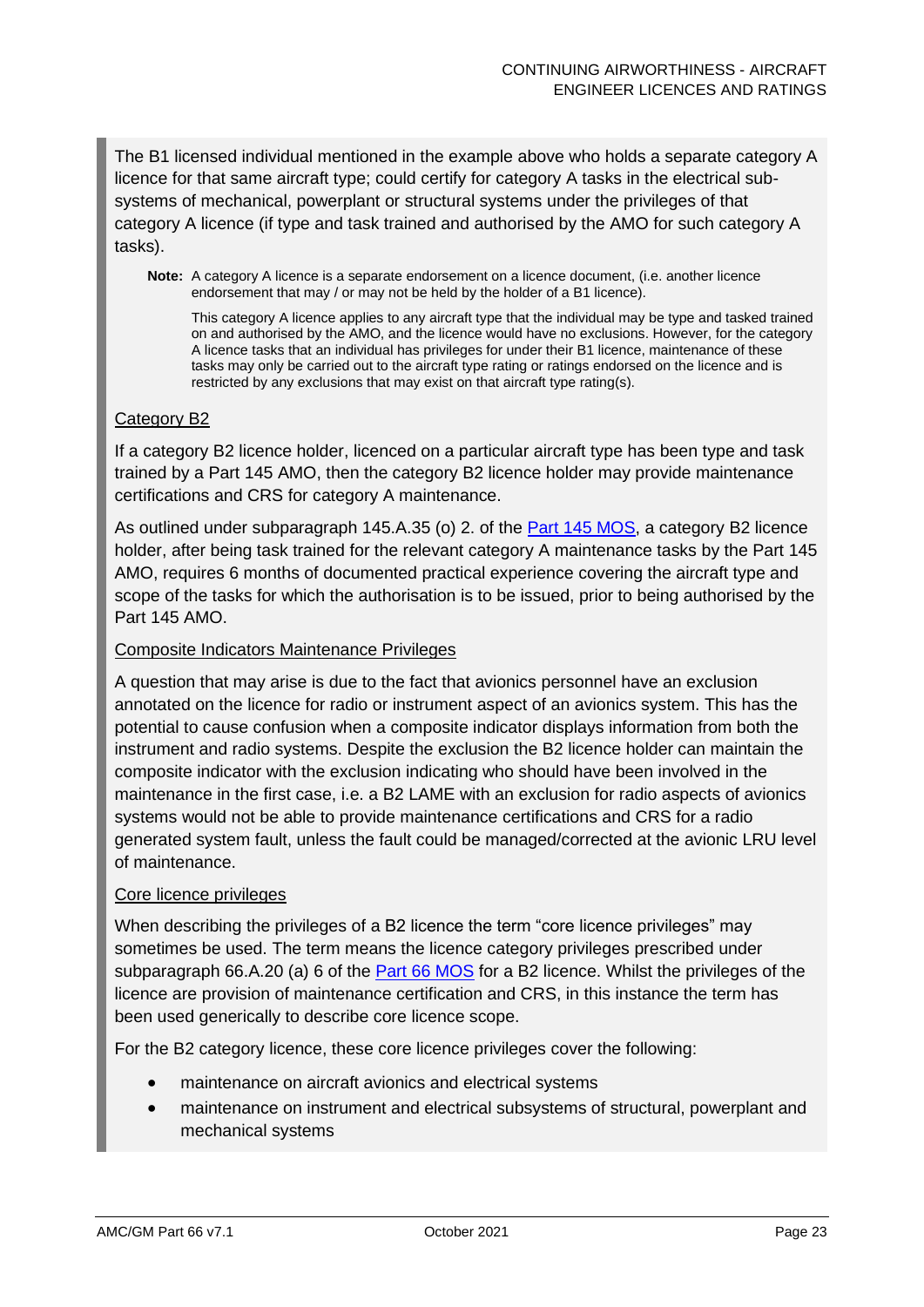- replacement of avionic LRU (in accordance with 66.A.20 (a) 6 (ii) (D)) unless the licence is endorsed with the E6 – excluding avionics LRU exclusion
- category A licence tasks (in accordance with 66.A.20 (a) 6 (ii) (C))
- daily or manufacturer's equivalent inspection (refer to 66.A.20 (a) 6 (ii) (E)).

Further, B2 licence core privileges on aircraft avionics and electrical systems are provided by Table 1 of section 66.A.20 of the [Part 66 MOS](https://www.legislation.gov.au/Details/F2016C00461) which designates aircraft systems (and ATA chapter reference) as one of those systems. The table also has a column called Conditions or Limitations, and these are presented as either positive or negative licence conditions as shown in the examples taken from the Table provided in the core licence privileges for the B1 licence above.

To summarise, the core licence privileges are the privileges listed under subparagraph 66.A.20 (a) 6 read in combination with Table 1 and subject to the last column of the Table which sets limits or provides conditions which may be positive or negative.

#### Category C

The category C certification authorisation permits certification of scheduled base maintenance by the issue of a single certificate of release to service for the complete aircraft after the completion of all such maintenance. The basis for this certification is that the maintenance has been carried out by competent mechanics and both category B1 and B2 staff have signed for the maintenance under their respective specialisation. The principal function of the category C certifying staff is to ensure that all required maintenance has been called up and signed off by the category B1 and B2 staff before issue of the certificate of release to service. Category C personnel who also hold category B1 or B2 qualifications may perform both roles in base maintenance.

#### **GM 66.A.20 Table 1 – Aircraft systems, designations and conditions for Category B1 and Category B2 licences**

Table 1 makes a clear distinction between aircraft systems, by designating them as mechanical, powerplant, structural, electrical or avionic. Despite that clear distinction, there will be times that there will be an intersection of aircraft systems and it may not be readily apparent as to which licence holder may provide the maintenance certification for the maintenance required. The oxygen system is, for example, a mechanical system but it also contains instruments (avionic system) and hence the question arises as to which licence, B1 or B2, has responsibility for the maintenance.

In such a case either category could maintain the instrument (e.g. pressure indicator) - but it would depend on the nature of the maintenance who should in any particular situation. If the indicator is to be replaced due to failure of a sensor feed - then it would be appropriate for the B2 licence holder to provide the maintenance certification but a B1 licence holder could also carry out the maintenance and provide the maintenance certification. If the indicator was not sensing because an in-line oxygen sensor failure, requiring the oxygen line to be broken, purged and the part needed to be replaced, then category B1 would be the appropriate licence holder to carry out the work and provide the maintenance certification.

#### **GM 66.A.20 Table 1 – Maintenance of electrical subsystems within mechanical systems**

The question of which licence holder is more appropriate to provide the maintenance certification for the maintenance of an electrical subsystem of a mechanical system is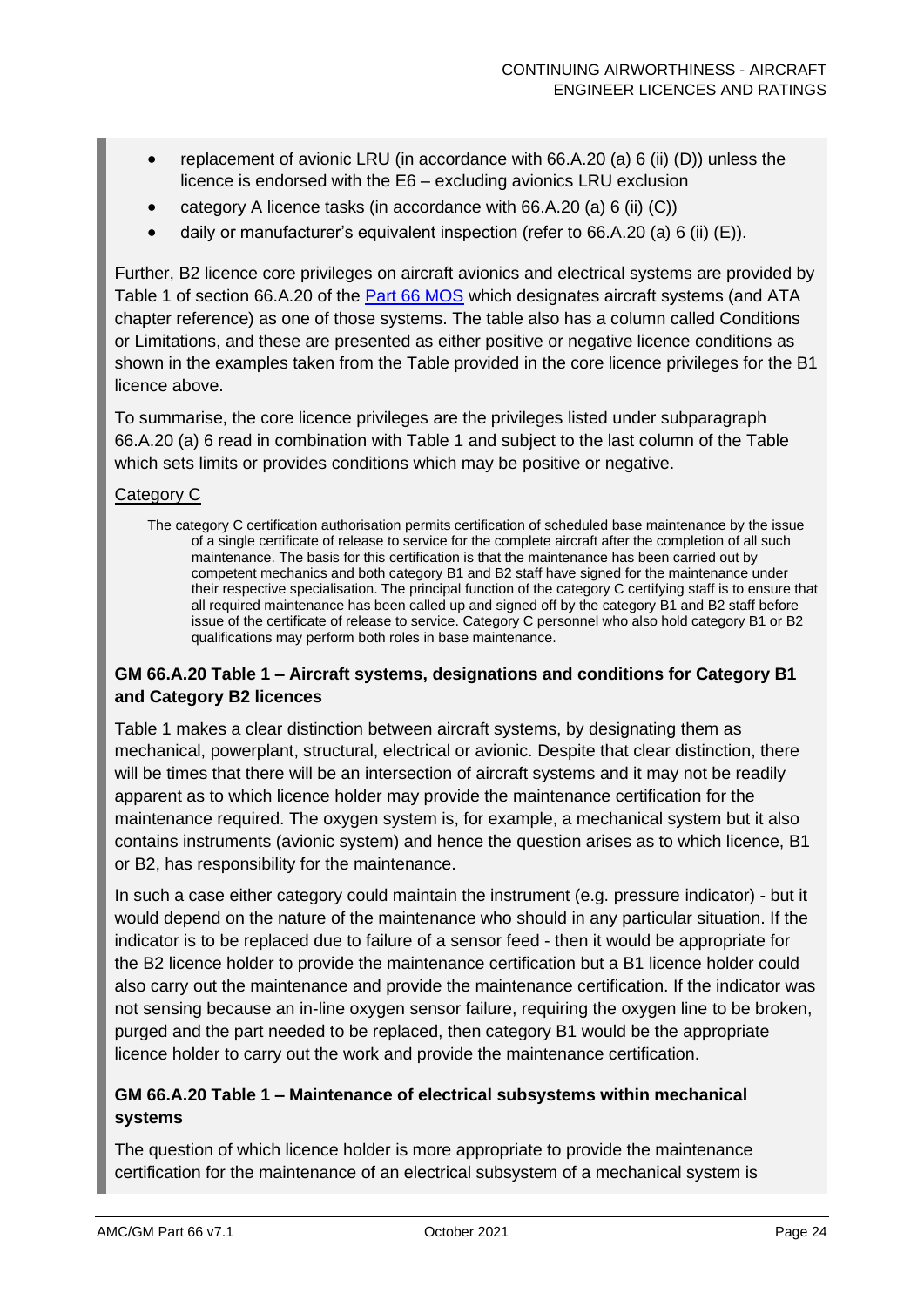dependent on the nature of the maintenance required. As outlined in Table 1, the waste water system (ATA 38), designated as a mechanical (B1) system also contains an electrical subsystem which includes components such as electrical connectors, forming part of this mechanical system. In this case, as in the previous example, either category, B1 or B2, could maintain and certify for this electrical subsystem of a mechanical system.

If replacement of the electrical component or maintenance of the electrical subsystem involves breaking into the mechanical system itself, then it is logical to expect the maintenance of the mechanical system to be certified by the B1 licence holder, in addition to a certification for the replacement of an electrical component within the electrical subsystem of the mechanical system which could be provided by either the B1 or B2 licence holder.

It would be considered that if the dismantling is such that the operation of the mechanical aspects of the system is affected, a B1 licence holder would need to be involved.

#### Maintenance of electrical subsystems of mechanical systems under the old regulation 31 of the CAR system

A very similar concept applied to the replacement of electrical components within the airframe category under the CAR licence system.

Previously, for certification purposes under CAR 31 combustion heaters were listed as a privilege of the electrical category licence holder under Civil Aviation Order - CAO 100.90. Although not explicitly detailed in the Order, this electrical privilege was widely understood to mean the electrical subsystem of the combustion heater.

As combustion heaters typically involve fuel from the aircraft fuel system being ignited and burned to provide cabin heat, maintenance of the overall system was considered to be an airframe privilege (now termed mechanical) with the electrical aspect (electrical wires, ignitor, spark plugs and contact breaker points being catered for by the electrical category). Similarly, a water heater element would have been classified as an electrical component forming part of an airframe system. As such, provided the connections were of a type permitted by CAO 100.90, either an airframe or electrical category LAME could replace them but the action of breaking into the water or plumbing system was maintenance to be certified by the airframe category licence holder.

#### **GM 66.A.21 – Transitional Privileges**

The transitional privileges section of the **Part 66 MOS** at 66.A.21 – Table 2, keep in place the cross category into electrical, instrument or radio certification privileges available to those who held regulation 31 airframe or engine category licences (and those who qualify for such licences under the transition regulations).

#### Avionic System Privileges

For an aircraft approved for VFR operations the B1 category licence holder may provide maintenance certifications and issues certificates of release to service for instrument maintenance on aircraft general instruments (excluding RMI, inertial navigation and multi axis autopilots) and periodic inspections of radio systems.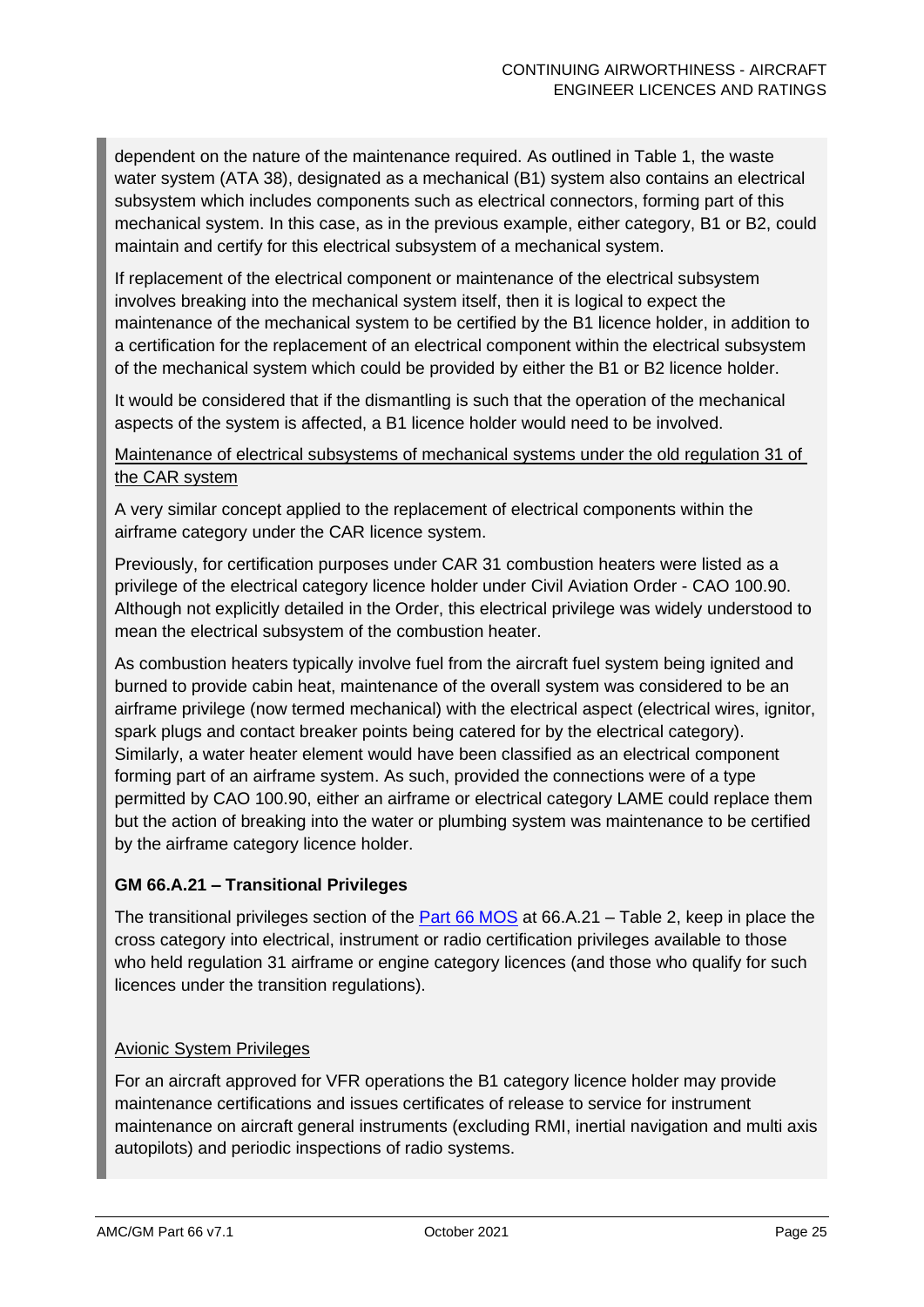That is the limit of the transitional avionics system privileges. The periodic inspection of the radio system referred to is the periodic inspection detailed within Schedule 5 of [CAR.](https://www.legislation.gov.au/Details/F2016C00719) The periodic radio inspections are limited to checks and inspections (limited to system selfchecks) – no repairs or installations.

Receipt of a replacement avionics unit (eg transponder) accompanied by a Form 1 or serviceable tag does not provide the B1 licence holder with a permission for an installation of the transponder. There is no assumption of serviceability provided by the Form 1. The replacement of the transponder by a B1 is only permitted if the replacement actions meet the description of an avionic LRU, ie system serviceability can be confirmed by a simple test. If the instructions for continued airworthiness require any testing beyond a simple test then a B2 licence holder is required to provide the maintenance certification for the avionics system maintenance.

#### **AMC 66.A.23 – Requalification requirement – (Part 147 MTO Report)**

An AMC for a theory and practical assessment in the range of maintenance activities that the holder is authorised by their licence and ratings to carry out, is a sampling assessment of contemporary knowledge of:

- the responsibilities of an aircraft maintenance licence holder in air law and airworthiness requirements; rules and regulations relevant to an aircraft maintenance licence holder including applicable airworthiness requirements governing certification and continuing airworthiness of aircraft and approved aircraft maintenance organisation and procedures;
- aircraft engineering: characteristics and applications of the materials of aircraft construction including principles of construction and functioning of aircraft structures, fastening techniques; powerplants and their associated systems; mechanical, fluid, electrical and electronic power sources; aircraft instrument and display systems; aircraft control systems; and airborne navigation and communication systems;
- aircraft maintenance: tasks required to ensure the continuing airworthiness of an aircraft including methods and procedures for the overhaul, repair, inspection, replacement, modification or defect rectification of aircraft structures, components and systems in accordance with the methods prescribed in relevant maintenance manuals and the applicable standards of airworthiness; and
- human performance relevant to aircraft maintenance.

The requalification report needs to include details of the licence holder's demonstration of a continued ability to perform aircraft maintenance.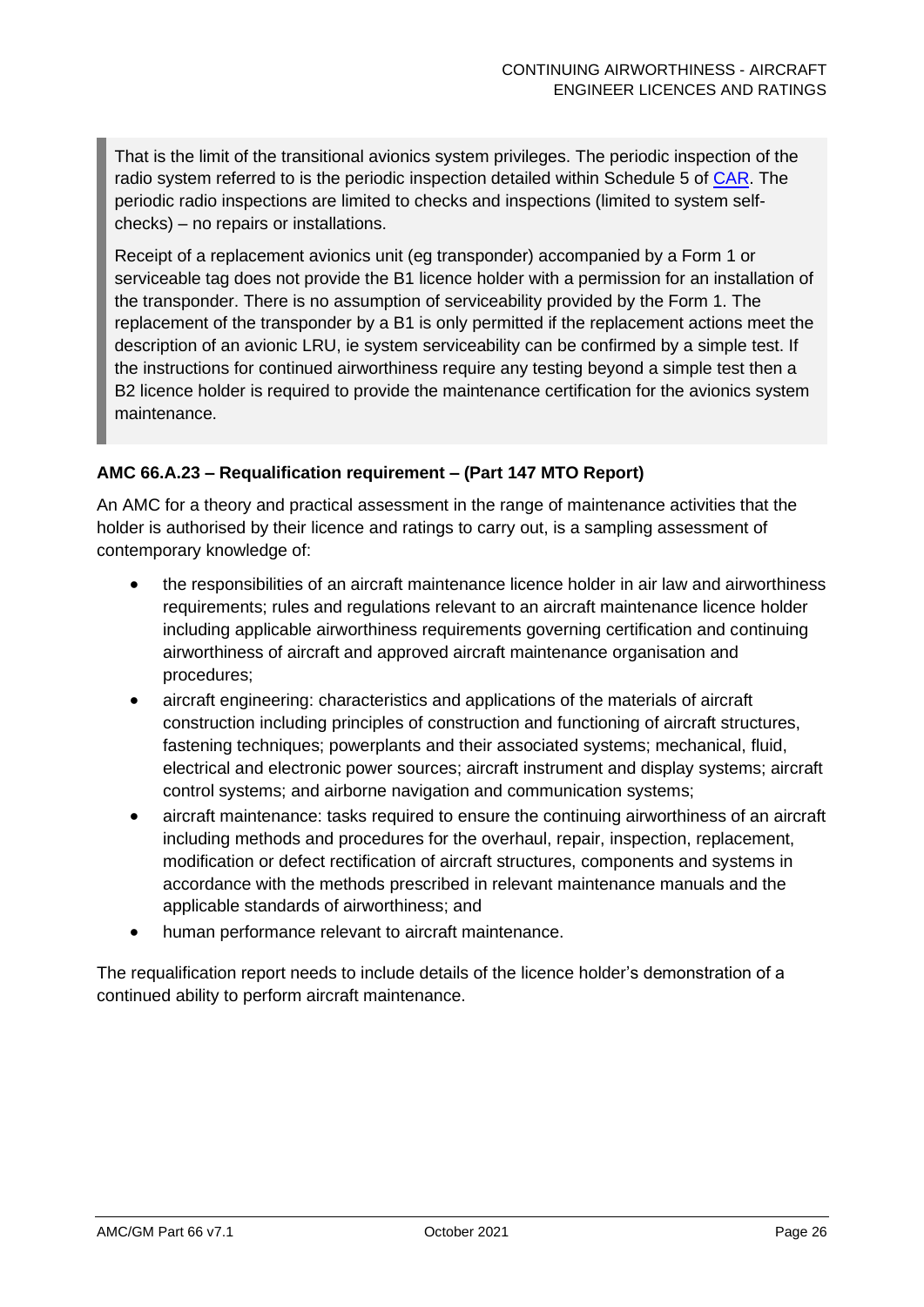#### **AMC 66.A.23 – Requalification requirement**

An AMC for an A, B1 or B2 LAME seeking requalification for their licence to satisfy the requalification requirements of 66.A.23 (b) 1., is evidence of carrying out maintenance of the kind that would be covered by the privileges of any licence held, for not less than a total of 100 days by any of the following methods:

- a record of carrying out aircraft maintenance and signing for completion of that maintenance as an aircraft maintenance engineer (AME); or
- a summary list of aircraft maintenance work carried out as an AME (not signing as an AME); or
- a SOE record of 100 days of maintenance; or
- a Log of Industrial Experience; or
- a list of aircraft and servicing that was required (business records for a small AMO) combined with evidence that the individual was employed by the AMO during the periods covered by the business records.

#### **GM 66.A.23 – Requalification requirement**

To satisfy the requalification requirements under 66.A.23, it would be reasonable for an individual LAME to be able to include in the preceding 24 month period any combination of one or more of the following items towards a currency/requalification status for their licence:

- evidence that the individual has had at least 6 months experience (or a minimum of 550 hours) of exercising the privileges of their licence (i.e. performing maintenance certifications or issuing CRS's); and/or
- evidence of carrying out maintenance (as an AME) of the kind that would be covered by the privileges of any of the licences held, for no less than a total of 100 days; and/or
- evidence that the individual has been assessed by an AMO, or an organisation holding a certificate of approval to carry out maintenance activities issued under regulation 30 of CAR, to determine that the individual continues to have maintained the required knowledge and skills for their licence held.

#### **GM 66.A.25 – Basic knowledge and competency requirements**

The levels of knowledge are directly related to the complexity of certifications appropriate to the particular licence category under section 66.A.1 of the [Part 66 MOS,](https://www.legislation.gov.au/Details/F2016C00461) which means that category A should demonstrate a limited but adequate level of knowledge, whereas category B1 and B2 should demonstrate a complete level of knowledge in the appropriate subject modules. Category C certifying staff should meet the relevant level of knowledge for B1 or B2.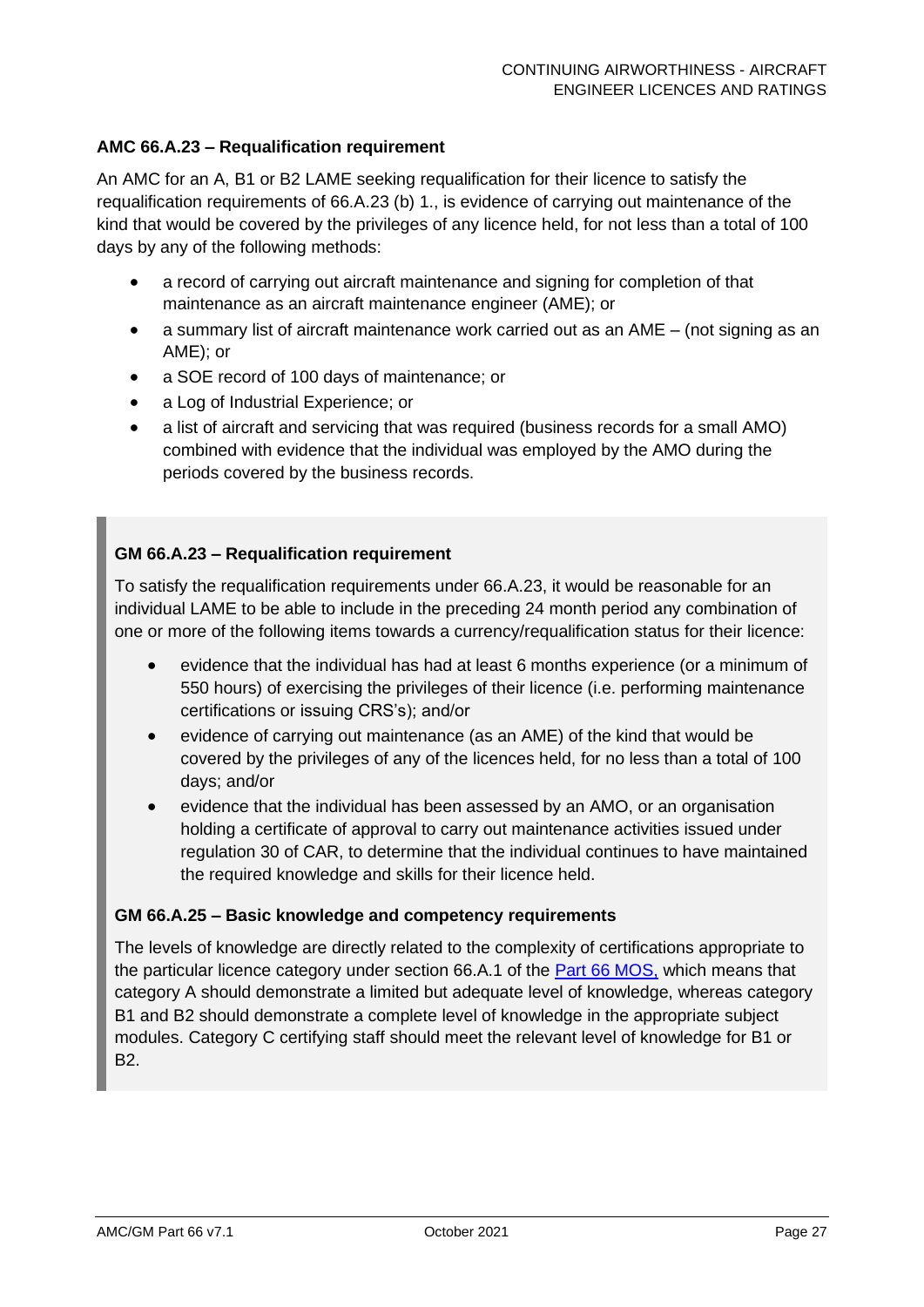#### **AMC 66.A.25 (e) – Basic knowledge and competency requirements**

Licence applicants who choose to use the self-study training pathway (in lieu of the MTO pathway) can decide what materials to study, but can gain the basic knowledge required for a category or subcategory of licence, via use Part 66 textbooks that are compliant with EASA Part 66 / 147 (i.e., which align to the Part 66 knowledge syllabus). Electronic and hard-copy publications of EASA Part 66 textbooks are available online from many websites such as:

- EASA Part 66 Academy (bookstore)
- AVIA EDUCON
- Sterling Book House
	- or
- Aircraft Technical Book Company.

Notes:

- 1. EASA Module 10 EASA aviation legislation, does not apply to aircraft maintenance carried out under CASR.
- 2. CASA will provide the relevant CASR Part 66 Module 10 Aviation legislation study guide on CASA's website.

#### **AMC 66.A.30 (a) – Basic practical experience requirements**

The term *'maintenance experience on operating aircraft'* means the experience of being involved (i.e., individually performing or assisting in performing) in maintenance tasks on aircraft which are being utilised for operations such as regular public transport (RPT) operations, charter operations, aerial work and general aviation operations which cover a wide range of tasks in terms of length, complexity and variety.

The experience should be gained in the real environment of maintenance as opposed to only the training school environment but may be combined with Part 147 approved training so that periods of training can be intermixed with periods of experience, similar to an apprenticeship.

#### Category A, subcategory B1.2 or B1.4, category B2, or subcategory B1.1 or B1.3 licence applicants

For paragraphs 66.A.30 (a) 1. (i) and 2. (i), licence applicants who have not undertaken any relevant technical training prior to applying for a licence – '*relevant technical training'* means knowledge and practical skills training that would be needed to perform specific tasks commonly related to the modification, repair, overhaul or inspection of mechanical, electrical or electronic equipment. The training would include the use of tools and measuring devices.

For paragraphs 66.A.30 (a) 1. (ii) and 2. (ii), licence applicants who have completed relevant training as a skilled worker in a technical trade prior to applying for a licence – "*completion of relevant training as a skilled worker in a technical trade* " means technical training (acceptable to CASA), that a person has successfully completed, to qualify the person as a skilled worker in a technical trade. Such training must involve the manufacture, repair, overhaul or inspection of mechanical, electrical or electronic equipment (see GM 66.A.30 (a) below for the lists of vocational training and technical trade qualifications acceptable to CASA). The training would include the use of tools and measuring devices.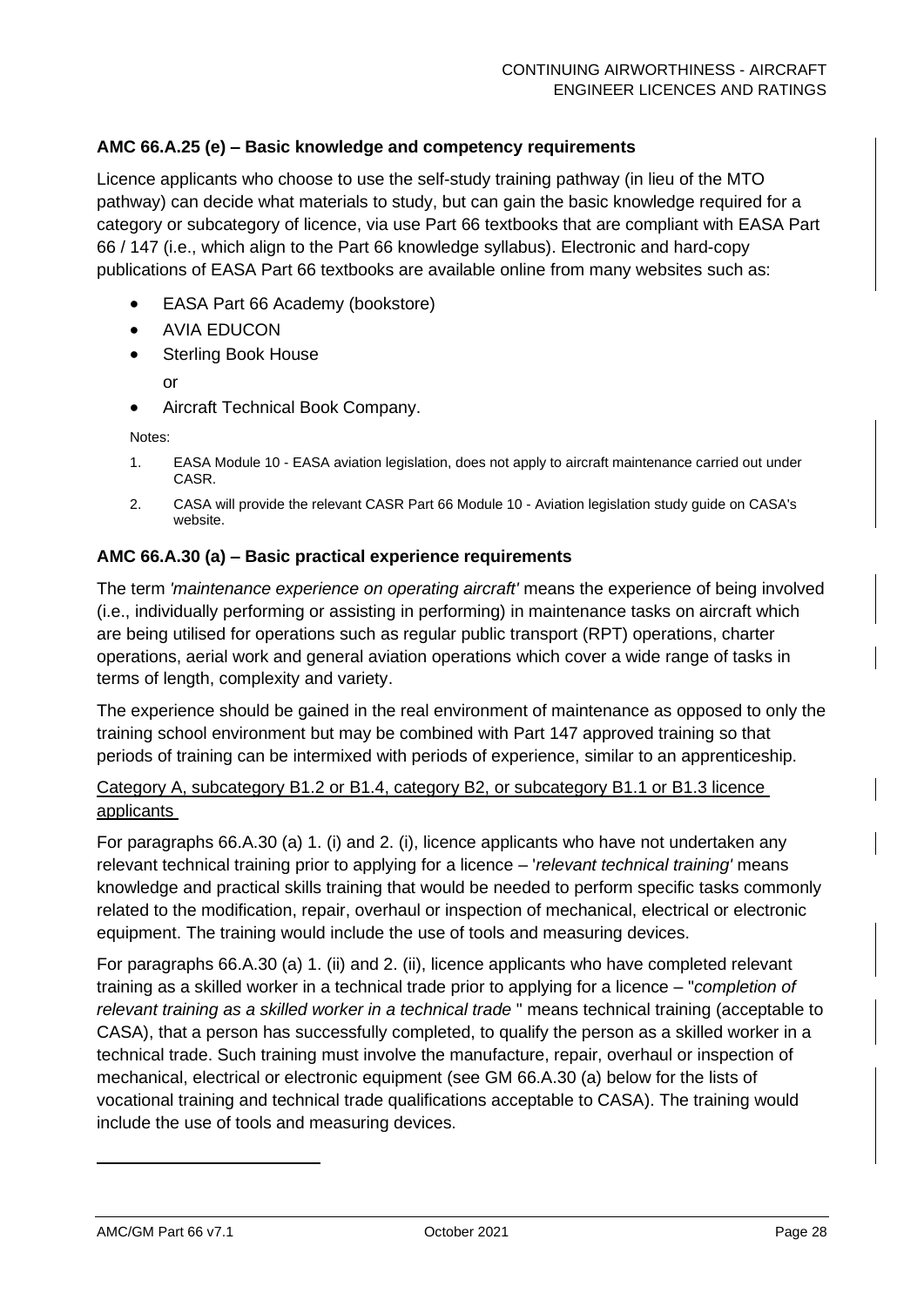#### Category C licence applicant holding an academic degree.

For paragraph 66.A.30 (a) 3. (iii), category C licence applicant holding an academic degree, *a 'representative selection of tasks'* must include the observation of hangar maintenance, maintenance planning, quality assurance, record-keeping, approved spare parts control and engineering development.

#### **GM 66.A.30 (a) – Basic practical experience requirements**

Practical maintenance experience may include simulated maintenance experience using maintenance simulation technology. CASA has always placed a value on simulated maintenance experience because simulated maintenance experience can satisfy practical training in a realistic fashion. CASA also acknowledges that practical experience gained on aeronautical products is similar to that gained when the product has become part of the aircraft through fitment.

CASA recognises that maintenance training via simulation allows troubleshooting and routine maintenance to be gained with greater flexibility and at a fraction of the cost of training on the actual aircraft. Simulation devices that provide feedback and simulate faults will allow the maintenance engineer to recognise and correct various types of faults without the need to gain that experience on an operating aircraft.

The more realistic the simulated maintenance experience becomes, whether via simulated maintenance trainer device or on an aeronautical product, the greater the value of the maintenance training expense in the gaining of competence. CASA does not specify a percentage value – but as a general example, if the simulation has achieved 60% realism then 40% experience remains to be gained in the workplace on operating aircraft (100% realistic training device would allow full competency to be gained in the training environment).

#### **GM 66.A.30 (a) – Basic practical experience requirements**

Paragraphs 66.A.30 (a) 1. (ii) and 2. (ii), "*relevant training as a skilled worker in a technical trade*".

*Relevant training as a skilled worker in a technical trade*, acceptable to CASA, a licence applicant could provide as evidence to CASA when applying for a licence, could be vocational training and/or qualifications in the following technical trades:

- Automotive. Apprenticeships, traineeships in heavy or commercial vehicle (such as diesel motor mechanic), light vehicles etc.
	- This type of vocational career would include troubleshooting/diagnostic processes when inspecting and testing electrical, mechanical systems, engines and their drive systems, servicing of petrol and diesel vehicles/machinery/equipment. Individuals coming from this automotive sector will possess good work technical skills and hand skills.
- Electrotechnology. Includes design, maintenance, installation and repair for all electrical and electronic equipment, such as a licensed electrician, electrical fitter.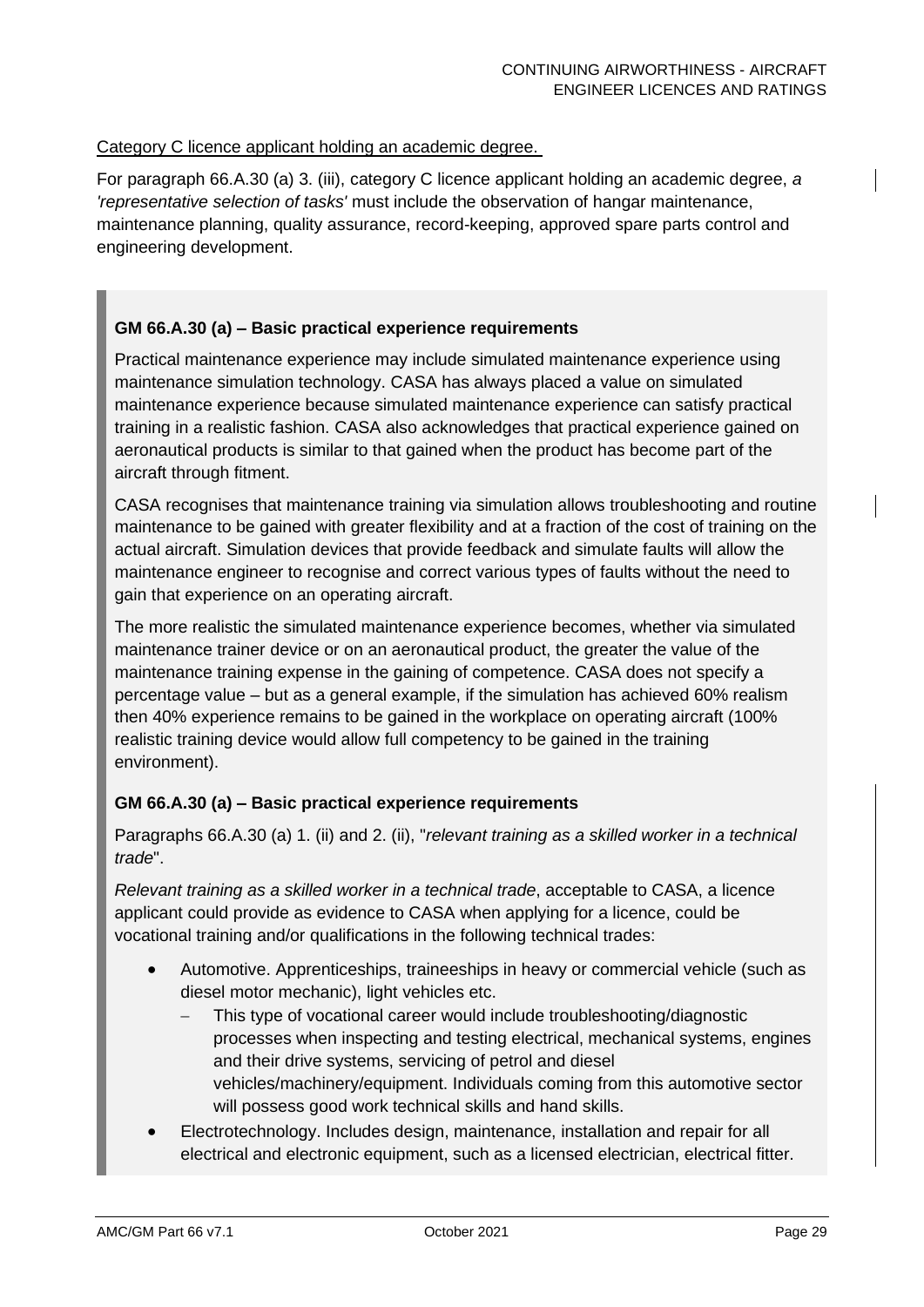- This would stretch across many sectors including mining, manufacturing, ICT and communications, construction, renewables, domestic and commercial refrigeration and air-conditioning.
- − Electrical services industry (a sub-sector within electrotechnology) involves electrical wiring or fittings in buildings and other construction projects, and repair and maintenance of electrical equipment and fixtures.
- Engineering. Apprenticeships, traineeships in an engineering trade specialising in mechanical or fabrication within metal, engineering, manufacturing and associated industries.
- Telecommunications. Apprenticeships, traineeships in the telecommunications stream.
	- This would teach skills and knowledge of the technical functions behind general information and communications technology, including dealing with tasks associated with network administration, open cabling and software applications.
- Aviation such as military careers.

#### **AMC 66.A.30 (c) – Basic practical experience requirements**

For existing licence holders who apply to CASA to add a category or subcategory to their licence, the sentence *"a representative cross-section of maintenance tasks"* means the person's practical maintenance experience must cover a variety of different tasks carried out on the aircraft and the aircraft systems (such as modifications, inspections, component removal/installation, testing, troubleshooting and rectification). The experience must be representative of the aircraft and aircraft systems relevant to the category or subcategory of licence applied for.

#### **AMC 66.A.30 (e) – Basic practical experience requirements**

To be considered as *'recent experience'*; at least 50% of the 1 year recent experience required for grant of an initial licence, must be gained within the 12-month period prior to the date of application for the licence. The remainder of the recent experience must have been gained within the 7-year period prior to application.

**Note:** The balance of the basic practical maintenance experience required by paragraph 66.A.30 (a), must be obtained within the 10 years prior to the application as required by paragraph 66.A.30 (ec).

Example: A person who has completed relevant training (acceptable to CASA) as a skilled worker in a technical trade is applying to CASA for a category B2 licence. Paragraph 66.A.30 (a) 2. (ii) states – a total of 3 year's practical maintenance experience is required by the applicant. Paragraph 66.A.30 (e) states – at least 1 year of that experience must be 'recent experience'. At least 50% (i.e. 6 months) of this recent experience must be gained within the 12 months prior to application. The remaining 6 months 'recent experience' must be gained within the 7 year period prior to application. The balance of practical experience required (i.e. 2 years), must be gained within the 10 year period prior to application, as required by paragraph 66.A.30 (ec).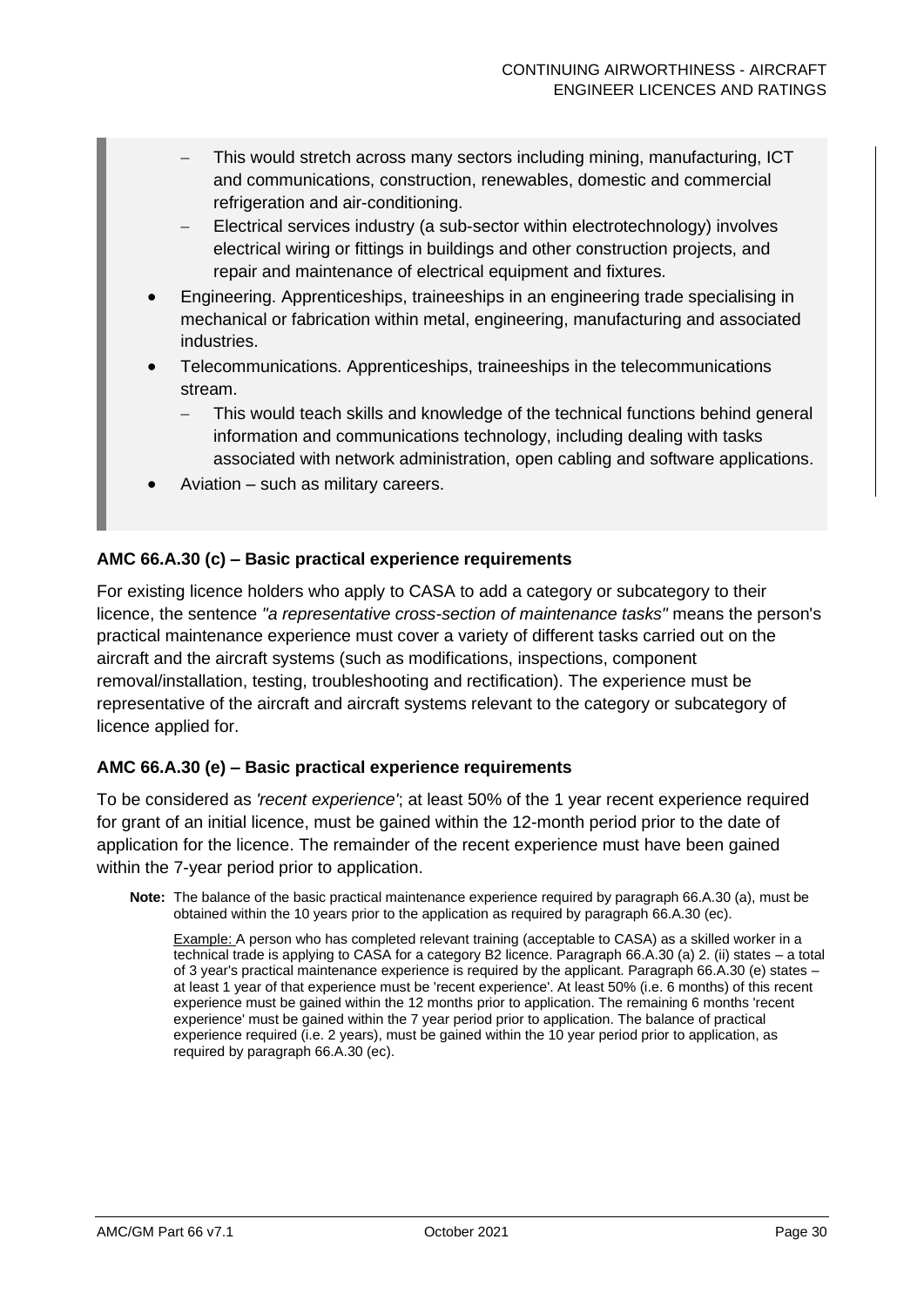#### **AMC 66.A.30 (ea) – Basic practical experience requirements**

For existing licence holders who apply to CASA to add a category or subcategory to their licence, the minimum maintenance experience required is listed in Table 3 of paragraph (b). Of that total experience, the *'recent experience'* component may be less than 1 year but must be at least 3 months. To be considered as recent experience, this experience must have been gained within the 12-month period prior to the date of application. The remainder of the recent experience must have been gained within the 7-year period prior to application.

- **Note:** The balance of the basic practical maintenance experience required by paragraph 66.A.30 (b) must be obtained within the 10 years prior to the application as required by paragraph 66.A.30 (ec).
- Example: A current subcategory B1.2 licence holder is applying to add a subcategory B1.1 licence to his/her existing licence. Table 3 under 66.A.30 (b) states – a total of 2 year's practical maintenance experience is required by the applicant. A minimum of 3 months of this experience must be 'recent experience' and therefore needs to be gained within the 12 months prior to application. The remaining 9 months of the recent experience must be gained within the 7 year period prior to application. The balance of practical experience required (i.e. 1 year), must be gained within the 10 year period prior to application, as required by paragraph 66.A.30 (ec).

#### **AMC 66.A.30 (eb) – Basic practical experience requirements**

While a matter for an MTO, for a category A licence, the additional experience of civil aircraft maintenance CASA would expect is a minimum of 6 months. For a category B1 or B2 licence, the additional experience of civil aircraft maintenance CASA would expect is a minimum of 12 months.

Aircraft maintenance experience gained outside a civil aircraft maintenance environment can include aircraft maintenance experience gained in the military, customs, coast guard - (or equivalent), police or in aircraft manufacturing.

#### **GM 66.A.45 (c) – Type/task training and ratings**

Situations may arise where an existing aircraft type is fitted with a new (different) engine resulting in a new (aircraft/engine combination) aircraft type rating being formed. Apart from fitment of the different engine, for the mechanical LAME (B1) and the avionics LAME (B2) the new aircraft is basically the same.

In such a case, where the B1 or the B2 LAME holds an existing rating for one of the aircraft types, he/she may be granted the other rating for the other aircraft type if it is determined through an RPL assessment conducted by CASA, that for the B1 LAME – the engine (powerplant) interface differences, or for the B2 LAME – the avionics systems difference between the two (aircraft/engine combination) aircraft types is such that, further training is not required for the issue of the other type rating.

RPL has the same meaning as in section 147.A.07 of the **Part 147 MOS.** 

#### **GM 66.A.45 (d) – Type/task training and ratings**

The training should give adequate detailed theoretical knowledge of the aircraft, its main parts, systems, equipment, interior and applicable components, including training in the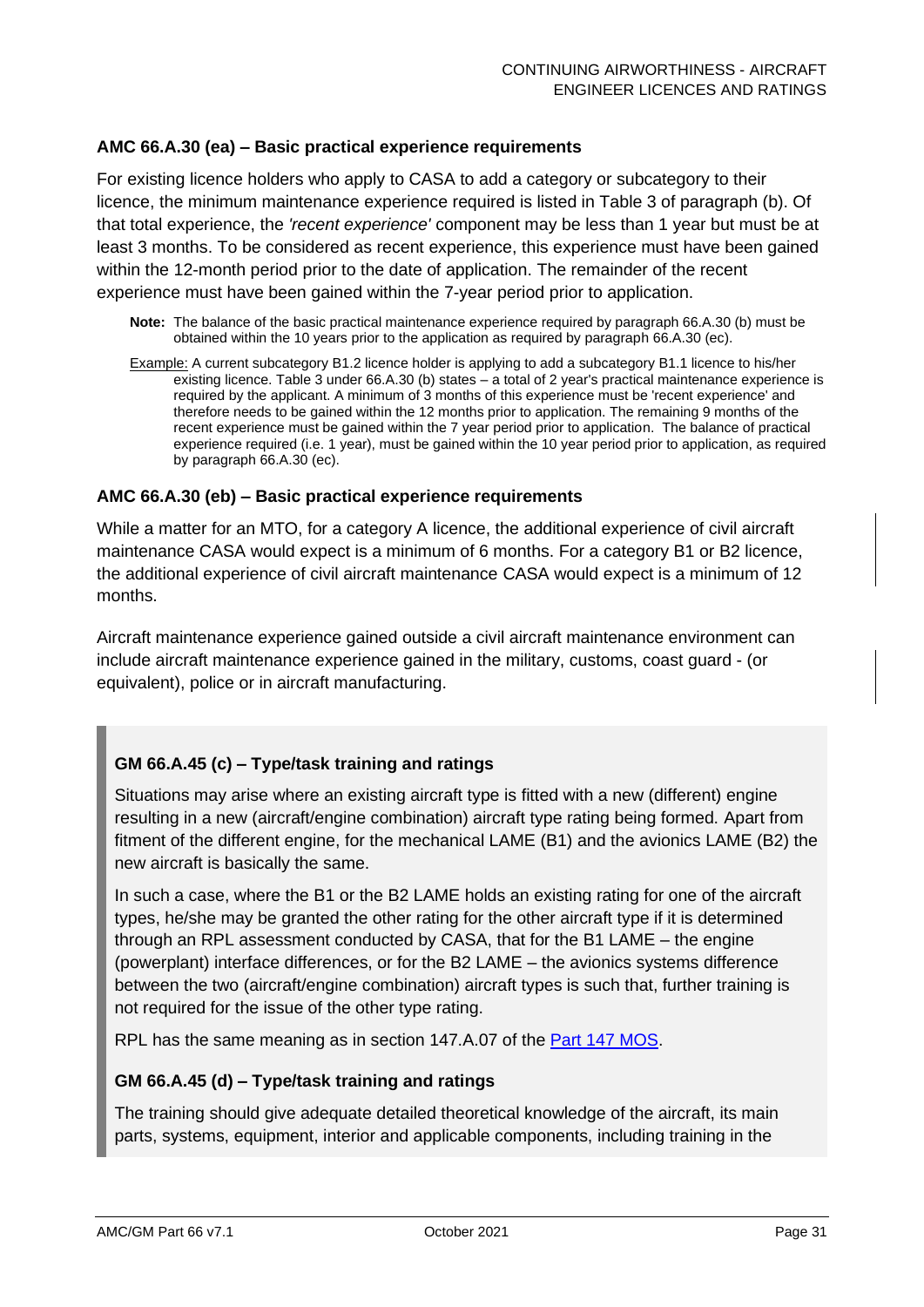systems in use for technical manuals and maintenance procedures. The course should also take into account the following:

- in service experience on the aircraft type;
- feedback from in-service difficulties/occurrence reporting etc.;
- significant airworthiness directives and/or service bulletins; and
- known human factors issues associated with the particular aircraft type.

Theoretical training should be supported by training aids such as aircraft system parts. Ground simulator time, engine ground running and computer based training (CBT) etc. may also be utilised.

Theoretical and practical training should also take into account critical aspects such as Critical Design Configuration Control Limitations.

Knowledge is also recommended of relevant inspections and limitations as applicable to the effects of environmental factors such as cold and hot climates, wind, moisture, etc.

The required duration of practical training should be accepted on a case by case basis by CASA prior to the type rating endorsement. It is strongly recommended that the agreement on the practical training duration be reached before the training starts.

While it is not feasible to establish a formula giving the required training duration in all cases, the following may be used as a guideline:

- For a first type training course with no recent recorded maintenance experience four months practical training is required.
- Some factors that may lead to a reduction in the maximum duration of four months practical training required are as follows:
	- experience on aircraft type of a similar technology, construction and systems including engines;
	- recency on type;
	- − the quantity of the practical experience. For example experience gained will depend upon the environment e.g. line maintenance environment with one aircraft per week would permit limited experience compared with the constant base maintenance check environment; and
	- the quality of the practical experience. The type of tasks carried out. These tasks should reflect, at a minimum, those tasks specified by the practical training needs matrix developed by the organisation approved under Part 147 of CASR.

The minimum two weeks practical training is normally required for all type training courses. This includes the addition of similar type ratings on a CASR Part 66 licence (differences courses). There may be cases where the practical differences training required is less than two weeks for example an engineer with a CASR Part 66 type license in category B2 on an Airbus A330 with PW 4000 engines who takes a differences course to an Airbus A330 with Rolls Royce Trent engines.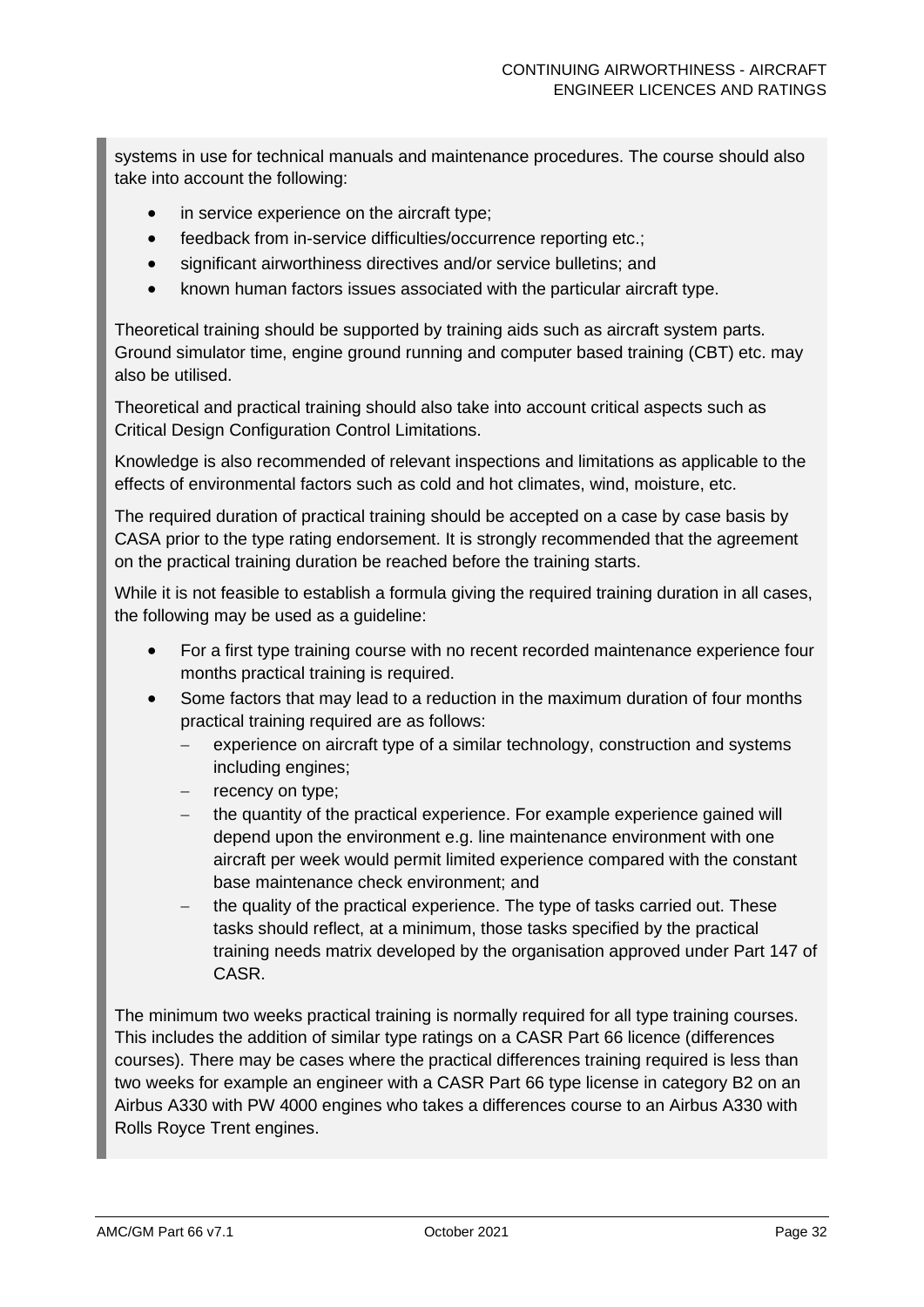Fuel Tank Safety training can be developed against the guidance provided with Appendix I of this document.

#### **GM 66.A.45 (d) and (e) – Type/task training and ratings**

Appendix III of the [Part 66 MOS](https://www.legislation.gov.au/Details/F2016C00461) type training levels are based upon ATA 104 corresponding type training levels.

#### **GM - 66.A.45 (f) – Type/task training and ratings**

The examinations in respect of category B1 or B2 or C aircraft type ratings may be conducted by training organisations appropriately approved under CASR Part 147.

#### **GM 66.A.45 (d), (e) and (f) – Type/task training and ratings – Avionics fit**

For a variety of reasons – historical, type certificate amendment introducing new models, supplemental type certificate and modification, the avionics systems of a different individual aircraft; covered by the one aircraft type rating, may be comprised of different brands and models eg Garmin or Proline.

Under the paragraph 145.A.35 (f) of the [Part 145 MOS](https://www.legislation.gov.au/Details/F2015C00263) it is the responsibility of the AMO to assess all certifying employees for the competence, qualification and capability to carry out their intended certifying duties. Given that obligation, CASA as a matter of policy, does not require the Part 66 licence holder to be taught and assessed on the avionic suite differences, by a Part 147 MTO. Any training required can be provided by the AMO.

#### **GM 66.A.45 (i) – Type/task training and ratings**

Licence holders seeking their first aircraft type rating in an alternate licence category or subcategory (for example: a B1 licence holder seeking their first rating in the B2 category) not currently held by the LAME, must first complete category or subcategory basic knowledge and competency training for the issue of a licence in the alternate category or subcategory prior to seeking a subsequent rating (second rating) on their existing licence. This ensures that a person does not obtain a rating without first having the basic knowledge and competency for the exercise of that rating.

#### **AMC 66.A.50 – Aircraft type practical training & 66.A.55 – On-the-Job aircraft type Training & Appendix III - Type training and assessment standards**

AMCs for Practical on Course (POC), Practical Consolidation Training (PCT), On-the-Job Training (OJT) and CASA assessment of a SOE record of practical experience gained in relation to the B1 or B2 aircraft type rating, respectively, are provided in Appendix II.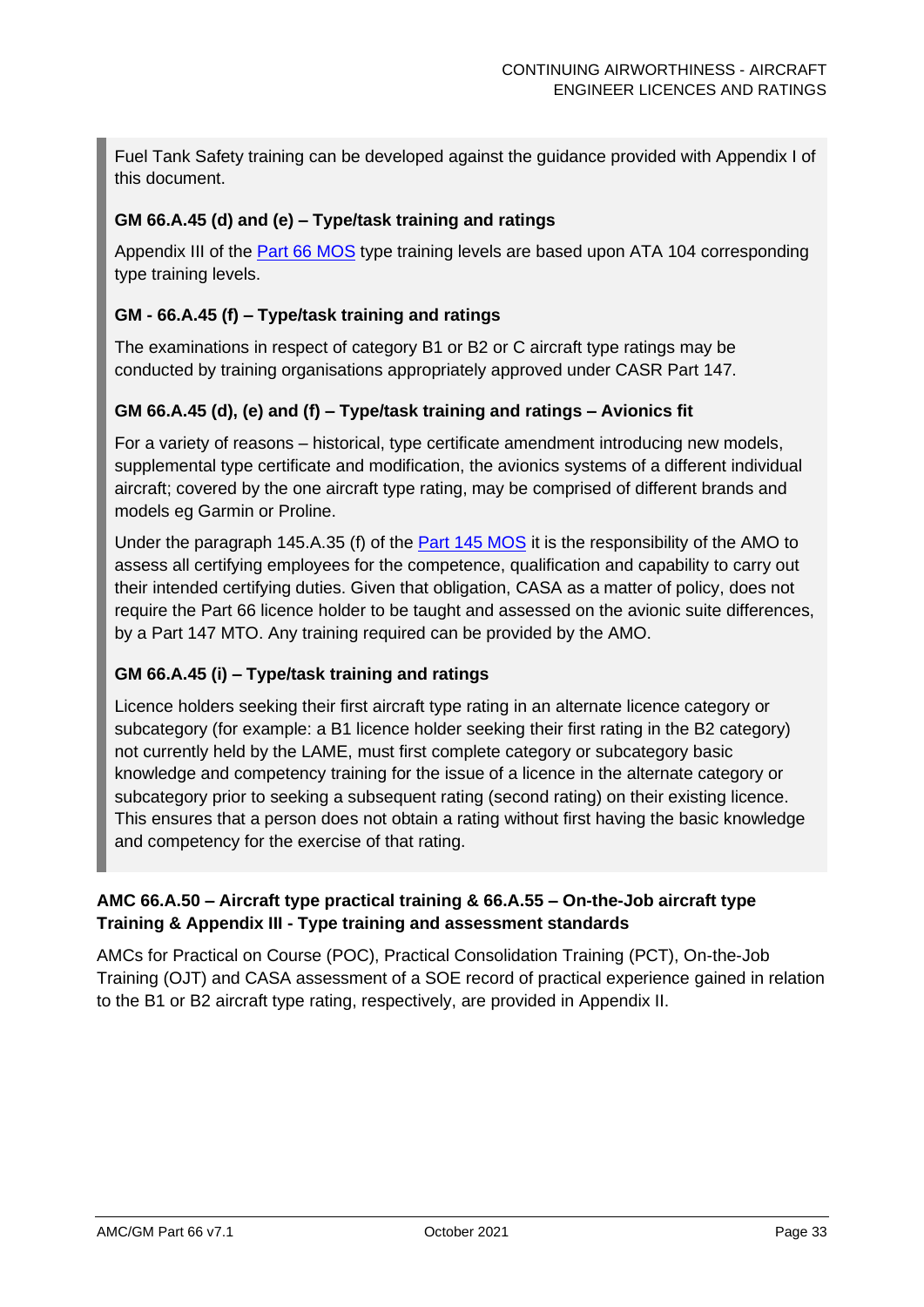### **GM 66.A.50 – Aircraft type practical training & 66.A.55 – On-the-Job aircraft type Training**

Details of the elements of POC and OJT for aircraft type rating training can be found in [AC](https://www.casa.gov.au/files/066c07pdf) [66-07 Practical training options for aircraft type training and recording of recent work](https://www.casa.gov.au/files/066c07pdf)  [experience](https://www.casa.gov.au/files/066c07pdf) available on the CASA website at the CASA Current rules page in the Advisory Circular section.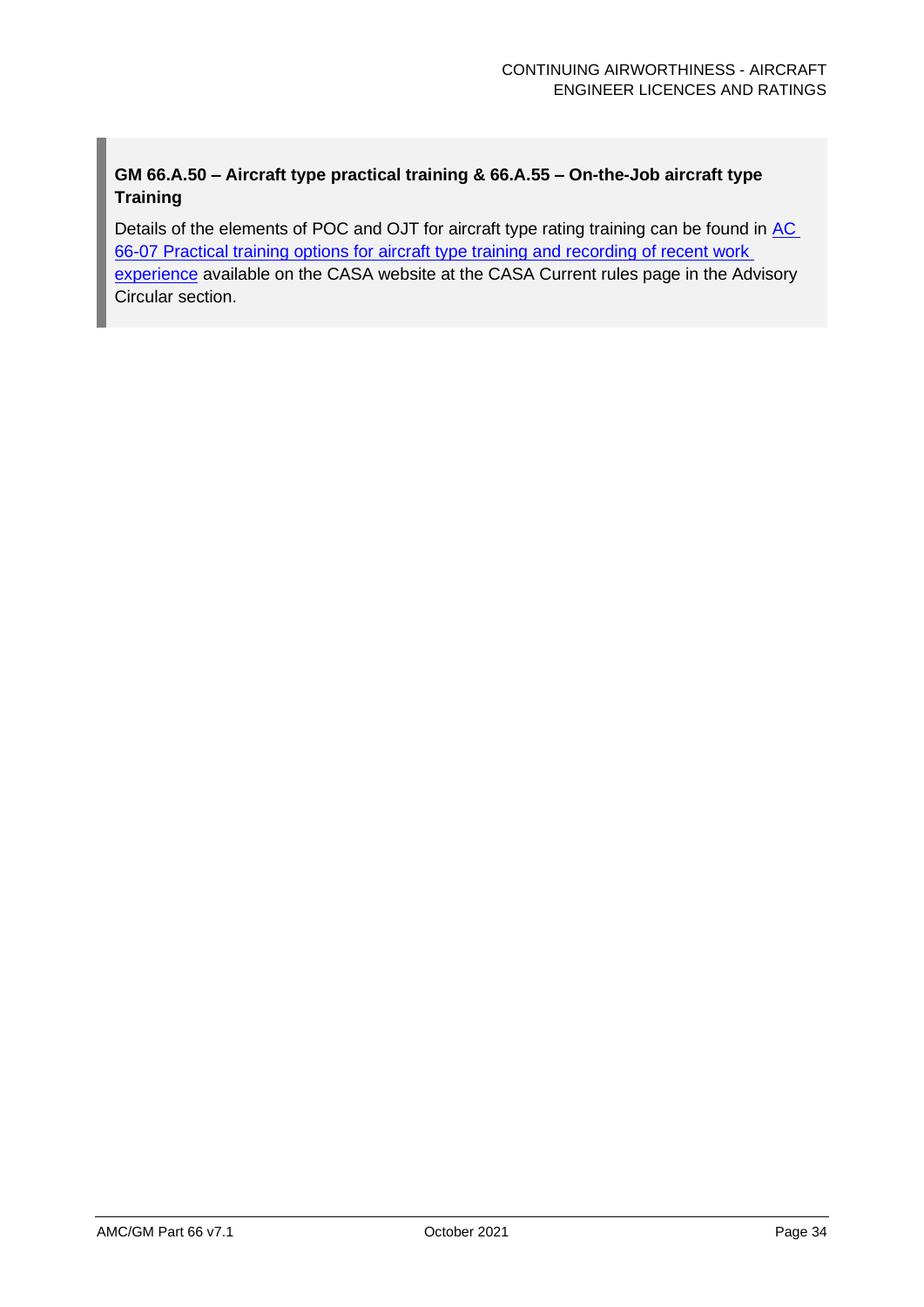# **Appendix A**

# **Fuel tank safety training**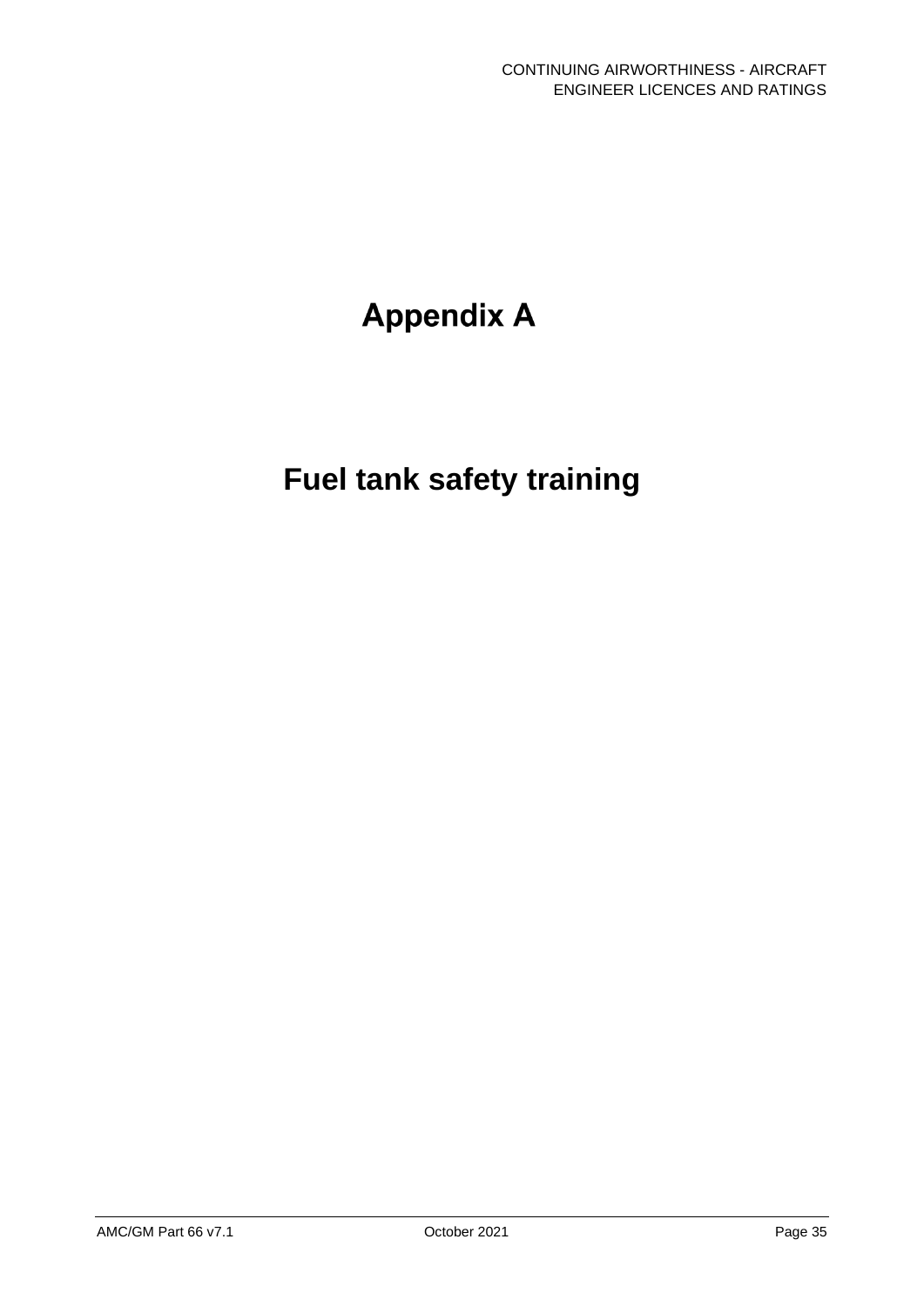This appendix includes an AMC and general instructions when providing training on Fuel Tank Safety issues. The level of training required for fuel tank training is level 2.

## **A.1 Level 2 Detailed training objectives**

Know the history and the theoretical and practical elements of the subject and be able to give a detailed description of the concept of Critical Design Configuration Control Limitations, Airworthiness Limitations Items (ALI) and using theoretical fundamentals and specific examples.

Have the capacity to combine and apply the separate elements of knowledge in a logical and comprehensive manner.

Have detailed information on how the above items affect the aircraft in the scope of the activity of the organisation or in the fleet.

Understand and carry out activities with the use of manufacturer and regulatory authority data providing instructions on design and maintenance, such as Service Bulletins, Airworthiness Directives, Aircraft Maintenance Manual, Component Maintenance Manual etc.

Use easily the manufacturer's documentation from various sources and apply corrective action where appropriate.

Identify the appliances or parts or the aircraft subject to fuel tank safety from the manufacturer's documentation, plan the action or apply a Service Bulletin and an Airworthiness Directive.

### **A.2 Continuing training**

The interval between continuing training shall be established by the organisation employing such personnel but should not exceed two years. The continuing training shall include knowledge on evolution of material, tools, documentation and manufacturer's or CASA's directives.

### **A.3 General requirements**

Personnel training would normally be carried out before any airworthiness review certificate is issued or any maintenance task is certified on an aircraft or an aeronautical product.

The training should be made in appropriate facilities containing examples of aeronautical products, systems and parts affected by Fuel Tank Systems (FTS) issues and having access to aircraft or aeronautical product where typical examples of FTS issues can be shown. The use of pictures, films and practical examples of the maintenance on fuel tank system is recommended.

The training shall include a representative number of repair and inspections as required by the maintenance programme showing the necessity of using the manufacturer's data.

## **A.4 Characteristics of the training**

The following characteristics shall be taken into consideration when the level 2 training programmes are being established:

a. an understanding of the background and concepts of fuel tank safety as developed during the last 10 years;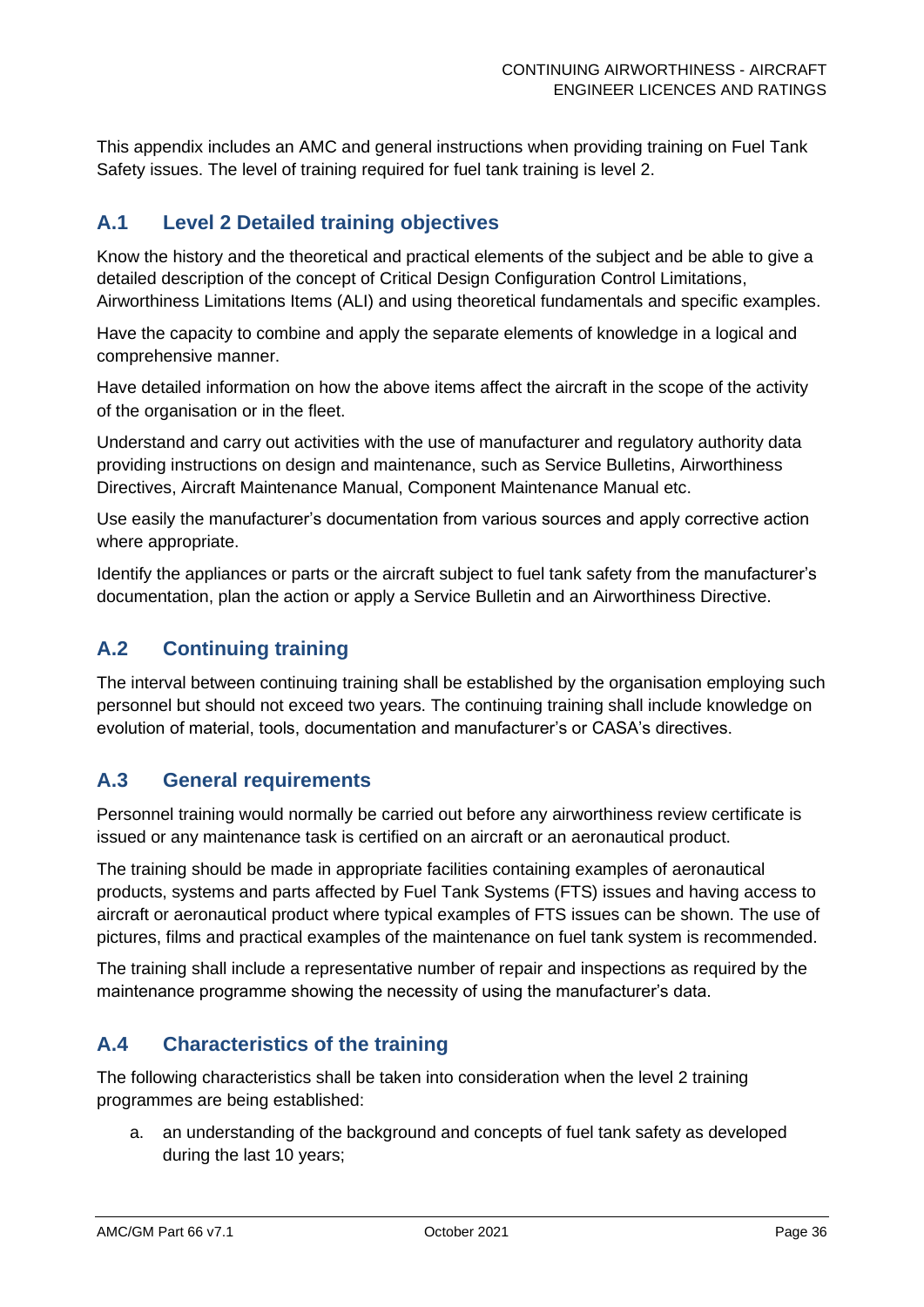- b. how in maintenance organisations mechanics can recognise, interpret and handle the improvements that have been made or are being made during fuel tank system maintenance; and
- c. an awareness of any hazards working on the Fuel System, and especially with a Flammability Reduction System using nitrogen.

The characteristics should be introduced in the training programme addressing the following issues:

- a. The theoretical background behind the fuel tank safety: the explosions of mixtures of fuel and air, the behaviour of those mixtures in an aviation environment, the effects of temperature and pressure, energy needed for ignition etc., the 'fire triangle', - Explain 2 concepts to prevent explosions: (1) ignition source prevention and (2) flammability reduction.
- b. The major accidents and accident investigations and their conclusions.
- c. SFARs from 14 CFR SFAR 88 of the FAA and JAA Internal Policy (INT POL) 25/12: reason of these documents, and what was the ultimate goal, margins of fuel system safety improvements (from 10-6 to 10-9, in fact improvement by a factor 100-1000, to identify unsafe conditions and to correct them, to systematically improve fuel tank maintenance).
- d. Explain the concepts that are being used: the results of SFAR 88 of the FAA and JAA INT POL 25/12: modifications, airworthiness limitations and CDCCL.
- e. Where relevant information can be found by the mechanics and how to use and interpret this information (maintenance manuals, aeronautical product maintenance manuals).
- f. Fuel Tank Safety and Maintenance: fuel tank entry and exit procedures, clean working environment, what is meant by configuration control, wire separation, bonding of parts etc.
- g. Flammability reduction systems (FRS): reason for their presence, their effects, the hazards of an FRS using nitrogen for maintenance, safety precautions in maintenance/working with an FRS.
- h. Recording maintenance actions, recording measures and results of inspections.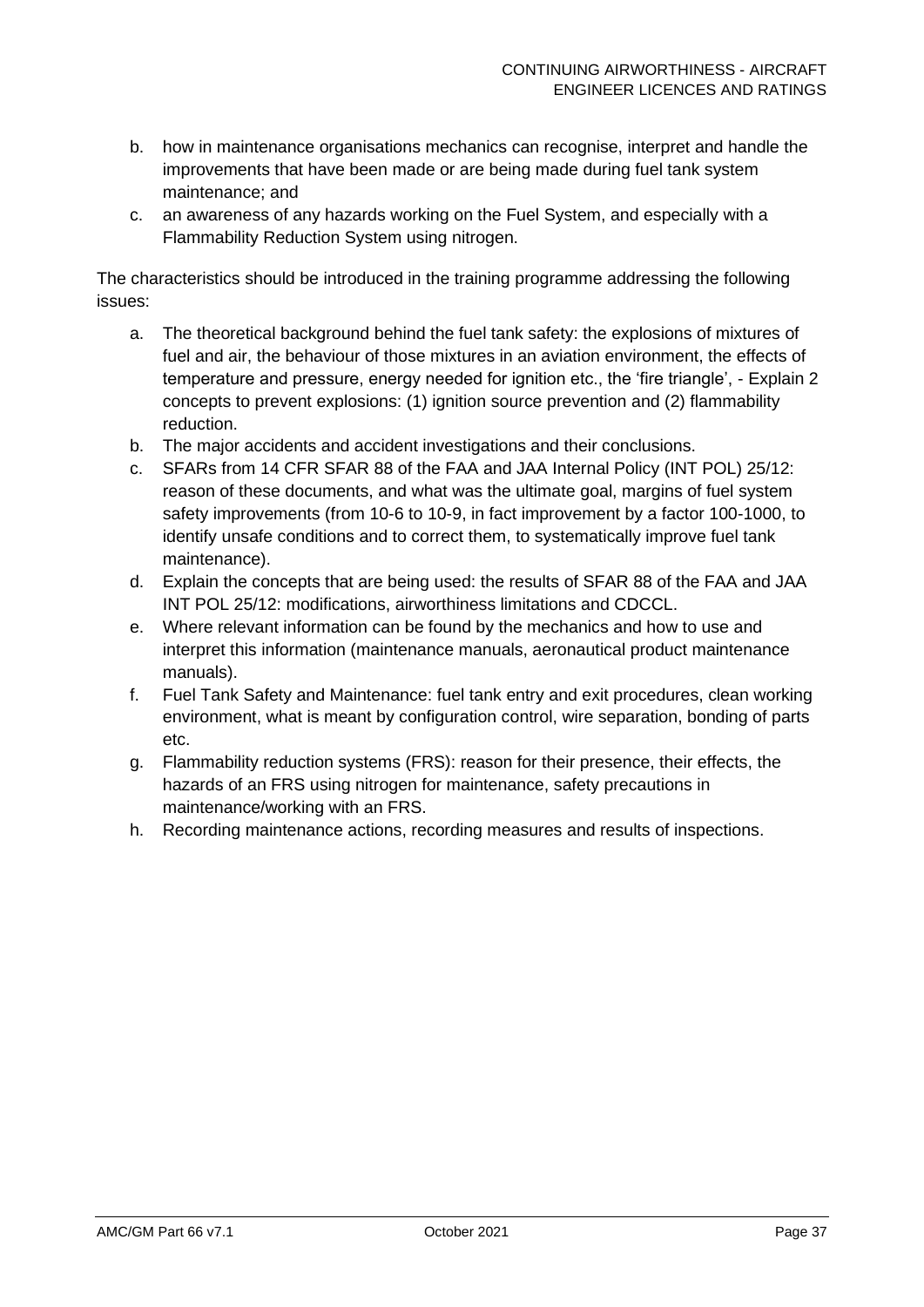# **Appendix B**

# **Practical element of type training**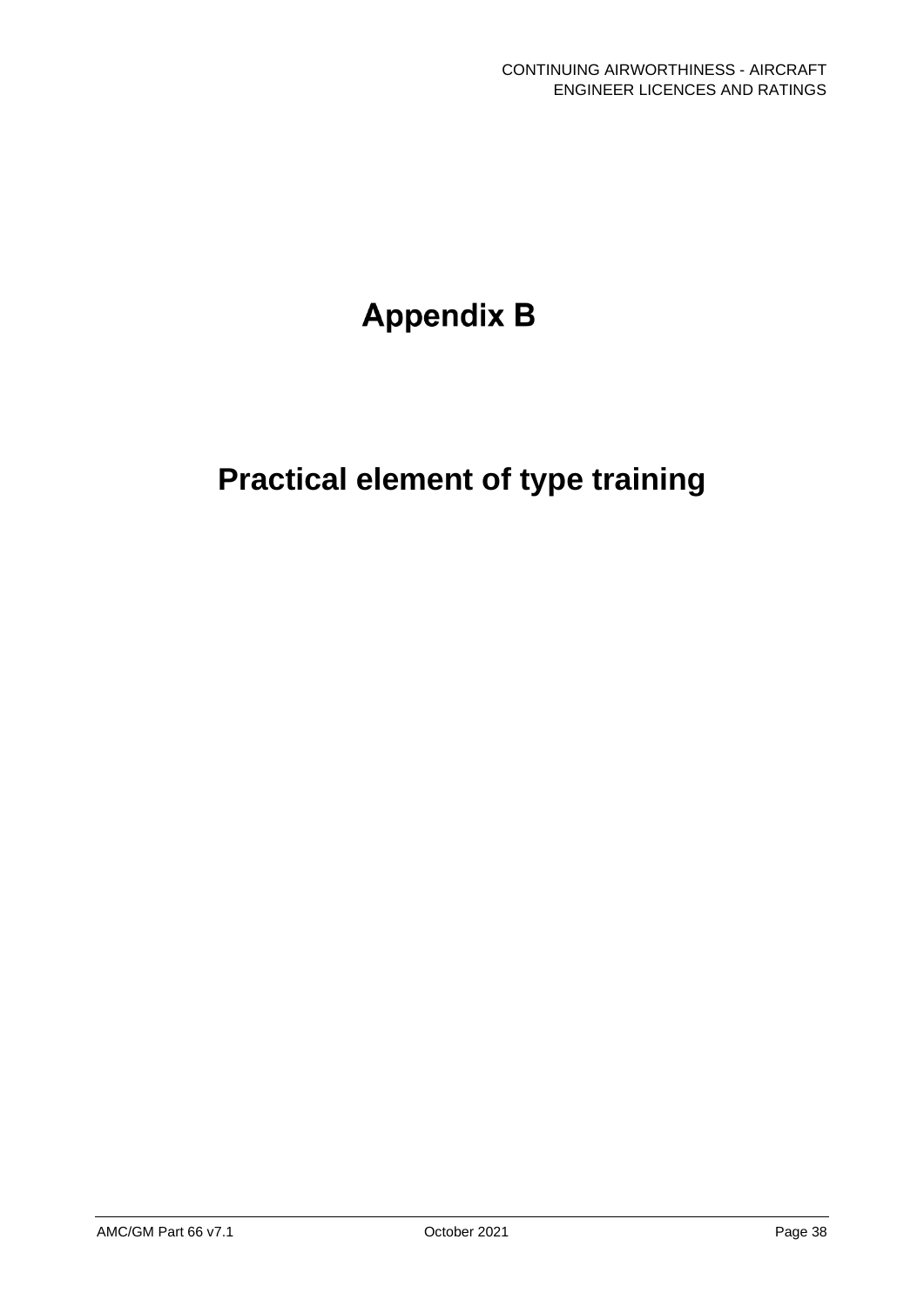## **B.1 AMC 1 - Practical element of type training - PCT**

An AMC, for the purpose of delivering the practical element of type training is the use of Practical Consolidation Training (PCT) courses. Additional information for PCT can be found in [AC 147-1 Practical Consolidation Training.](http://www.casa.gov.au/scripts/nc.dll?WCMS:STANDARD::pc=PC_100334) PCT program assessments need to be conducted by a Part 147 MTO assessor.

### **B.2 AMC 2 - Practical element of type training - POC**

An AMC is delivery of practical training in conjunction with the theory training course. Practical-On-Course (POC) training is that which is gained in the conduct of the type course. Additional information about POC training can be found in [AC 66-07 Practical training options for](https://www.casa.gov.au/files/066c07pdf)  [aircraft type training and recording of recent work experience.](https://www.casa.gov.au/files/066c07pdf) 

#### **B.3 AMC 3 - Practical element of type training - OJT**

An alternative AMC is the combination of AMC 1 or AMC 2 practical training, combined with completion of On-the-Job Training. OJT may also be utilised as a standalone AMC for gaining practical experience. Additional information about OJT can be found in [AC 66-07 Practical](https://www.casa.gov.au/files/066c07pdf)  [training options for aircraft type training and recording of recent work experience.](https://www.casa.gov.au/files/066c07pdf)

### **B.4 AMC 4 - Practical element of type training - CASA assessment of SOE**

(Valid for use until 30 June 2021.)

An AMC is CASA's assessment of a SOE record of practical experience gained in relation to the B1 or B2 aircraft type rating being applied for. The CASA assessment would be to the relevant equivalent standards for the B1 or B2 aircraft type rating as described within the AME Procedures Manual, Aviation Advisory Circular 9 series and SOE front cover guidance for regulation 31 of CAR practical experience requirements. If utilising PCT or POC to gain the practical experience required in relation to the B1 or B2 for a first aircraft type rating, a 25% reduction in SOE would be available.

Additional information on SOE regarding the hours of practical experience required by a B1 licence holder for the cross section of tasks within each ATA chapter representative of the aircraft and aircraft systems can be found in the Attachment 1 to this Appendix.

#### **B.4.1 Aircraft type practical training programs.**

The practical training regimes are:

- Practical Consolidation Training (PCT)
- Practical on Course (POC); and
- On the Job Training (OJT).

The objective of each of these programs is to provide the practical competence required for each aircraft type rating. Each of the programs has a mandatory task list that all Aircraft Engineer Licence (AEL) holders need to complete irrespective of their experience. However, in the case of a first type rating, the **mandatory** tasks alone will not provide the required practical experience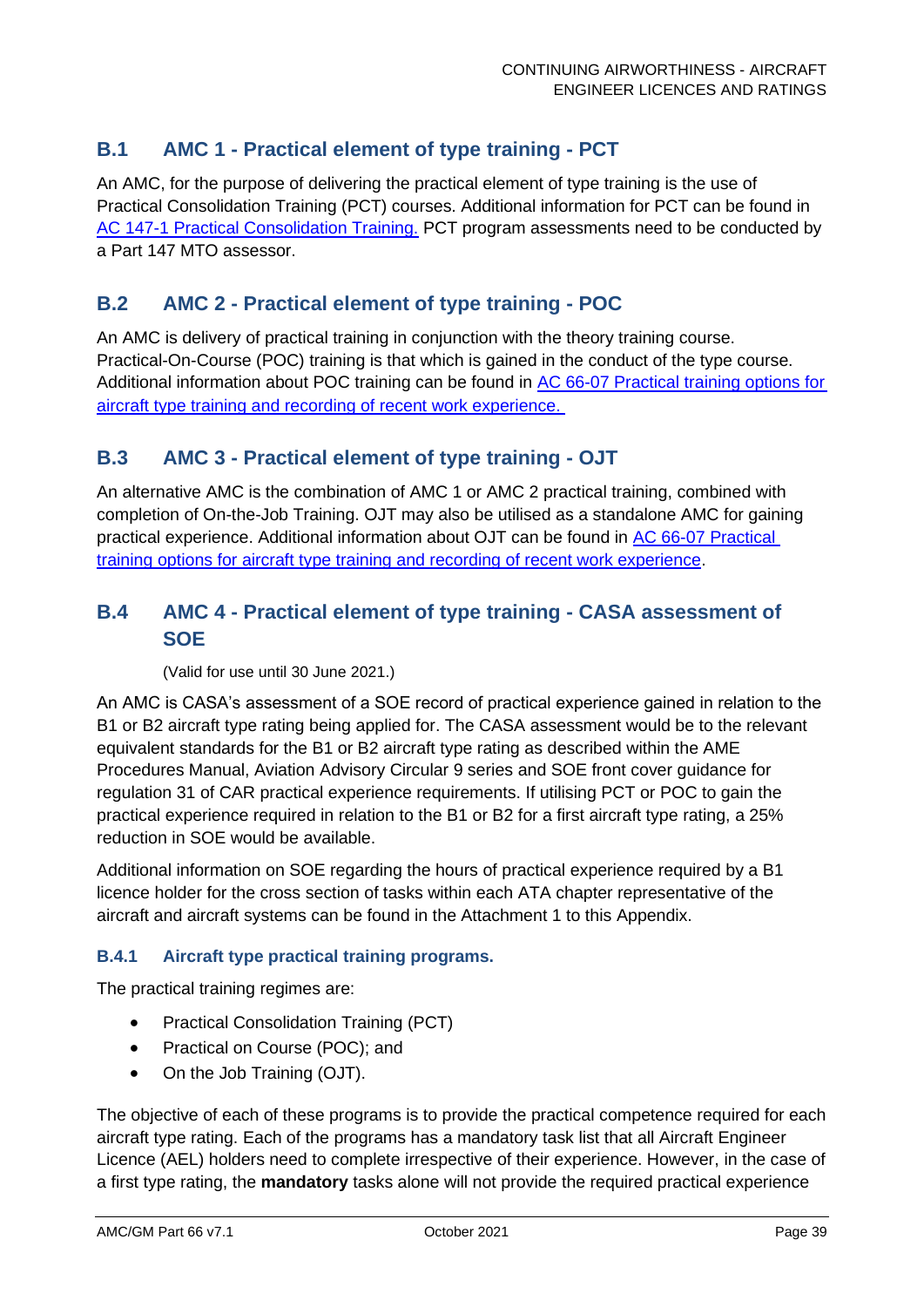for a licence type rating outcome. To make up for the shortfall in aircraft type experience a percentage of **additional** tasks from an OJT program will also be required.

#### **B.4.2 Policy – gaining an initial or additional aircraft type rating**

The percentages outlined in the policy below represent the proportion of MANDATORY tasks and ADDITIONAL tasks from a Part 145 AMO's/ Part 147 MTO's OJT journal that would need to be completed by an applicant seeking an aircraft type rating. The method of practical training utilised for gaining the practical element of the type training determines the amount of supplementation by OJT that is required.

#### **B.4.3 Gaining the first unrestricted type rating**

An unrestricted type rating has no exclusions endorsed on the rating. Where an individual is seeking their initial issue unrestricted type rating (i.e. for a rating not held on the licence), the individual are subject to initial issue requirements for the rating in relation to the aircraft system that will be granted for the first time.

For example, where the licence has exclusions E1 – excluding electrical systems; E4 – excluding electrical subsystems of mechanical, powerplant or structural systems; and E5 – excluding instrument subsystems of mechanical, powerplant or structural systems endorsed against all ratings on the licence held at the time, an additional 25% practical experience will be required for the E1, E4 and E5 matters on the new rating, in the form of the relevant tasks within an OJT.

#### **First type rating - either B1 or B2**

The first type rating would normally involve the use of PCT or POC combined with OJT, or the use of OJT alone. The percentage of OJT tasks to be completed during the conduct of the OJT program for the alternate practical training regimes are as follows:

- if PCT has been utilised 25% of the ADDITIONAL tasks in the OJT journal (may be undertaken concurrently with the service familiarisation phase)
- if POC has been utilised 25% of the ADDITIONAL tasks in the OJT journal
- if OJT alone is to be utilised 100% of MANDATORY tasks, plus 25% of the ADDITIONAL tasks in the OJT journal.

#### **Second type rating in the category already held**

For a second rating in a category, the percentage of OJT tasks to be completed are as follows:

- if PCT has been utilised practical experience requirement has been met
- if POC has been utilised practical experience requirement has been met
- if OJT alone is to be utilised 100% of the MANDATORY tasks in the OJT journal need to be completed.

#### **First type rating but in alternate category – i.e. into B1 from B2 or vice versa**

For a first rating; but in the alternative category the percentage of OJT tasks to be completed are as follows: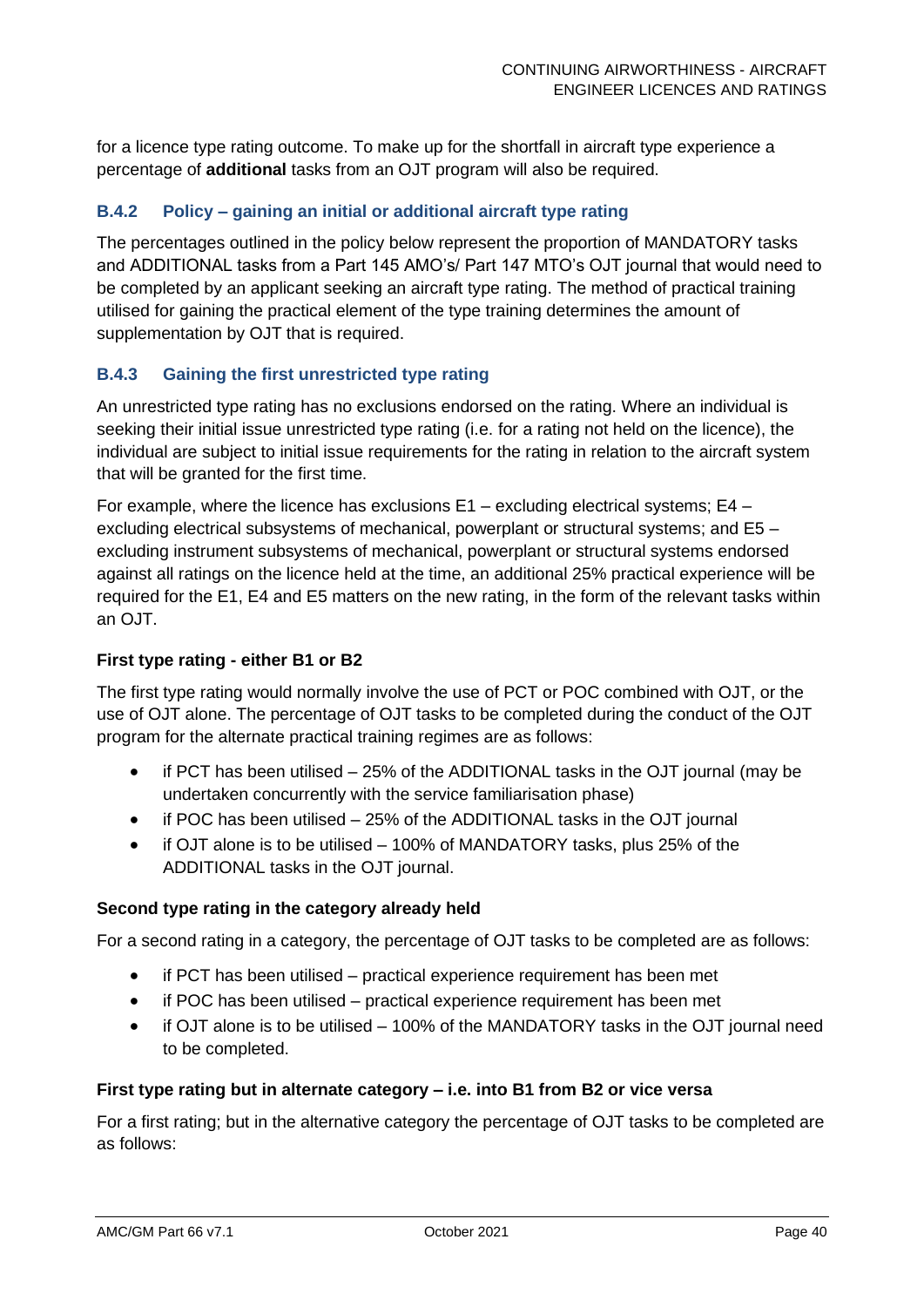- if PCT has been utilised practical experience requirement has been met, where the rating sought is held in the existing category
- if POC has been utilised 25% of the ADDITIONAL tasks in the OJT journal
- if OJT alone is to be utilised 100% of the MANDATORY tasks, plus 25% of the ADDITIONAL tasks in the OJT journal.

#### **OJT program GM**

The following provides guidance in setting up an approved OJT program (AMC 3) in accordance with this Part 66 AMC and GM document.

A Part 145 AMO's/ Part 147 MTO's development of an approved OJT program for a specific aircraft type rating can provide alternative means of practical training requirements for gaining an initial 1st rating in a licence category or gaining a 2nd rating in an alternate licence category. The OJT program can be used either as a standalone means for practical where no other practical experience is required (AMC3) or can be combined with a PCT or POC program (AMC 1 or AMC 2). OJT is performed during line or base maintenance operations and provides recency in category, with competency gained by the signoff/assessment of all appropriate tasks.

The AMO's/ MTO's development of an OJT task list (journal) for an aircraft should cover a cross section of tasks representative of the aircraft and aircraft systems both in complexity and the technical input required to complete the task. The design of the OJT program also needs to consider which aircraft maintenance tasks would be considered to be mandatory irrespective of the experience reductions available by virtue of completing PCT or POC, as there will be aircraft specific tasks that every LAME needs to carry out irrespective of their experience. The AMO should provide applicants with a schedule or plan indicating a list of type rating tasks to be performed under supervision.

An AMO's/MTO's exposition requires inclusion of OJT training procedures approved by CASA.

The OJT program provides three classifications of maintenance tasks:

- a. Mandatory tasks:
	- These tasks are determined using a Training Needs Analysis (TNA) or taken from an approved POC or PCT program. A typical POC program has P1/P2 tasks (P1 tasks accomplished on a synthetic trainer if available, and P2 tasks which are accomplished on a live aircraft similar to PCT). For standalone OJT, all P1 and P2, or PCT tasks are mandatory and are accomplished on a live aircraft or aeronautical product.
- b. Additional tasks:
	- These tasks are scheduled maintenance tasks drawn from a computerised maintenance program (up to C check) or equivalent Maintenance Manual tasks that are relevant to the scope and depth of a licence privilege, e.g. LRU replacement/simple tests etc, or if necessary tasks paralleling Appendix B of AC [66-07.](https://www.casa.gov.au/files/066c07pdf)
	- ii. Tasks are categorised as either COMPLEX or SIMPLE.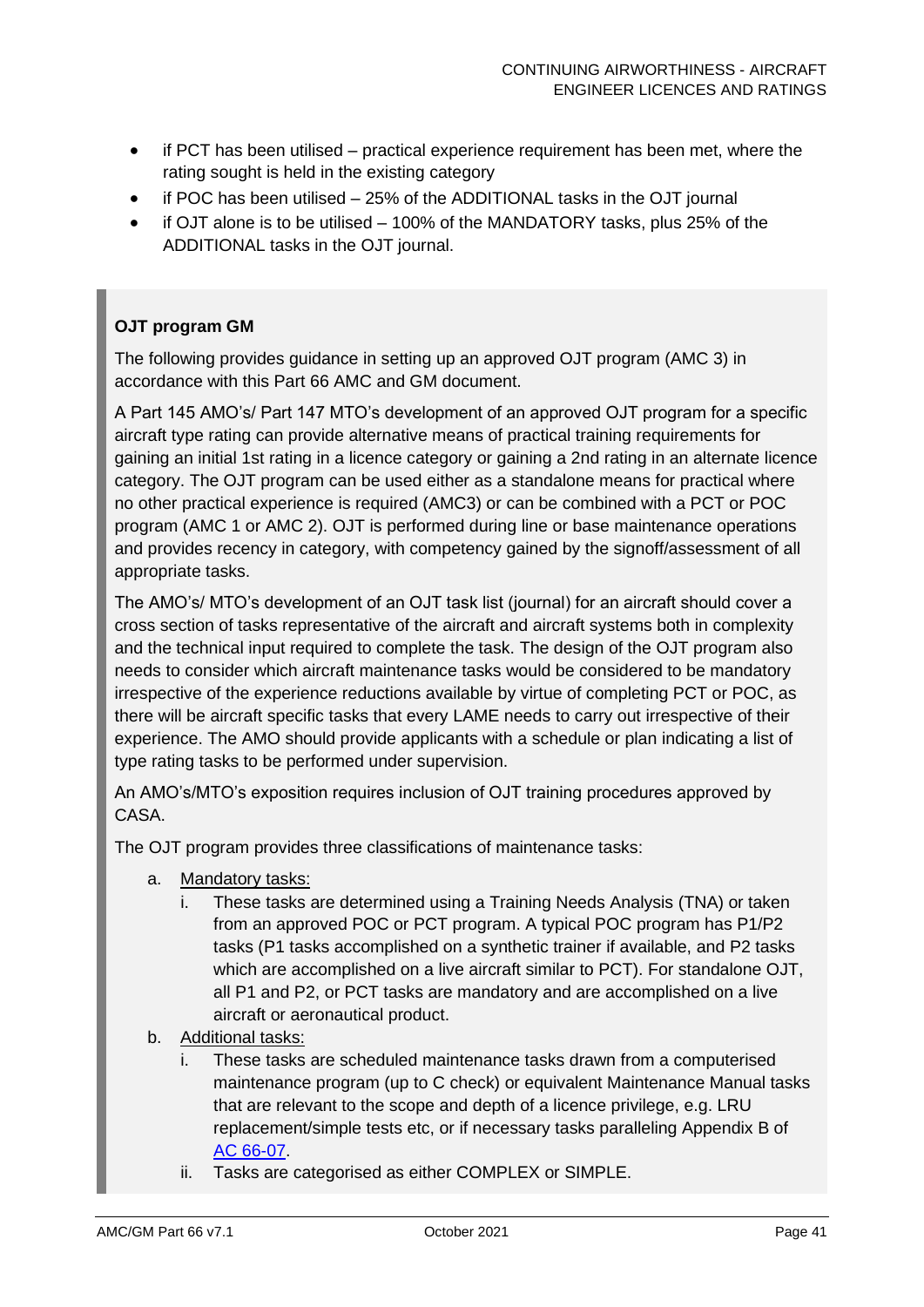- A. COMPLEX tasks may have the following characteristics (within the logbook pages, complex tasks are identified in **BOLD** text):
	- 1. usually requires the removal and installation of a component from the airframe/engine
	- 2. involve several comprehensive steps to perform
	- 3. have multiple decision points in order to complete
	- 4. may use specialised
	- 5. test equipment
	- 6. often requires more than one person to perform.
- B. SIMPLE tasks may have the following characteristics (within the logbook pages, simple tasks are identified by UNBOLD text):
	- 1. does not necessarily require the removal and installation of a component
	- 2. does not use specialised test equipment
	- 3. can be completed by a single person
	- 4. does not involve decision steps (no troubleshooting)
	- 5. may involve an onboard maintenance system BITE check to determine serviceability.
- iii. The minimum percentage of COMPLEX and SIMPLE tasks to be carried out will be 25% (as per the policy for the grant of a rating in Section 1 above).
- c. Supplementary tasks:
	- i. These are unscheduled maintenance tasks or those tasks that are considered equivalent to a MANDATORY and ADDITIONAL task – COMPLEX or SIMPLE. These tasks will be evaluated during the Part 145 AMO /Part 147 MTO aircraft type practical assessment process.

#### **B.4.4 Policy – removing an exclusion from an aircraft type rating**

The policy below represents the MANDATORY tasks and ADDITIONAL tasks from a Part 145 AMO's/ Part 147 MTO's OJT journal that needs to be completed by an applicant seeking to remove exclusions from an aircraft type rating. The method of practical training utilised for gaining the practical element of the type training determines the amount of supplementation by OJT that is required.

#### **Notes:**

- 1. All exclusion removal training requires prior CASA approval.
- 2. The removal of other exclusions from an aircraft type rating may follow the same principles of this policy, with attention given to satisfying the practical experience requirements for the specific aircraft system relating to the particular exclusion or exclusions.

#### **Removal of exclusions E1, E4 and E5**

An applicant seeking to remove exclusions E1, E4 and E5 from an aircraft type rating will need to complete the following training:

- exclusion removal theory and
- exclusion removal practical, POC or PCT and/or
- exclusion removal OJT.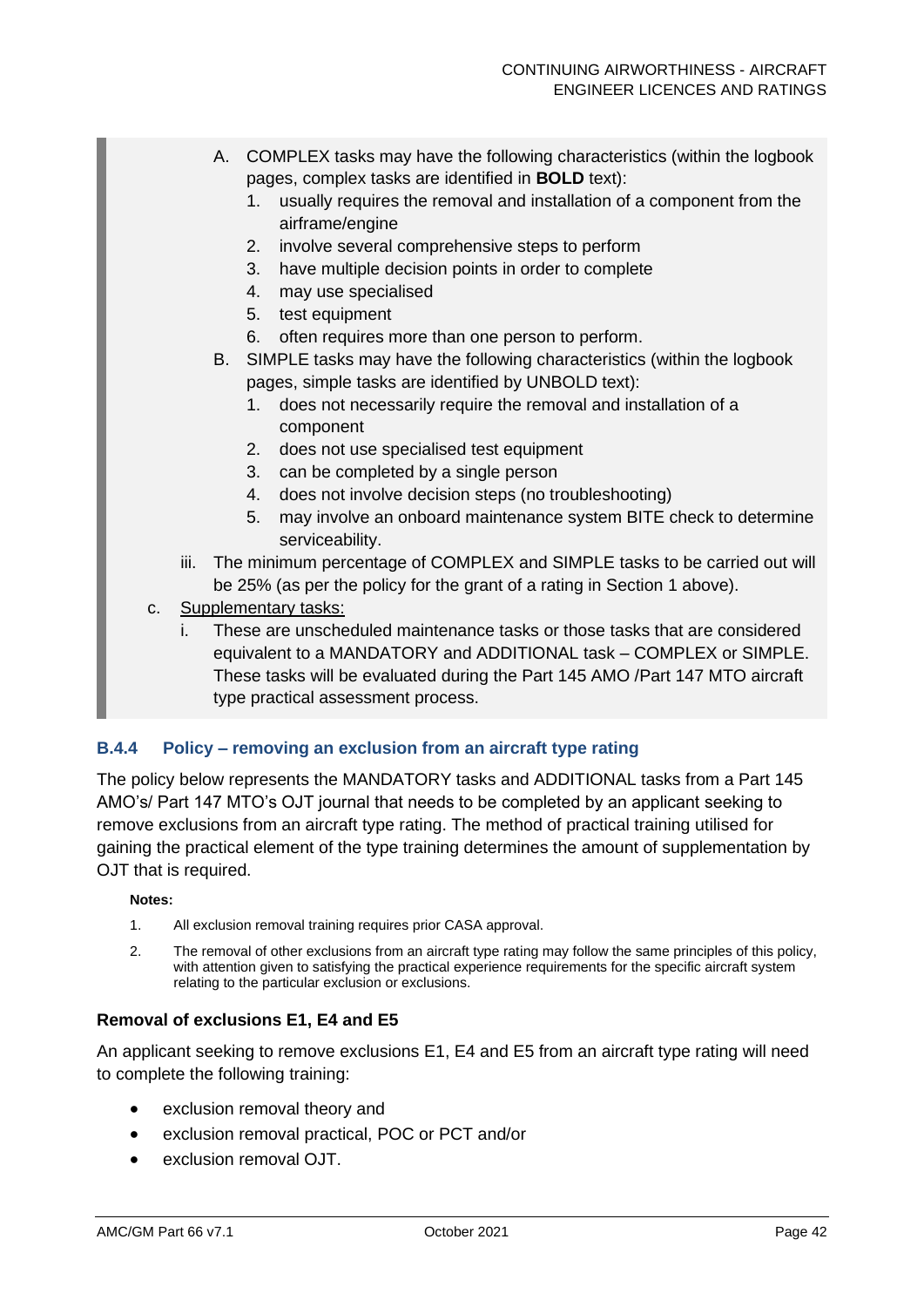**Note:** Where a full B1 theory course has been previously completed, the exclusion removal theory element has been met.

#### **Exclusion removal from an aircraft type rating – B1 with exclusions E1, E4 and E5 on all ratings held**

For the practical requirement, the OJT tasks to be completed during the conduct of an OJT program for the alternate training regimes are as follows:

- if exclusion removal PCT has been utilised 25% of the ADDITIONAL tasks in the exclusion removal OJT journal (this can be undertaken concurrently with the service familiarisation phase)
- if exclusion removal POC has been utilised 25% of the ADDITIONAL tasks in the exclusion removal OJT journal
- if exclusion removal OJT alone is to be utilised 100% of the MANDATORY plus 25% of the ADDITIONAL tasks listed in the exclusion removal OJT journal.

#### **Exclusion removal from a second and subsequent aircraft type rating – B1 with exclusions E1, E4 and E5 removed off at least one rating held**

The tasks to completed are as follows:

- $i$ f exclusion removal PCT has been utilised  $-$  the practical experience requirement has been met
- if exclusion removal POC has been utilised the practical experience requirement has been met
- if exclusion removal OJT alone is to be utilised –all MANDATORY tasks in the OJT journal.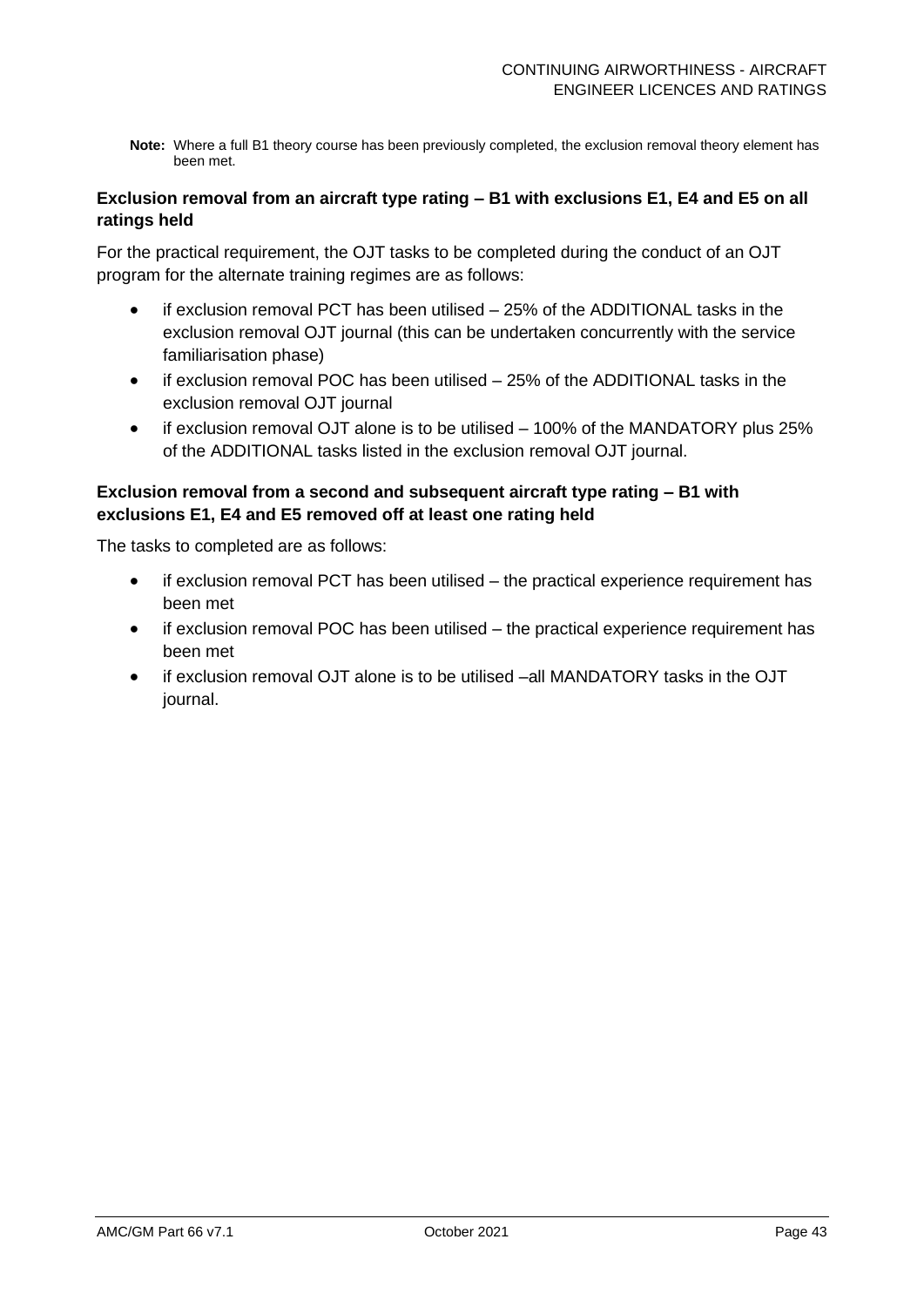# **Appendix C**

# **Practical element of type training CASA assessment of SOE - practical hours requirement**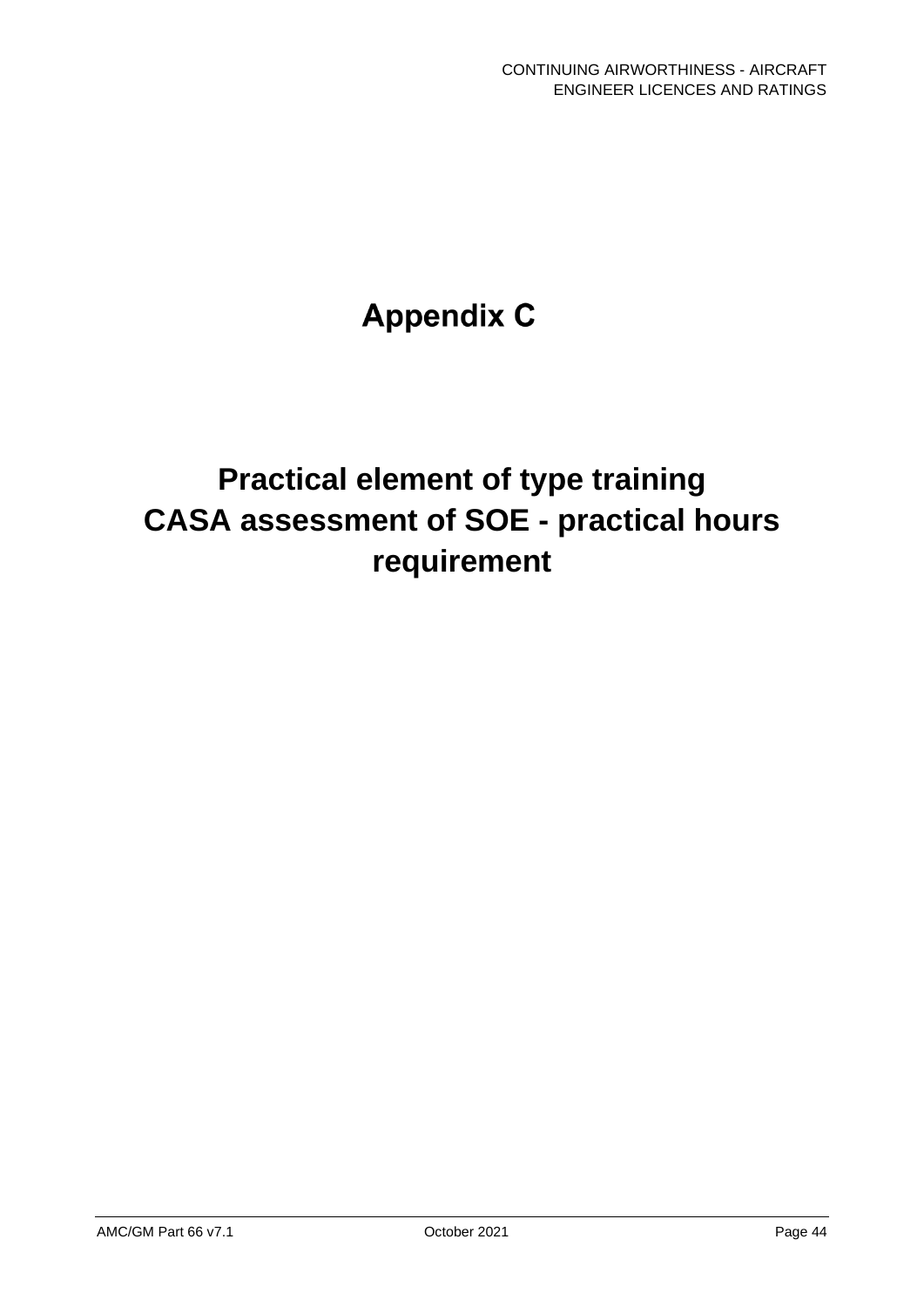## **C.1 Explanatory Information**

- a. A Schedule of Experience (SOE) is used to record maintenance experience gained in the work place on type rated aircraft with the objective of documenting evidence of practical experience gained in performing aircraft maintenance.
- b. SOE needs to cover a cross section of tasks representative of the aircraft and systems both in complexity and in the technical input required to complete the task. While relatively simple tasks may be included, other more complex maintenance tasks shall also be incorporated and undertaken as appropriate to the aircraft type. Each task shall be signed off by the AME and the supervising LAME. This is usually peer to peer and shall take place on aircraft or at a work place involving actual work tasks. SOE includes both line and base maintenance tasks. SOE hour's requirements are outlined in the tables below.
- c. CASA Maintenance Personnel Licensing (MPL) section is responsible for the assessment of all AMC 4 SOE applications.
- d. SOE assessments under AMC 4 are available to Category B aircraft engineering licence holders for exclusion removal only (where the aircraft type rating or part thereof has previously been issued). The initial issue of an aircraft type rating (or part thereof) may only be granted utilising Part 66 theoretical and practical, including On the Job Training (OJT) where applicable.
- e. Applicants seeking to utilise AMC4 for exclusion removal from a B1 category and exclusion removal from a first type rating need to have completed CASA basic exams QA, QC, QD, QE, EB, ED, IA & IZ and applicable B1 aircraft theory type training; however, full Category B1 licence holders do not need to undertake the additional CASA basic exams.
- f. Information contained in AAC 9-0 pertaining to SOE compilation is applicable to AMC 4 SOE applications.
- g. For other licence Category and/or aircraft type rating exclusion removals not listed in this document refer to the relevant Airworthiness Advisory Circular (AAC) 9-91, 9-92, 9- 93, 9-94 and or 9-95 available on the [CASA website.](https://www.casa.gov.au/aircraft/standard-page/airworthiness-advisory-circulars#part9)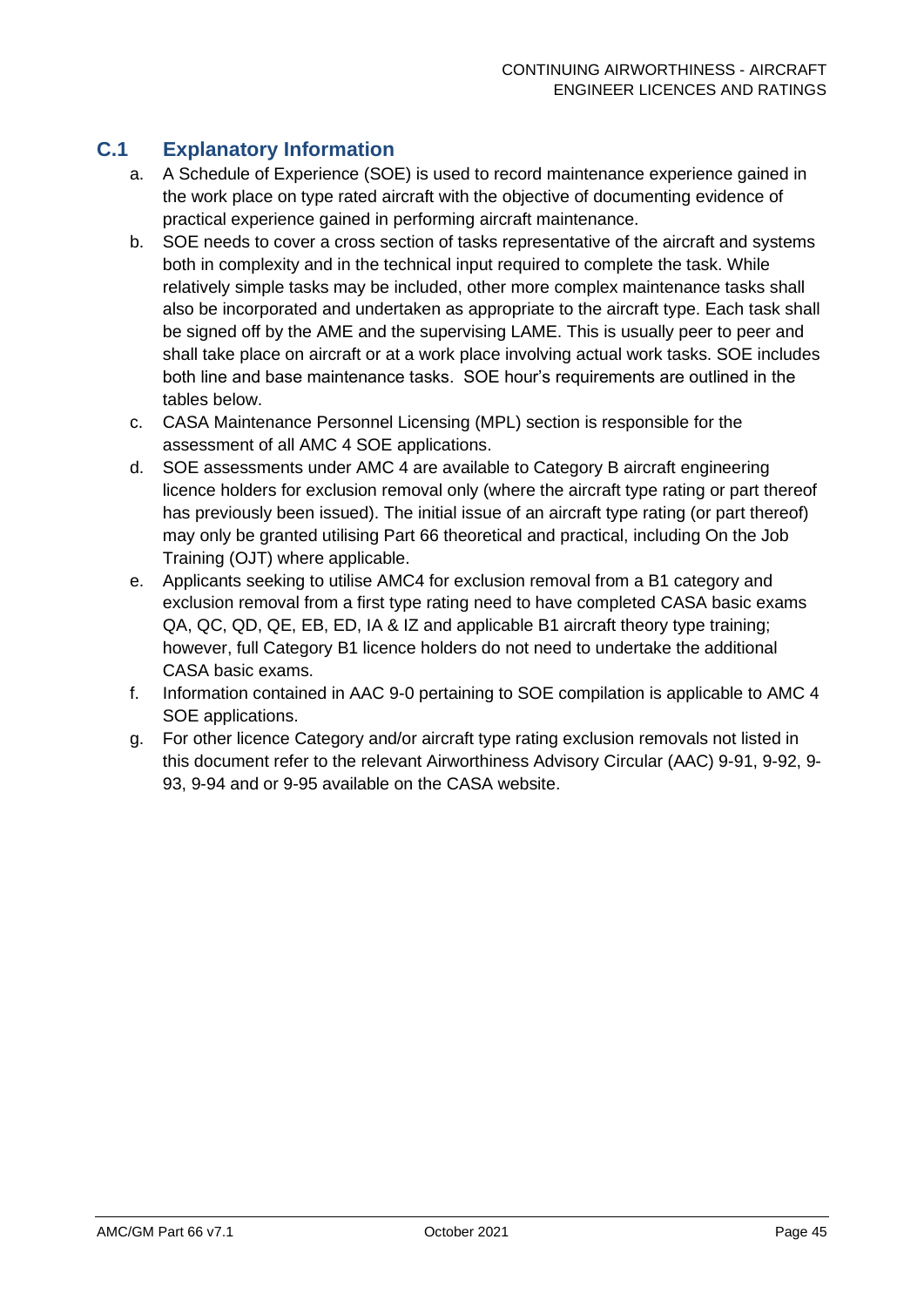#### **CIVIL AVIATION SAFETY AUTHORITY**

#### **SCHEDULE OF EXPERIENCE**

#### **CERTIFICATE OF COMPLETION**

I certify that I have completed this Schedule of Experience in accordance with its instructions and associated Airworthiness Advisory Circulars, and that it is true in every respect. In doing so I have physically performed all tasks entered in this Schedule of Experience.

Aircraft Type: \_\_\_\_\_\_\_\_\_\_\_\_\_\_\_\_\_\_\_\_\_\_\_\_\_\_\_\_\_

Name: \_\_\_\_\_\_\_\_\_\_\_\_\_\_\_\_\_\_\_\_\_\_\_\_\_\_\_\_\_\_\_\_\_\_

ARN: \_\_\_\_\_\_\_\_\_\_\_\_\_\_\_\_\_\_\_\_\_\_\_\_\_

| Signature: |  |
|------------|--|
|------------|--|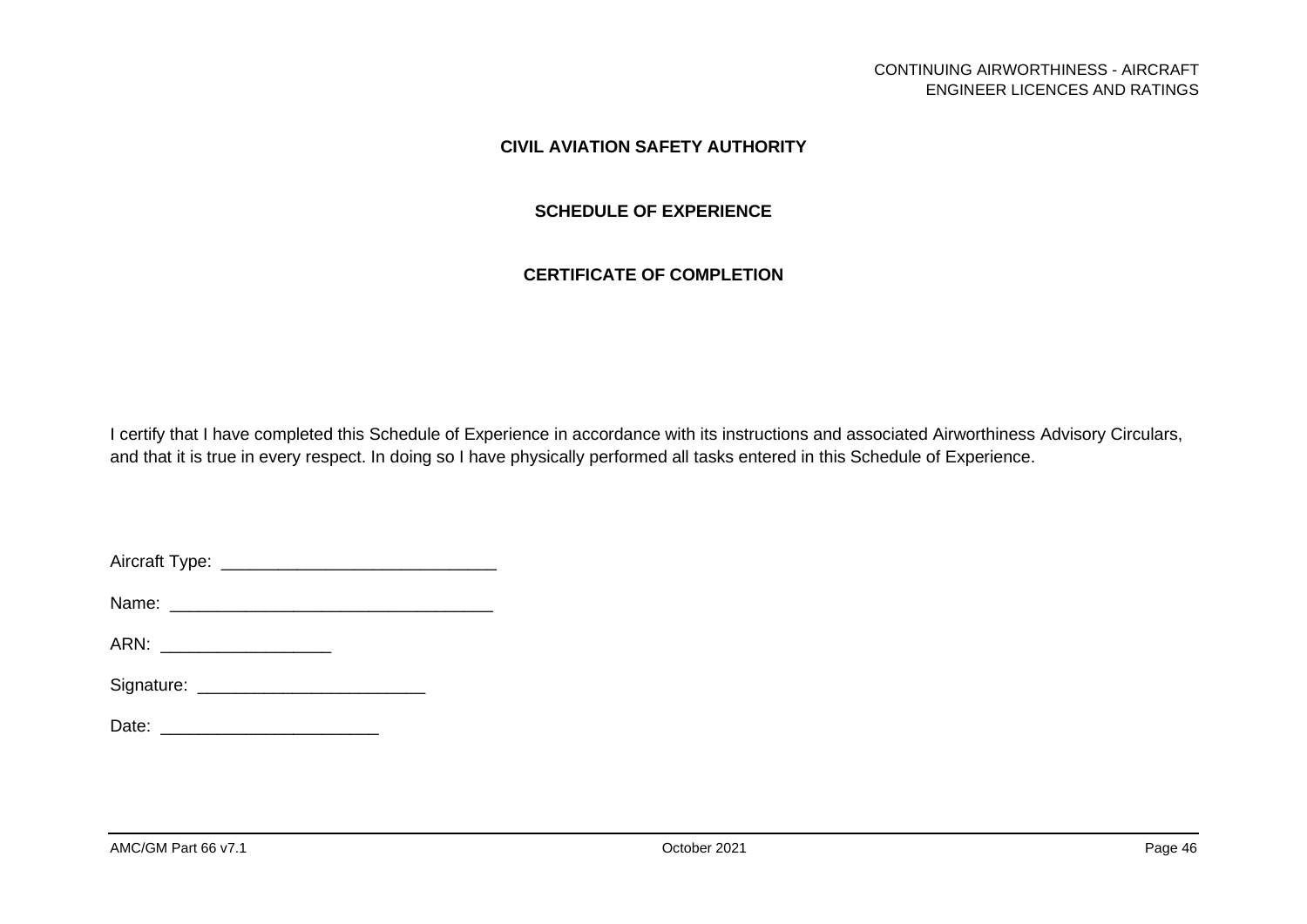#### **C.2 ATA hourly requirement table**

| Surname:                                        | <b>Given Names:</b> | ARN:                      | <b>Aircraft Type:</b> |
|-------------------------------------------------|---------------------|---------------------------|-----------------------|
| Basis for reduced experience (see notes below): |                     | <b>Accepted By (AWI):</b> |                       |
|                                                 |                     | <b>AWI Signature:</b>     |                       |

#### **C.3 Notes (applicable to tables below)**

- Column 1 represents the B1 licence ATA chapter privileges.
- Column 2 represents the hours required for Category B1 and aircraft type rating exclusion removal.
- Column 3 hours reflect a reduction, where indicated, for aircraft type rating exclusion removal where the applicant already holds a full Category B1 licence with no relevant exclusions (E1, E4 & E5).
- Column 4 is for the recording use of the assessing MPL Airworthiness Inspector (AWI).
- If B1 aircraft type training practical (POC) has been undertaken, a 25% reduction to the hours indicated below is available.
- If utilising AMC 4 for second and subsequent aircraft type rating exclusion removal, an additional 25% reduction to the hours indicated below is available (to a maximum 50% reduction).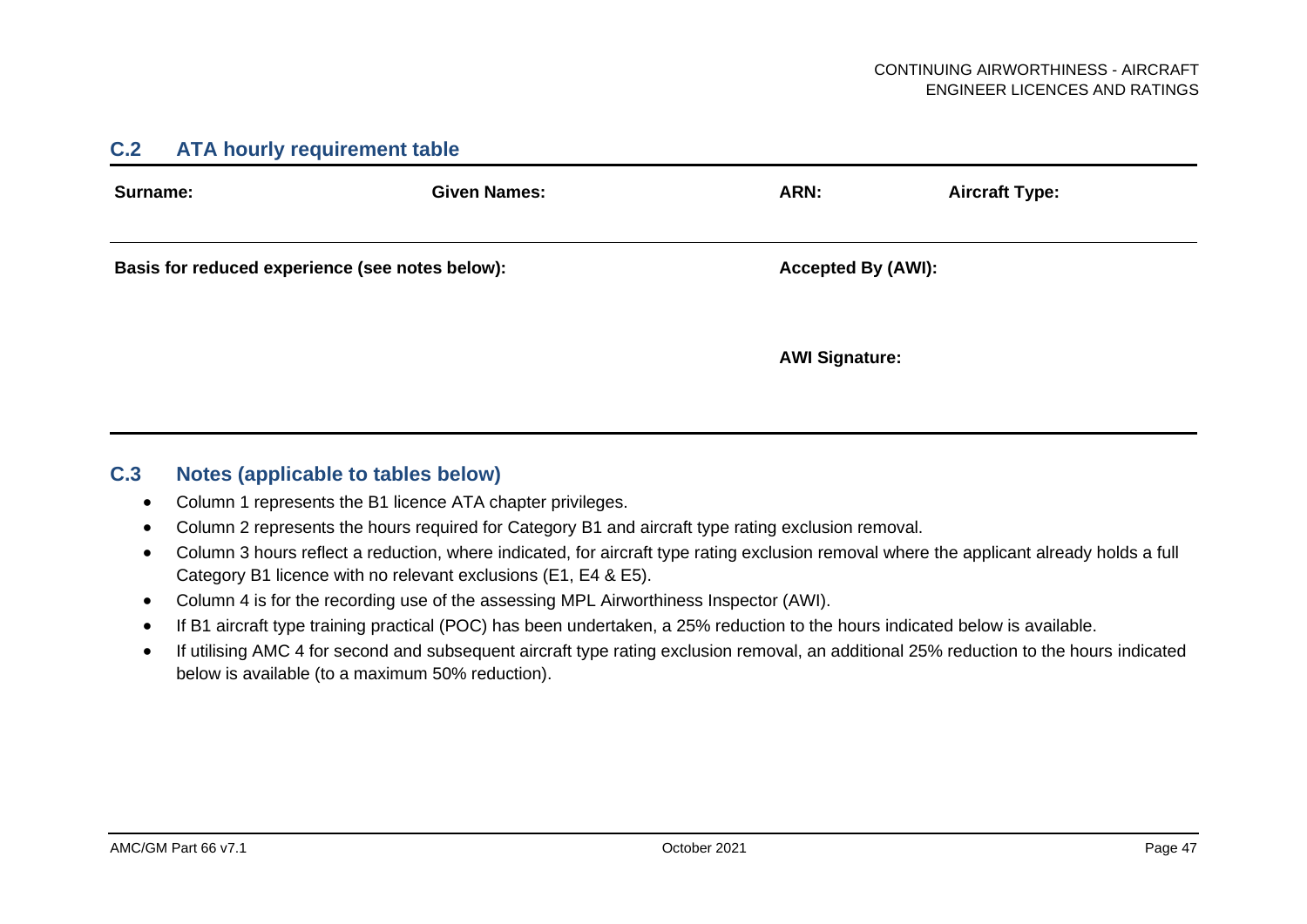| <b>ATA</b><br><b>Chapter</b> | <b>Category</b><br>and aircraft<br>type rating<br>exclusion<br>removal | <b>Aircraft</b><br>type rating<br>only<br>exclusion<br>removal | <b>Hours</b><br><b>Achieved</b><br>(MPL AWI<br>use only) | <b>ATA</b><br><b>Chapter</b> | Category<br>and aircraft<br>type rating<br>exclusion<br>removal | <b>Aircraft</b><br>type rating<br>only<br>exclusion<br>removal | <b>Hours</b><br><b>Achieved</b><br>(MPL AWI<br>use only) | <b>ATA</b><br><b>Chapter</b> | Category<br>and aircraft<br>type rating<br>exclusion<br>removal | <b>Aircraft</b><br>type rating<br>only<br>exclusion<br>removal | <b>Hours</b><br><b>Achieved</b><br>(MPL AWI<br>use only) |
|------------------------------|------------------------------------------------------------------------|----------------------------------------------------------------|----------------------------------------------------------|------------------------------|-----------------------------------------------------------------|----------------------------------------------------------------|----------------------------------------------------------|------------------------------|-----------------------------------------------------------------|----------------------------------------------------------------|----------------------------------------------------------|
| $6 - 10$                     | $\overline{0}$                                                         | $\mathbf 0$                                                    |                                                          | 34                           | $\overline{2}$                                                  | $\overline{2}$                                                 |                                                          | 52                           | 5                                                               | 5                                                              |                                                          |
| $21*$                        | 15                                                                     | 10                                                             |                                                          | 35                           | $\mathbf 0$                                                     | $\mathbf 0$                                                    |                                                          | 53, 54 &<br>57               | 0                                                               | $\mathbf 0$                                                    |                                                          |
| 22<br>(LRU)                  | $\overline{2}$                                                         | $\overline{2}$                                                 |                                                          | $36*$                        | 5                                                               | 5                                                              |                                                          | 55                           | $\mathbf 0$                                                     | $\mathbf 0$                                                    |                                                          |
| 23<br>(LRU)                  | $\overline{2}$                                                         | $\overline{c}$                                                 |                                                          | 37                           | N/A to > 30000 kg<br>61                                         |                                                                |                                                          | N/A to > 30000 kg            |                                                                 |                                                                |                                                          |
| 24                           | 85                                                                     | 70                                                             |                                                          | 38                           | 5                                                               | 5                                                              |                                                          | 71 & 72                      | $\mathbf 0$                                                     | $\mathbf 0$                                                    |                                                          |
| 25                           | 5                                                                      | 5                                                              |                                                          | 41                           | N/A to > 30000 kg                                               |                                                                |                                                          | 73                           | 5                                                               | 5                                                              |                                                          |
| 26                           | 5                                                                      | 5                                                              |                                                          | 42                           | $\overline{2}$                                                  | $\overline{2}$                                                 |                                                          | 74                           | 0 l                                                             | $\mathbf 0$                                                    |                                                          |
| $27*$                        | 15                                                                     | 10                                                             |                                                          | 44                           | $2***$                                                          | $2***$                                                         |                                                          | 75                           | $\mathbf 0$                                                     | $\mathbf 0$                                                    |                                                          |
| $28*$                        | 15                                                                     | 10                                                             |                                                          | 45                           | $2***$                                                          | $2**$                                                          |                                                          | 76                           | l 0                                                             | $\mathbf 0$                                                    |                                                          |
| $29*$                        | 5                                                                      | 5                                                              |                                                          | 46                           | $2***$                                                          | $2**$                                                          |                                                          | $77*$                        | 5                                                               | 5                                                              |                                                          |
| 30                           | 10                                                                     | 5                                                              |                                                          | 47                           | $\mathbf 0$                                                     | $\mathbf 0$                                                    |                                                          | 78                           | $\mathbf 0$                                                     | $\mathbf 0$                                                    |                                                          |
| 31<br>(LRU)                  | $\overline{2}$                                                         | $\overline{2}$                                                 |                                                          | 49*                          | 5                                                               | 5                                                              |                                                          | 79                           | $\mathbf 0$                                                     | $\mathbf 0$                                                    |                                                          |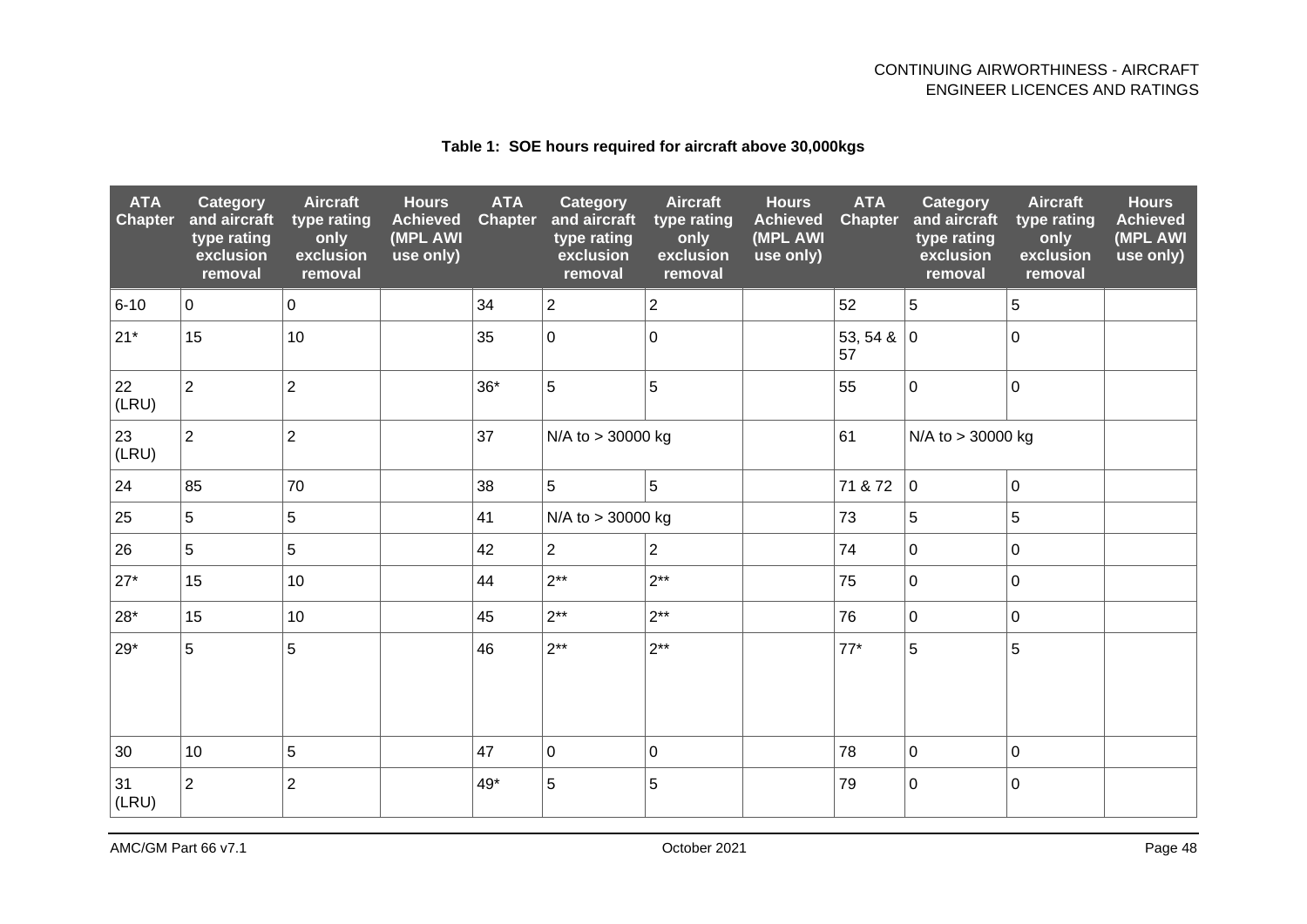| <b>ATA</b><br><b>Chapter</b>                                                                                                                        | Category<br>and aircraft<br>type rating<br>exclusion<br>removal | <b>Aircraft</b><br>type rating<br>only<br>exclusion<br>removal | <b>Hours</b><br><b>Achieved</b><br>(MPL AWI)<br>use only) | <b>ATA</b><br><b>Chapter</b> | Category<br>and aircraft<br>type rating<br>exclusion<br>removal | <b>Aircraft</b><br>type rating<br>only<br>exclusion<br>removal | <b>Hours</b><br>Achieved<br>(MPL AWI)<br>use only) | <b>ATA</b><br><b>Chapter</b> | <b>Category</b><br>and aircraft<br>type rating<br>exclusion<br>removal | <b>Aircraft</b><br>type rating<br>only<br>exclusion<br>removal | <b>Hours</b><br><b>Achieved</b><br>(MPL AWI<br>use only) |
|-----------------------------------------------------------------------------------------------------------------------------------------------------|-----------------------------------------------------------------|----------------------------------------------------------------|-----------------------------------------------------------|------------------------------|-----------------------------------------------------------------|----------------------------------------------------------------|----------------------------------------------------|------------------------------|------------------------------------------------------------------------|----------------------------------------------------------------|----------------------------------------------------------|
| 32                                                                                                                                                  | 15                                                              | 10                                                             |                                                           | 50                           | l 0                                                             |                                                                |                                                    | 80                           |                                                                        |                                                                |                                                          |
| 33                                                                                                                                                  | 15                                                              | 10                                                             |                                                           | 51                           | l 0                                                             |                                                                |                                                    |                              |                                                                        |                                                                |                                                          |
| *SOE required within these ATA chapters must contain elements of electrical and instrument tasks<br>** Only applicable if system fitted to aircraft |                                                                 |                                                                |                                                           |                              |                                                                 |                                                                |                                                    |                              |                                                                        |                                                                |                                                          |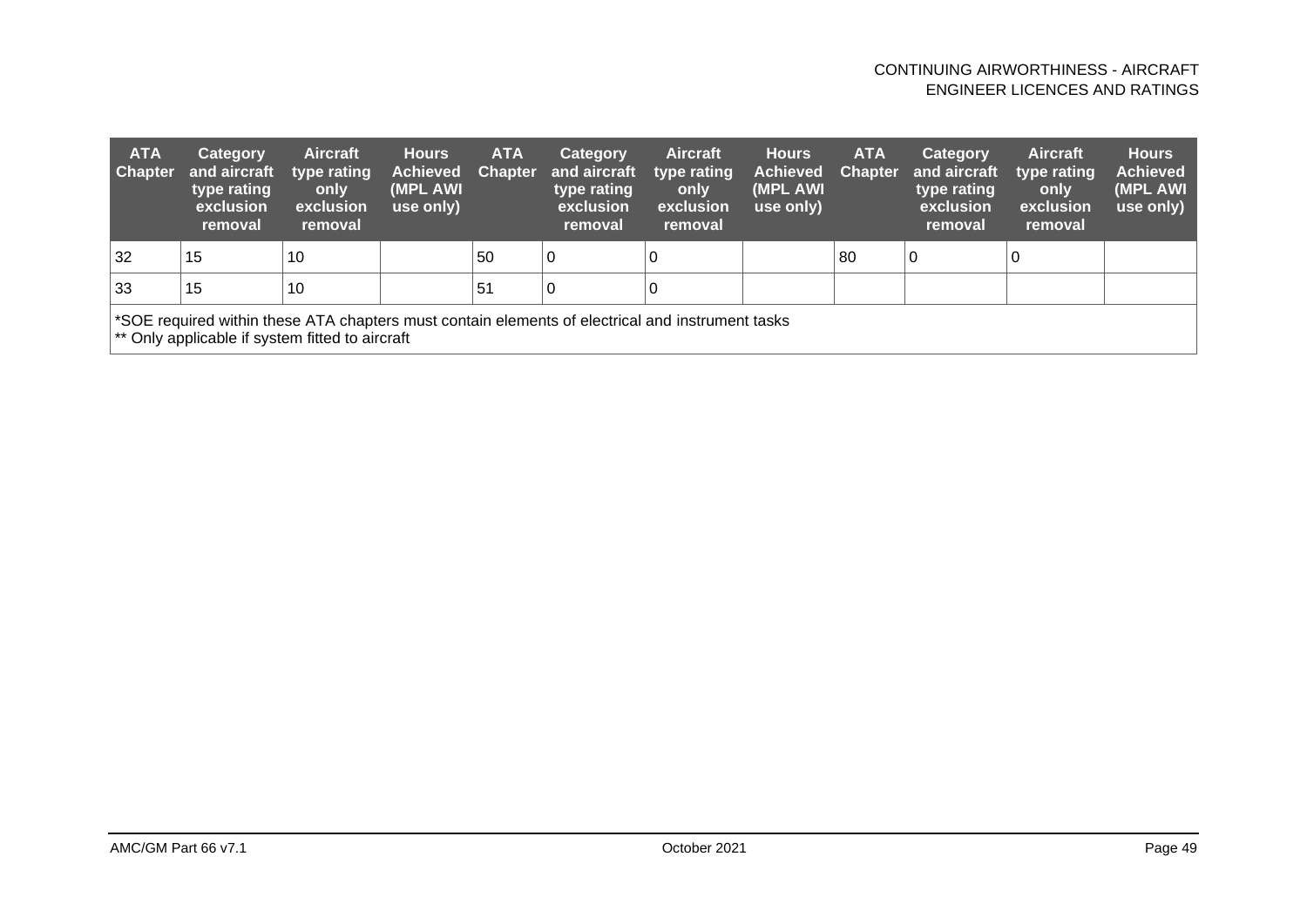#### **Table 2: SOE hours required for aircraft below 30,000kgs**

| <b>ATA</b><br><b>Chapter</b> | Category<br>and<br>aircraft<br>type rating<br>exclusion<br>removal | <b>Aircraft</b><br>type rating<br>only<br>exclusion<br>removal | <b>Hours</b><br><b>Achieved</b><br>(MPL AWI<br>use only) | <b>ATA</b><br><b>Chapter</b> | <b>Category</b><br>and<br>aircraft<br>type rating<br>exclusion<br>removal | <b>Aircraft</b><br>type rating<br>only<br>exclusion<br>removal | <b>Hours</b><br><b>Achieved</b><br>(MPL AWI<br>use only) | <b>ATA</b><br><b>Chapter</b> | Category<br>and<br>aircraft<br>type rating<br>exclusion<br>removal | <b>Aircraft</b><br>type rating<br>only<br>exclusion<br>removal | <b>Hours</b><br><b>Achieved</b><br>(MPL AWI<br>use only) |
|------------------------------|--------------------------------------------------------------------|----------------------------------------------------------------|----------------------------------------------------------|------------------------------|---------------------------------------------------------------------------|----------------------------------------------------------------|----------------------------------------------------------|------------------------------|--------------------------------------------------------------------|----------------------------------------------------------------|----------------------------------------------------------|
| $6 - 10$                     | $\mathsf{O}\xspace$                                                | $\pmb{0}$                                                      |                                                          | 34 (LRU)                     | $\overline{2}$                                                            | $\overline{2}$                                                 |                                                          | 52                           | 5                                                                  | 5                                                              |                                                          |
| $21*$                        | 15                                                                 | 10                                                             |                                                          | 35                           | $\mathbf 0$                                                               | 0                                                              |                                                          | 53, 54 & 57                  | 0                                                                  | $\mathbf 0$                                                    |                                                          |
| 22 (LRU)                     | $\overline{2}$                                                     | $\overline{2}$                                                 |                                                          | $36*$                        | $\overline{5}$                                                            | 5                                                              |                                                          | 55                           | $\mathbf 0$                                                        | $\mathbf 0$                                                    |                                                          |
| 23 (LRU)                     | $\overline{2}$                                                     | $\overline{2}$                                                 |                                                          | 37                           | $5***$                                                                    | $5***$                                                         |                                                          | 61                           | $\overline{0}$                                                     | $\mathbf{0}$                                                   |                                                          |
| 24                           | 65                                                                 | 50                                                             |                                                          | 38                           | $5***$                                                                    | $5***$                                                         |                                                          | 71 & 72                      | $\mathbf 0$                                                        | $\mathbf 0$                                                    |                                                          |
| 25                           | 5                                                                  | 5                                                              |                                                          | 41                           | $\mathbf 0$                                                               | 0                                                              |                                                          | 73                           | $\overline{5}$                                                     | 5                                                              |                                                          |
| 26                           | 5                                                                  | 5                                                              |                                                          | 42 (LRU)                     | $\overline{c}$                                                            | 2                                                              |                                                          | 74                           | $\mathbf 0$                                                        | $\mathbf 0$                                                    |                                                          |
| $27*$                        | 10                                                                 | 5                                                              |                                                          | 44 (LRU)                     | $2**$                                                                     | $2**$                                                          |                                                          | 75                           | $\mathbf 0$                                                        | $\mathbf 0$                                                    |                                                          |
| $28*$                        | 15                                                                 | 10                                                             |                                                          | 45 (LRU)                     | $2***$                                                                    | $2**$                                                          |                                                          | 76                           | $\mathbf 0$                                                        | $\overline{0}$                                                 |                                                          |
| $29*$                        | 5                                                                  | 5                                                              |                                                          | 46 (LRU)                     | $2**$                                                                     | $2***$                                                         |                                                          | $77*$                        | 5                                                                  | 5                                                              |                                                          |
| 30                           | 10                                                                 | 5                                                              |                                                          | 47                           | $\mathbf 0$                                                               | 0                                                              |                                                          | 78                           | $\pmb{0}$                                                          | $\mathbf 0$                                                    |                                                          |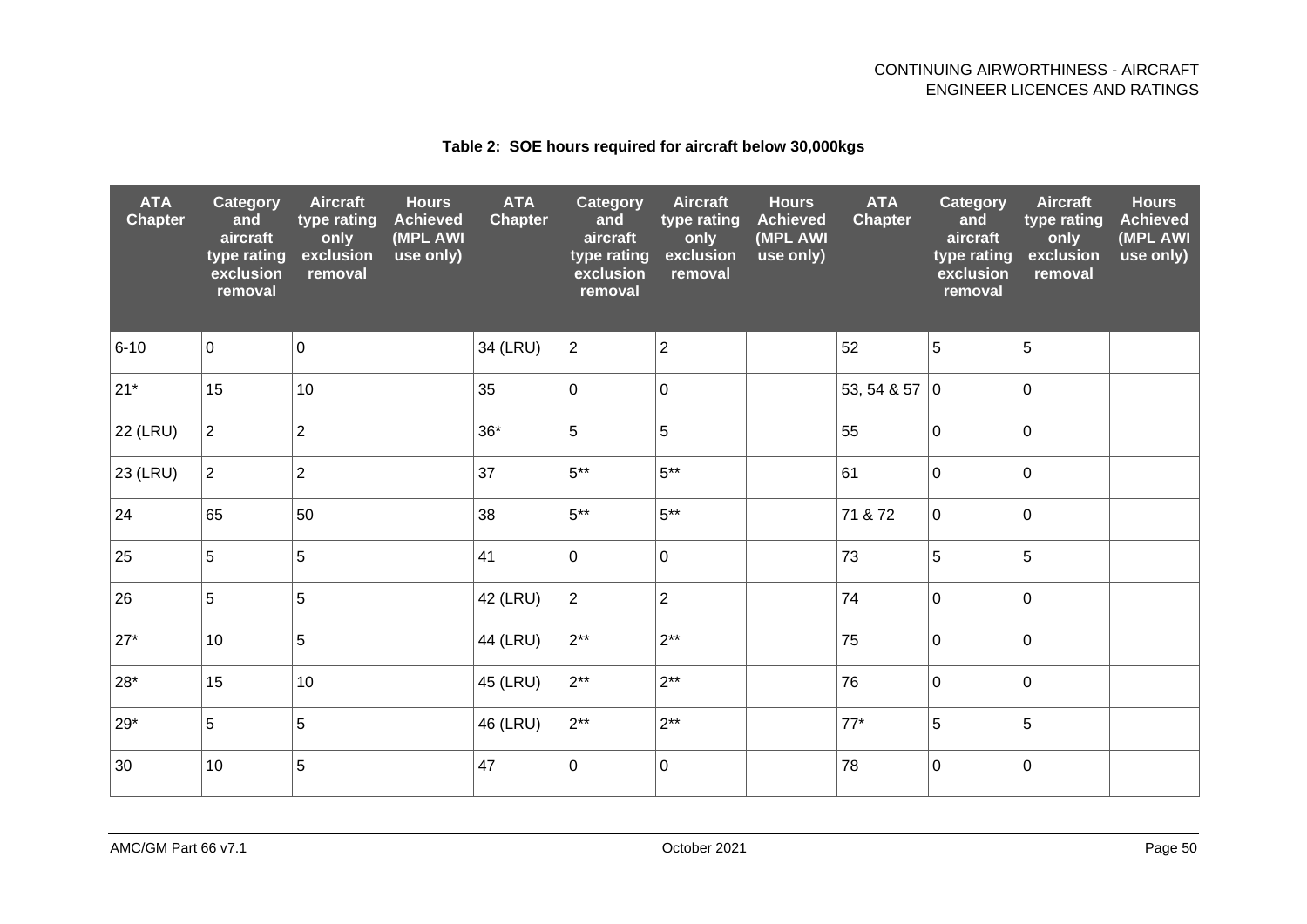| <b>ATA</b><br><b>Chapter</b>                                                                                                                        | Category<br>and<br>aircraft<br>type rating<br>exclusion<br>removal | <b>Aircraft</b><br>type rating<br>only<br>exclusion<br>removal | <b>Hours</b><br><b>Achieved</b><br>(MPL AWI)<br>use only) | <b>ATA</b><br><b>Chapter</b> | Category<br>and<br>aircraft<br>type rating<br>exclusion<br>removal | <b>Aircraft</b><br>type rating<br>only<br>exclusion<br>removal | <b>Hours</b><br><b>Achieved</b><br>(MPL AWI<br>use only) | <b>ATA</b><br><b>Chapter</b> | Category<br>and<br>aircraft<br>type rating<br>exclusion<br>removal | <b>Aircraft</b><br>type rating<br>only<br>exclusion<br>removal | <b>Hours</b><br><b>Achieved</b><br>(MPL AWI<br>use only) |
|-----------------------------------------------------------------------------------------------------------------------------------------------------|--------------------------------------------------------------------|----------------------------------------------------------------|-----------------------------------------------------------|------------------------------|--------------------------------------------------------------------|----------------------------------------------------------------|----------------------------------------------------------|------------------------------|--------------------------------------------------------------------|----------------------------------------------------------------|----------------------------------------------------------|
| 31 (LRU)                                                                                                                                            | 2                                                                  | $\overline{2}$                                                 |                                                           | 49*                          | $5***$                                                             | $5***$                                                         |                                                          | 79                           | 0                                                                  |                                                                |                                                          |
| 32                                                                                                                                                  | 10                                                                 | 5                                                              |                                                           | 50                           | 0                                                                  | 0                                                              |                                                          | 80                           | 0                                                                  |                                                                |                                                          |
| 33                                                                                                                                                  | 15                                                                 | 10                                                             |                                                           | 51                           | $\mathbf 0$                                                        | 0                                                              |                                                          |                              |                                                                    |                                                                |                                                          |
| *SOE required within these ATA chapters must contain elements of electrical and instrument tasks<br>** Only applicable if system fitted to aircraft |                                                                    |                                                                |                                                           |                              |                                                                    |                                                                |                                                          |                              |                                                                    |                                                                |                                                          |